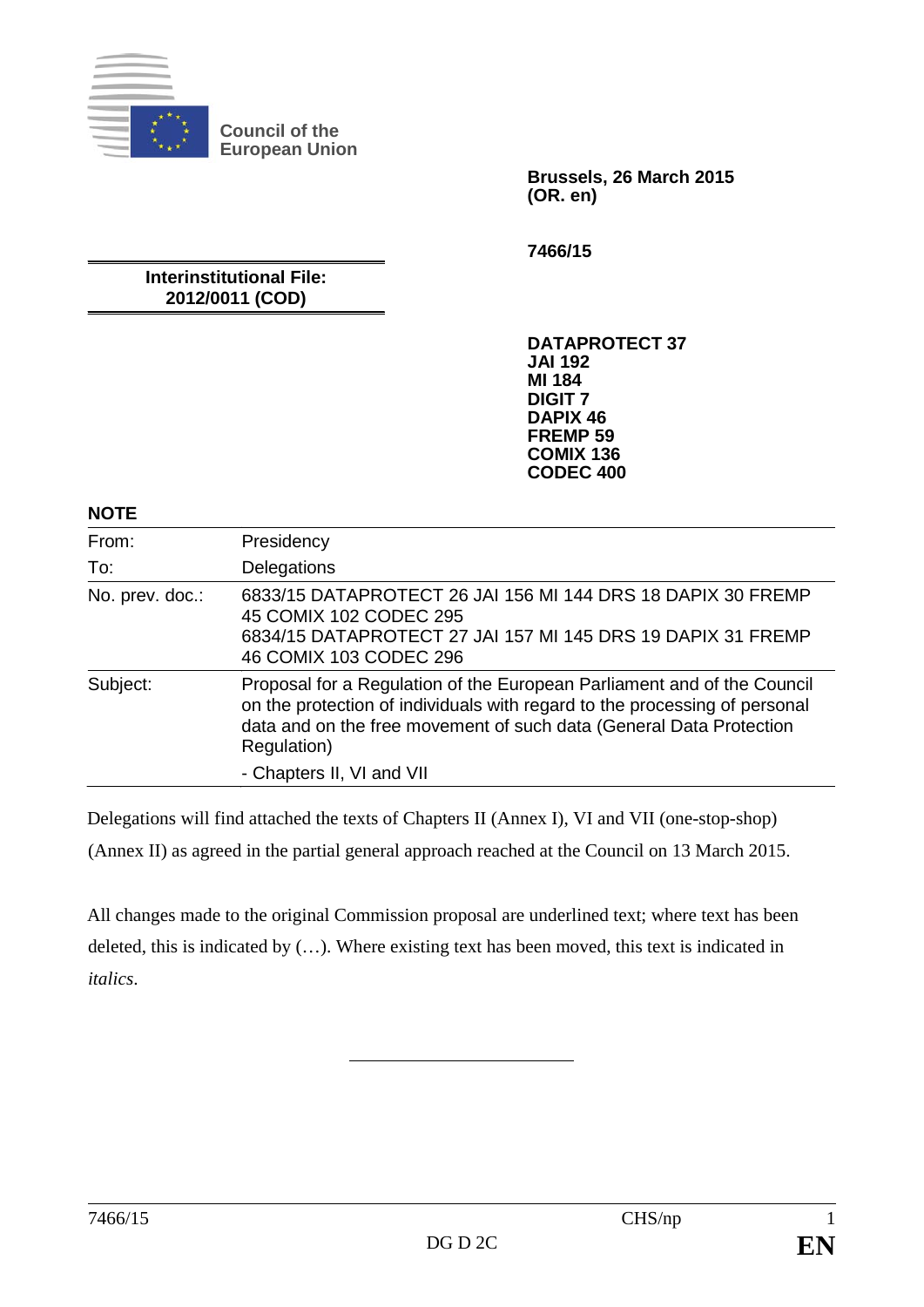### **ANNEX I**

23) The principles of data protection should apply to any information concerning an identified or identifiable natural person. Data including pseudonymised data, which could be attributed to a natural person by the use of additional information, should be considered as information on an identifiable natural person. To determine whether a person is identifiable, account should be taken of all the means reasonably likely to be used either by the controller or by any other person to identify the individual directly or indirectly. To ascertain whether means are reasonably likely to be used to identify the individual, account should be taken of all objective factors, such as the costs of and the amount of time required for identification, taking into consideration both available technology at the time of the processing and technological development. The principles of data protection should therefore not apply to anonymous information, that is information which does not relate to an identified or identifiable natural person or to data rendered anonymous in such a way that the data subject is not or no longer identifiable. This Regulation does therefore not concern the processing of such anonymous information, including for statistical and research purposes.

 $(\ldots)^1$ .

23a) The application of pseudonymisation to personal data can reduce the risks for the data subjects concerned and help controllers and processors meet their data protection obligations. The explicit introduction of 'pseudonymisation' through the articles of this Regulation is thus not intended to preclude any other measures of data protection.

23b) (…)

 **1** The question of the application of the Regulation to deceased persons may need to be revisited in the future.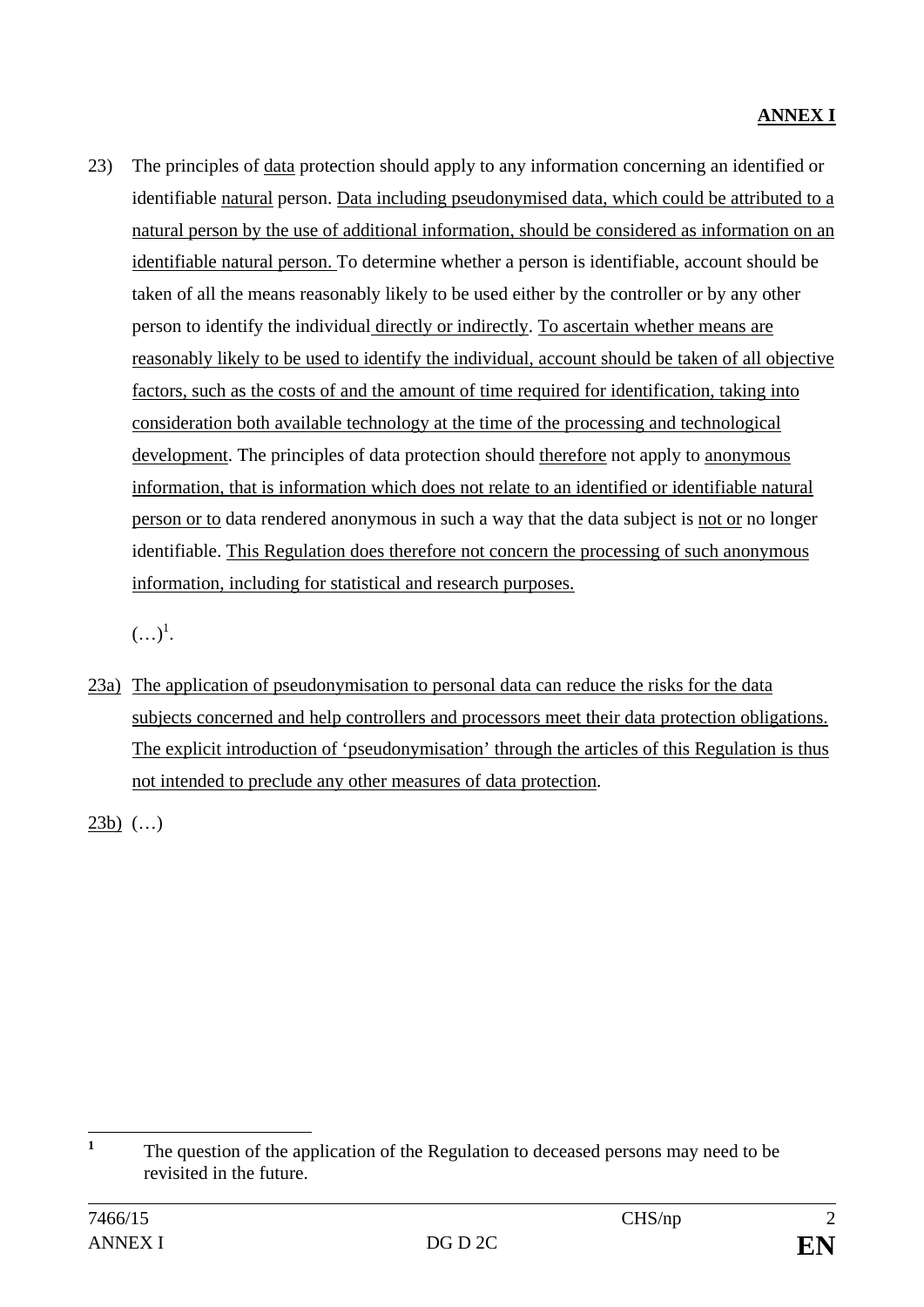- 23c) In order to create incentives for applying pseudonymisation when processing personal data, measures of pseudonymisation whilst allowing general analysis should be possible within the same controller when the controller has taken technical and organisational measures necessary to ensure that the provisions of this Regulation are implemented, taking into account the respective data processing and ensuring that additional information for attributing the personal data to a specific data subject is kept separetly. The controller who processes the data shall also refer to authorised persons within the same controller. In such case however the controller shall make sure that the individual(s) performing the pseudonymisation are not referenced in the meta-data<sup>2</sup>.
- 24) When using online services, individuals may be associated with online identifiers provided by their devices, applications, tools and protocols, such as Internet Protocol addresses or cookie identifiers. This may leave traces which, when combined with unique identifiers and other information received by the servers, may be used to create profiles of the individuals and identify them. Identification numbers, location data, online identifiers or other specific factors as such should not (…) be considered as personal data if they do not identify an individual or make an individual identifiable<sup>3</sup>.

 **2** COM, IE, IT, AT, SE, UK reservation and FR scrutiny reservation on two last sentences. **3**

DE reservation. AT and SI thought the last sentence of the recital should be deleted.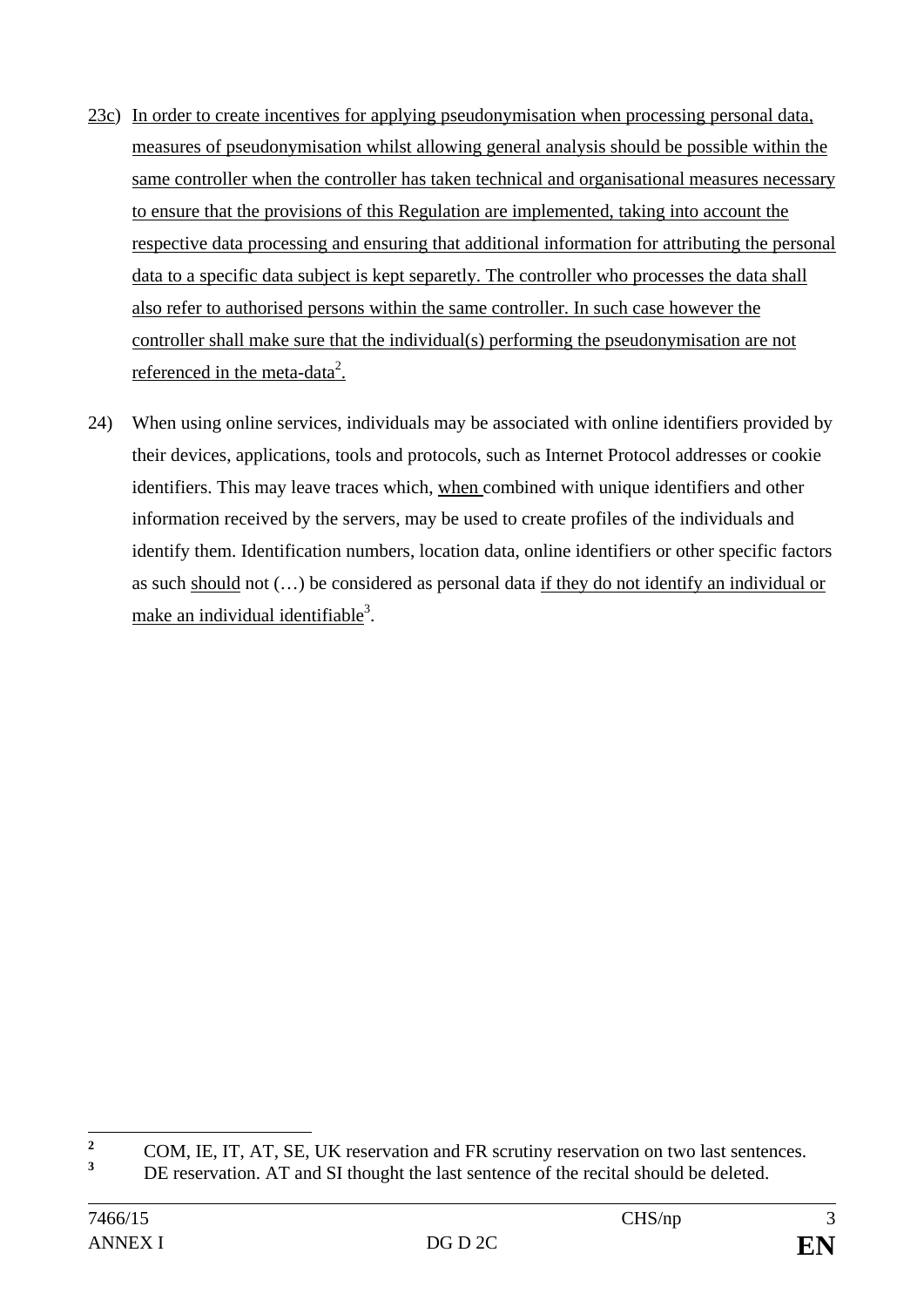25) Consent should be given unambiguously by any appropriate method enabling a freely-given, specific and informed indication of the data subject's wishes, either by a written, including**<sup>4</sup>** electronic, oral statement or, if required by specific circumstances, by any other clear affirmative action by the data subject signifying his or her agreement to personal data relating to him or her being processed. This could include ticking a box when visiting an Internet website or any other statement or conduct which clearly indicates in this context the data subject's acceptance of the proposed processing of their personal data. Silence or inactivity should therefore not constitute consent. Where it is technically feasible and effective, the data subject's consent to processing may be given by using the appropriate settings of a browser or other application<sup>5</sup>. In such cases it is sufficient that the data subject receives the information needed to give freely specific and informed consent when starting to use the service. (…)*.* Consent should cover all processing activities carried out for the same purpose or purposes. When the processing has multiple purposes, unambiguous consent should be granted for all of the processing purposes. It is often not possible to fully identify the purpose of data processing for scientific purposes at the time of data collection. Therefore data subjects can give their consent to certain areas of scientific research when in keeping with recognised ethical standards for scientific research<sup>6</sup>. Data subjects should have the opportunity to give their consent only to certain areas of research or parts of research projects to the extent allowed by the intended purpose and provided that this does not involve disproportionate efforts in view of the protective purpose<sup>7</sup>. If the data subject's consent is to be given following an electronic request, the request must be clear, concise and not unnecessarily disruptive to the use of the service for which it is provided<sup>8</sup>.

- **5** PL and AT reservation.
- **6** FR and COM scrutiny reservation.

 **4** HU and DE would prefer to distinguish electronic from written statements.

**<sup>7</sup>** AT, CZ, IE and FR scrutiny reservation; COM reservation.

**<sup>8</sup>** UK, supported by CZ and IE, proposed adding: 'Where the intention is to store data for an as yet unknown research purpose or as part of a research resource [such as a biobank or cohort], then this should be explained to data subjects, setting out the types of research that may be involved and any wider implications. This interpretation of consent does not affect the need for derogations from the prohibition on processing sensitive categories of data for scientific purposes' .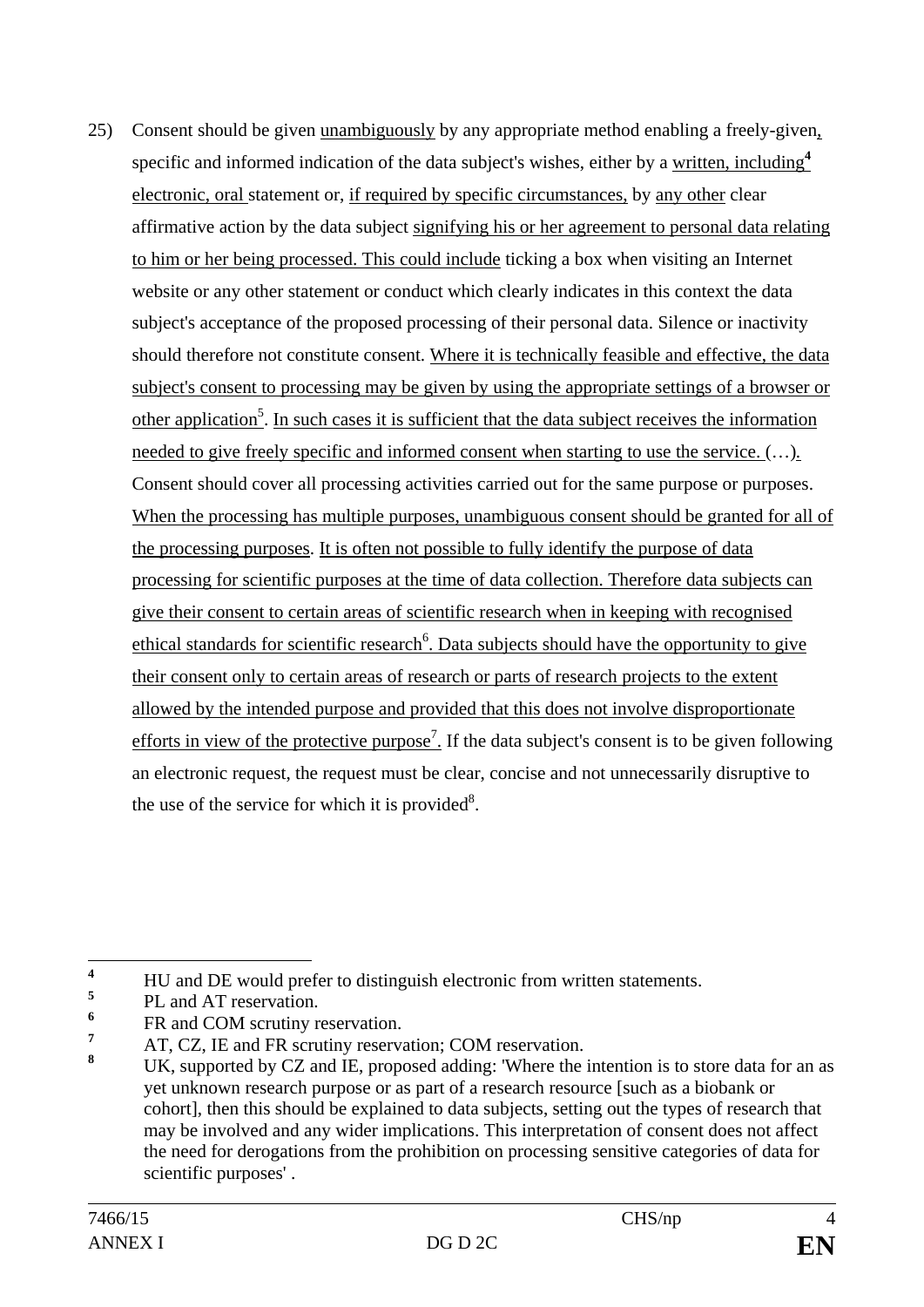- 25a) Genetic data should be defined as personal data relating to the genetic characteristics of an individual which have been inherited or acquired as they result from an analysis of a biological sample from the individual in question, in particular by chromosomal, deoxyribonucleic acid (DNA) or ribonucleic acid (RNA) analysis or analysis of any other element enabling equivalent information to be obtained.
	- 26) Personal data concerning health should include (…) data pertaining to the health status of a data subject which reveal information relating to the past, current or future physical or mental health of the data subject<sup>9</sup>; including information about the registration of the individual for the provision of health services (…); a number, symbol or particular assigned to an individual to uniquely identify the individual for health purposes; (…) information derived from the testing or examination of a body part or bodily substance, including genetic data and biological samples; (…) or any information on for example a disease, disability, disease risk, medical history, clinical treatment, or the actual physiological or biomedical state of the data subject independent of its source, such as for example from a physician or other health professional, a hospital, a medical device, or an in vitro diagnostic test.

 **9** The Presidency points out that this recital may have to be aligned to the definition of health data (Article 4(12)) to be agreed in the future.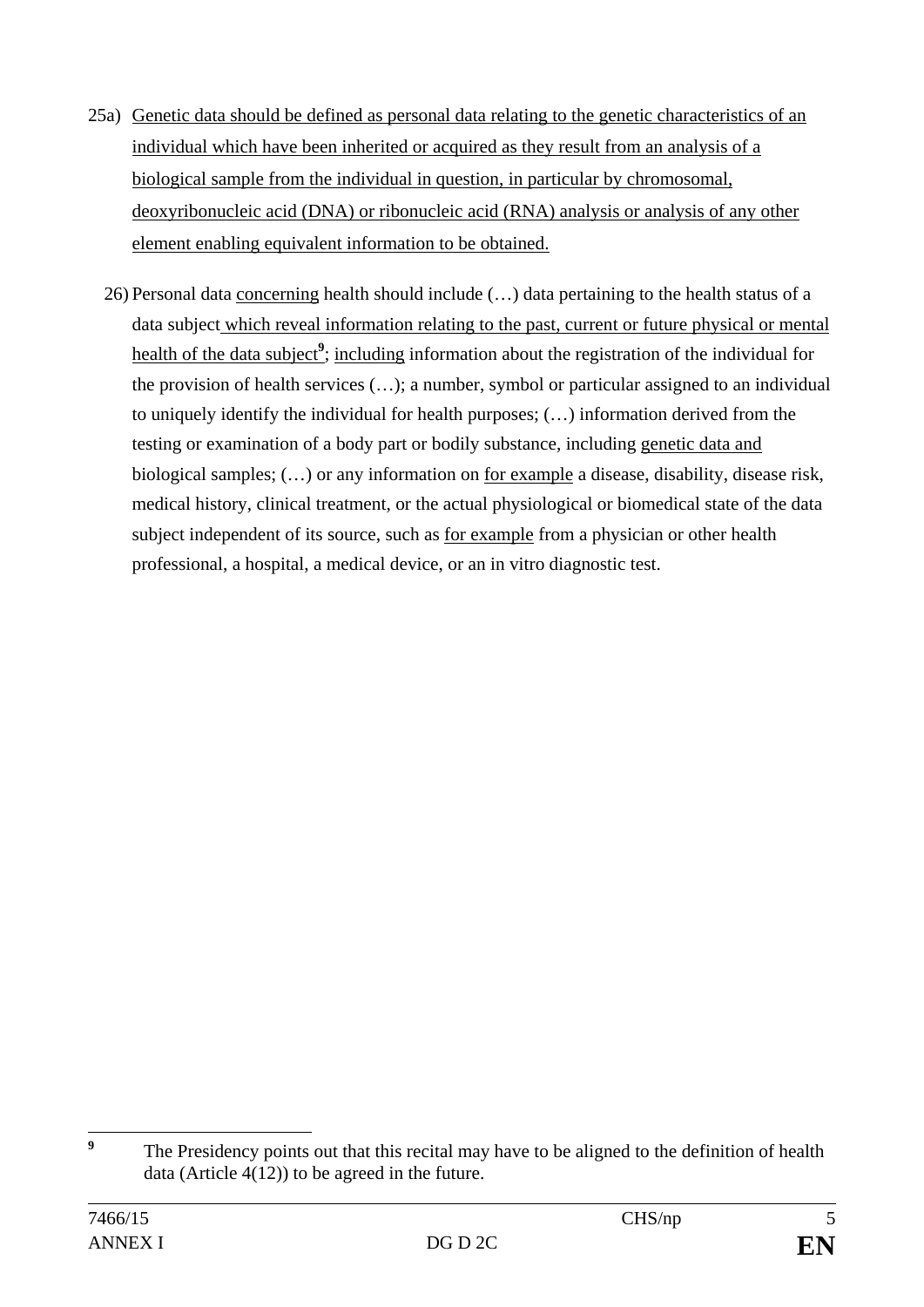27) The main establishment of a controller in the Union should be the place of its central administration in the Union, unless the decisions on the purposes and means of the processing of personal data are taken in another establishment of the controller in the Union. In this case the latter should be considered as the main establishment. The main establishment of a controller in the Union should be determined according to objective criteria and should imply the effective and real exercise of management activities determining the main decisions as to the purposes (…) and means of processing through stable arrangements. This criterion should not depend on whether the processing of personal data is actually carried out at that location; the presence and use of technical means and technologies for processing personal data or processing activities do not, in themselves, constitute such main establishment and are therefore not determining criteria for a main establishment. The main establishment of the processor should be the place of its central administration in the Union and, if it has no central administration in the Union, the place where the main processing activities take place in the Union. In cases involving both the controller and the processor, the competent lead supervisory authority should remain the supervisory authority of the Member State where the controller has its main establishment but the supervisory authority of the processor should be considered as a concerned supervisory authority and participate to the cooperation procedure provided for by this Regulation. In any case, the supervisory authorities of the Member State or Member States where the processor has one or more establishments should not be considered as concerned supervisory authorities when the draft decision concerns only the controller.

Where the processing is carried out by a group of undertakings, the main establishment of the controlling undertaking should be considered as the main establishment of the group of undertakings, except where the purposes and means of processing are determined by another undertaking.

28) A group of undertakings should cover a controlling undertaking and its controlled undertakings, whereby the controlling undertaking should be the undertaking which can exercise a dominant influence over the other undertakings by virtue, for example, of ownership, financial participation or the rules which govern it or the power to have personal data protection rules implemented.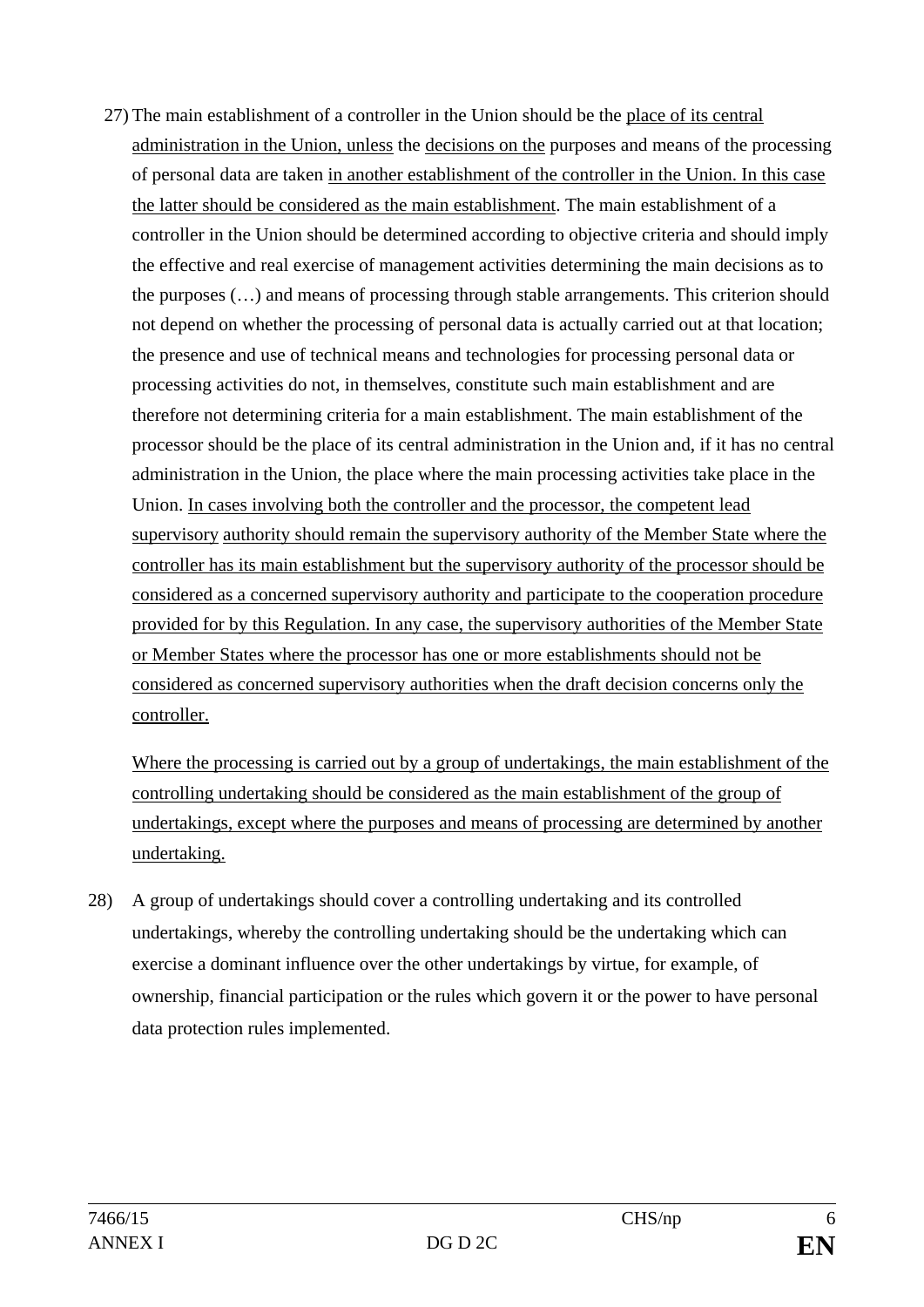- 29) Children (…) deserve specific protection of their personal data, as they may be less aware of risks, consequences, safeguards and their rights in relation to the processing of personal data.  $(...)^{10}$ . This concerns especially the use of personal data of children for the purposes of marketing or creating personality or user profiles and the collection of child data when using services offered directly to a child<sup>11</sup>.
- 30) Any processing of personal data should be lawful and fair.  $(...)$ . It should be transparent for the individuals that personal data concerning them are collected, used, consulted or otherwise processed and to which extent the data are processed or will be processed. The principle of transparency requires that any information and communication relating to the processing of those data should be easily accessible and easy to understand, and that clear and plain language is used. This concerns in particular the information of the data subjects on the identity of the controller and the purposes of the processing and further information to ensure fair and transparent processing in respect of the individuals concerned and their right to get confirmation and communication of personal data being processed concerning them. Individuals should be made aware on risks, rules, safeguards and rights in relation to the processing of personal data and how to exercise his or her rights in relation to the processing. In particular, the specific purposes for which the data are processed should be explicit and legitimate and determined at the time of the collection of the data.12 The data should be adequate and relevant  $(\ldots)$  for the purposes for which the data are processed; this requires in particular ensuring that the data collected are not excessive and that the period for which the data are stored is limited to a strict minimum. (…). Personal data should only be processed if the purpose of the processing could not reasonably be fulfilled by other means<sup>13</sup>. In order to ensure that the data are not kept longer than necessary, time limits should be established by the controller for erasure or for a periodic review.

<sup>10</sup> <sup>10</sup> COM reservation on deletion of the UN Convention on the Rights of the Child reference.

 $\frac{11}{12}$  CZ and AT reservation.

**<sup>12</sup>** DE suggested inserting the following sentence: 'Data processing for archiving and statistical purposes in the public interest and for scientific or historical purposes is considered compatible and can be conducted on the basis of the original legal basis (e.g. consent), if the data have been initially collected for these purposes'.

**<sup>13</sup>** UK reservation: this was too burdensome.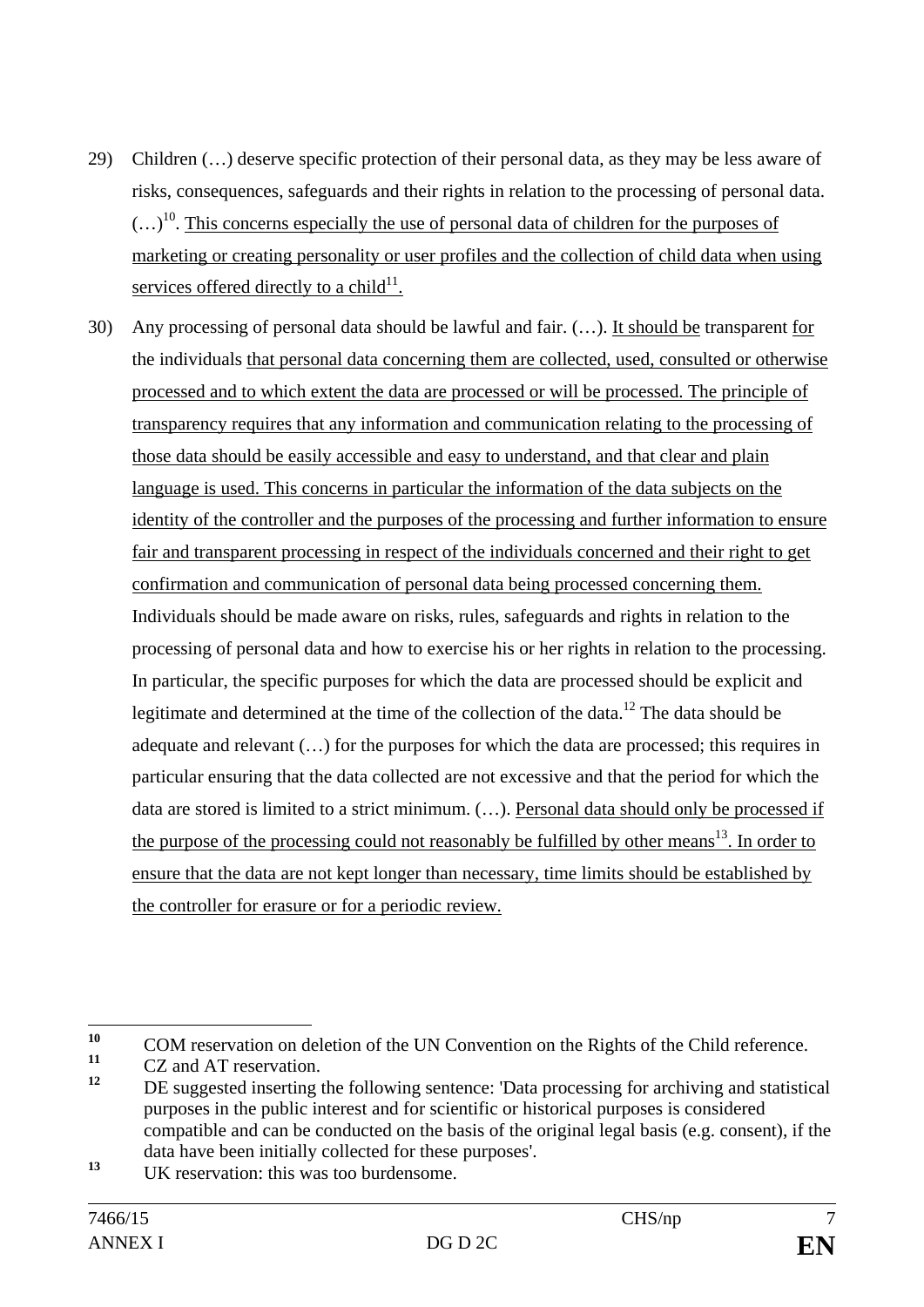Every reasonable step should be taken to ensure that personal data which are inaccurate are rectified or deleted. Personal data should be processed in a manner that ensures appropriate security and confidentiality of the personal data, including for preventing unauthorised access to or the use of personal data and the equipment used for the processing.

- 31) In order for processing to be lawful, personal data should be processed on the basis of the consent of the person concerned or some other legitimate legal basis laid down by law, either in this Regulation or in other Union or Member State law as referred to in this Regulation, including the necessity for compliance with the legal obligation to which the controller is subject or the necessity for the performance of a contract to which the data subject is party or in order to take steps at the request of the data subject prior to entering into a contract.
- 31a) Wherever this Regulation refers to a legal basis or a legislative measure, this does not necessarily require a legislative act adopted by a parliament, without prejudice to requirements pursuant the constitutional order of the Member State concerned, however such legal basis or legislative measure should be clear and precise and its application foreseeable for those subject to it as required by the case law of the Court of Justice of the European Union and the European Court on Human Rights.
- 32) Where processing is based on the data subject's consent, the controller should be able to demonstrate that the data subject has given the consent to the processing operation. In particular in the context of a written declaration on another matter, safeguards should ensure that the data subject is aware that, and the extent to which, consent is given. A declaration of consent pre-formulated by the controller should be provided in an intelligible and easily accessible form, using clear and plain language and its content should not be unusual within the overall context. For consent to be informed, the data subject should be aware at least of the identity of the controller and the purposes of the processing for which the personal data are intended; consent should not be regarded as freely-given if the data subject has no genuine and free choice and is unable to refuse or withdraw consent without detriment.

33) (…)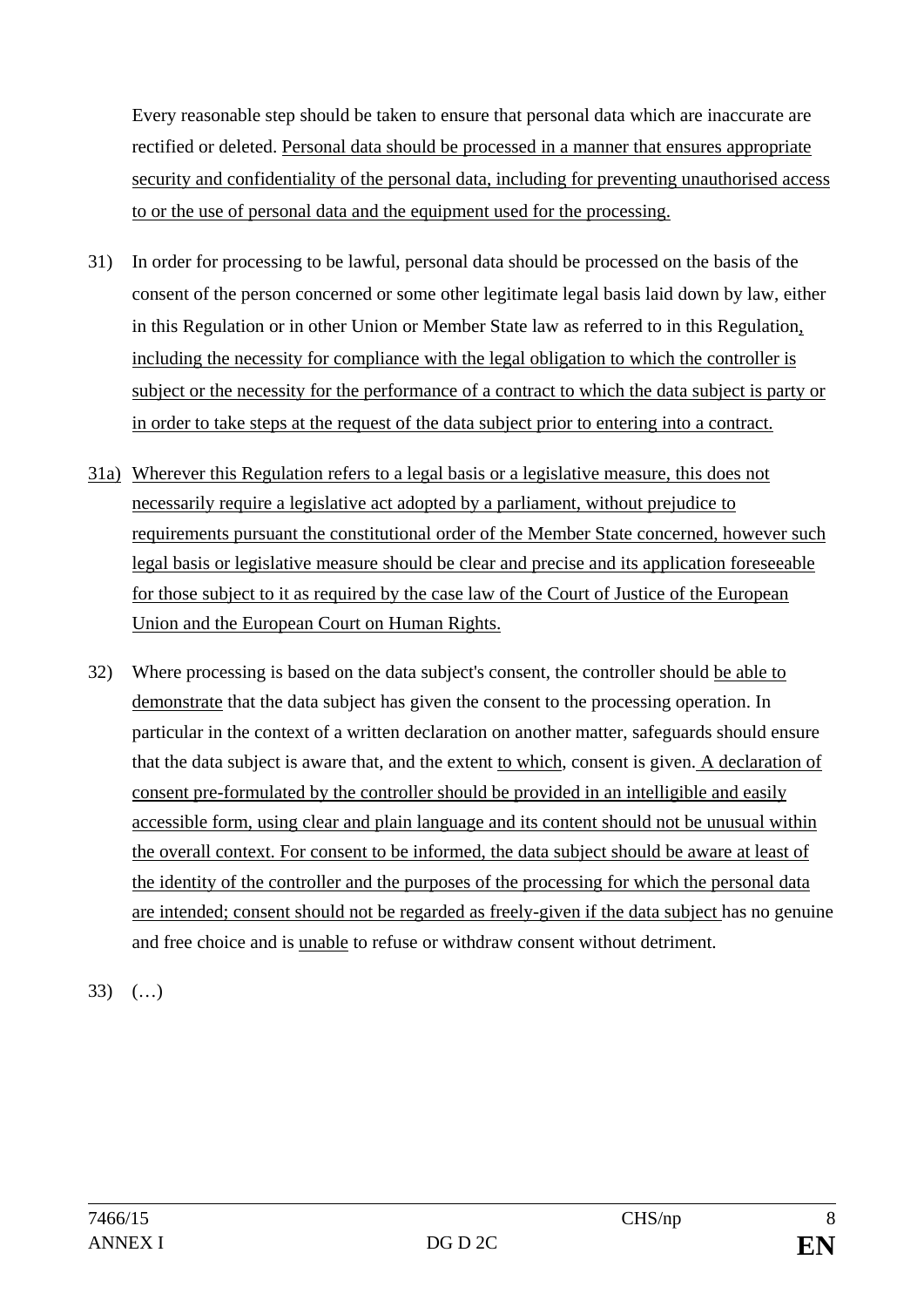- 34) In order to safeguard that consent has been freely-given, consent should not provide a valid legal ground for the processing of personal data in a specific case where there is a clear imbalance between the data subject and the controller and this imbalance makes it unlikely that consent was given freely in all the circumstances of that specific situation. Consent is presumed not to be freely given, if it does not allow separate consent to be given to different data processing operations despite it is appropriate in the individual case, or if the performance of a contract is made dependent on the consent despite this is not necessary for such performance and the data subject cannot reasonably obtain equivalent services from another source without consent<sup>14</sup>.
- 35) Processing should be lawful where it is necessary in the context of a contract or the intended entering into a contract.
- 35a) This Regulation provides for general rules on data protection and that in specific cases Member States are also empowered to lay down national rules on data protection. The Regulation does therefore not exclude Member State law that defines the circumstances of specific processing situations, including determining more precisely the conditions under which processing of personal data is lawful. National law may also provide for special processing conditions for specific sectors and for the processing of special categories of data.
- 36) Where processing is carried out in compliance with a legal obligation to which the controller is subject or where processing is necessary for the performance of a task carried out in the public interest or in the exercise of an official authority, the processing should have a (…) basis in Union law or in the national law of a Member State. (…). It should be also for Union or national law to determine the purpose of the processing. Furthermore, this (…) basis could specify the general conditions of the Regulation governing the lawfulness of data processing, determine specifications for determining the controller, the type of data which are subject to the processing, the data subjects concerned, the entities to which the data may be disclosed, the purpose limitations, the storage period and other measures to ensure lawful and fair processing.

 $14$ **<sup>14</sup>** COM, DK, IE and FR, SE reservation. CZ thought the wording should be more generic.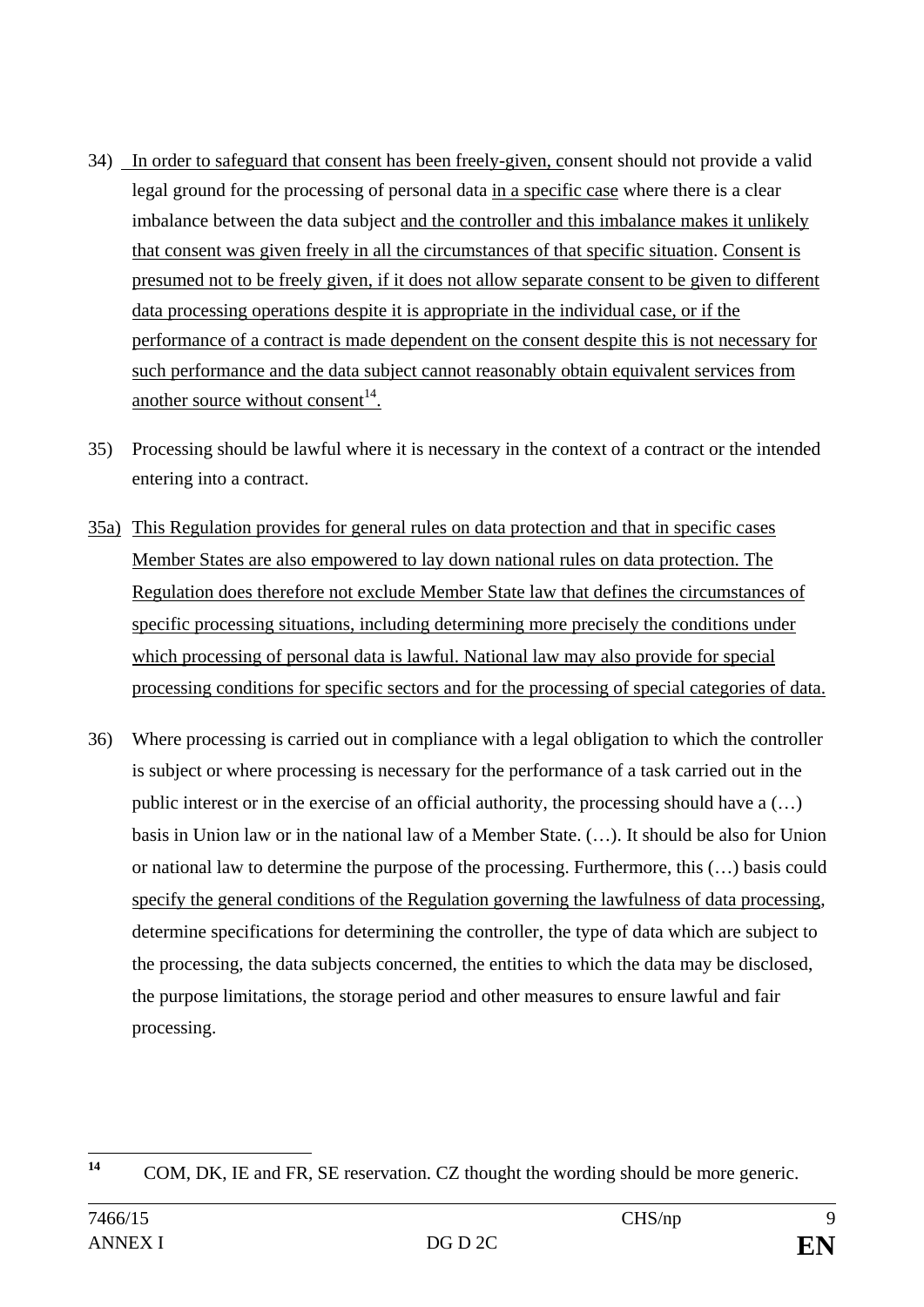It should also be for Union or national law to determine whether the controller performing a task carried out in the public interest or in the exercise of official authority should be a public authority or another natural or legal person governed by public law, or by private law such as a professional association, where grounds of public interest so justify including for health purposes, such as public health and social protection and the management of health care services.

- 37) The processing of personal data should equally be regarded as lawful where it is necessary to protect an interest which is essential for the data subject's life or that of another person. (…). Some types of *data processing may serve both important grounds of public interest and the vital interests of the data subject as, for instance when processing is necessary for*  humanitarian purposes, including for *monitoring epidemic and its spread or in situations of humanitarian emergencies, in particular in situations of natural disasters*<sup>15</sup>.
- 38) The legitimate interests of a controller including of a controller to which the data may be disclosed or of a third party may provide a legal basis for processing, provided that the interests or the fundamental rights and freedoms of the data subject are not overriding. Legitimate interest could exist for example when there is a relevant and appropriate connection between the data subject and the controller in situations such as the data subject being a client or in the service of the controller<sup>16</sup>.  $(...)$  At any rate the existence of a legitimate interest would need careful assessment including whether a data subject can expect at the time and in the context of the collection of the data that processing for this purpose may take place. In particular such assessment must take into account whether the data subject is a child, given that children deserve specific protection. The data subject should have the right to object to the processing, on grounds relating to their particular situation and free of charge. To ensure transparency, the controller should be obliged to explicitly inform the data subject on the legitimate interests pursued and on the right to object, and also be obliged to document these legitimate interests. (…)

 $15$ <sup>15</sup> CZ, FR, SE and PL thought the entire recital was superfluous.

**<sup>16</sup>** HU scrutiny reservation.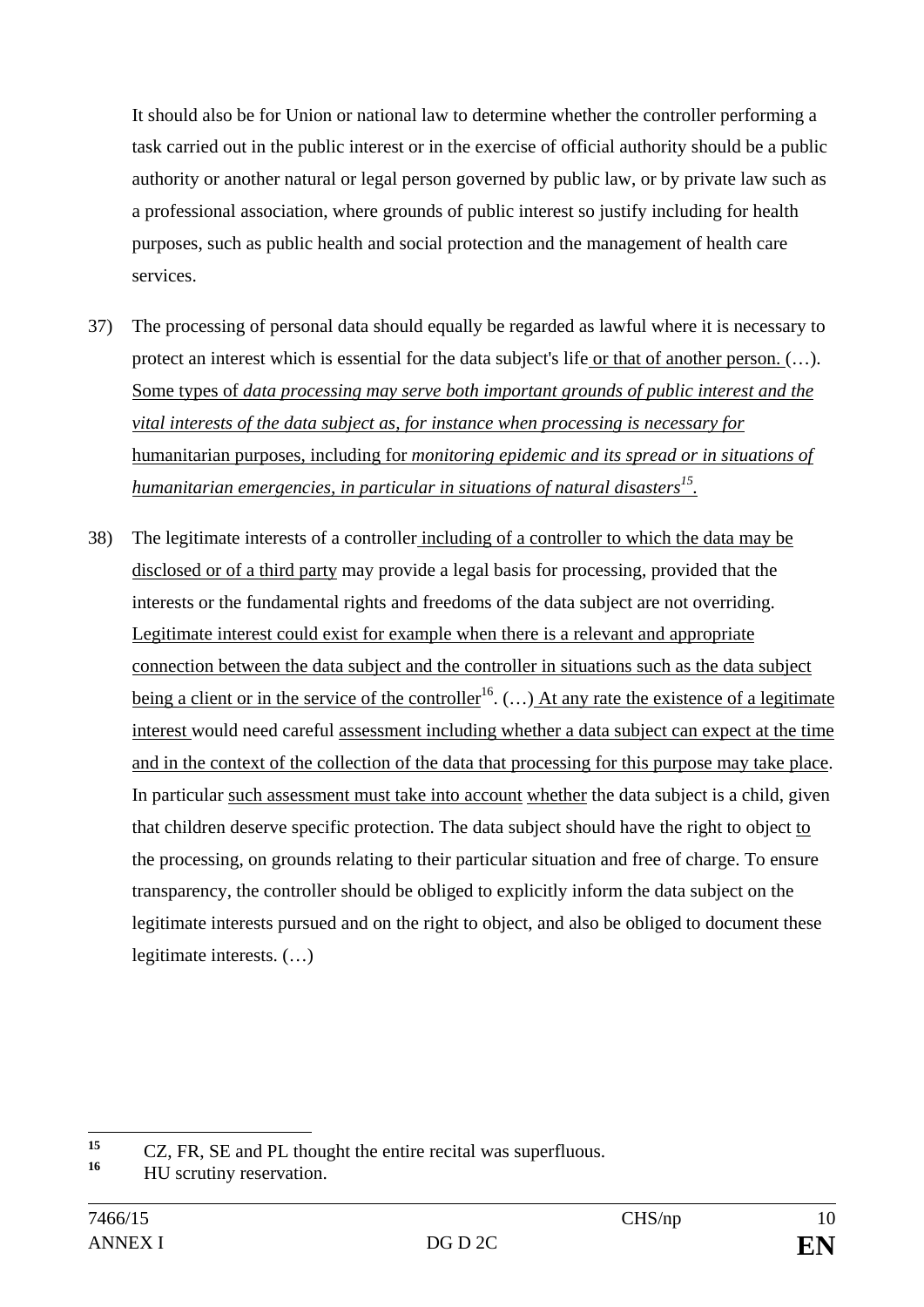- 38a) Controllers that are part of a group of undertakings or institution affiliated to a central bodymay have a legitimate interest to transmit personal data within the group of undertakings for internal administrative purposes**,** including the processing of clients' or employees' personal data. The general principles for the transfer of personal data**,** within a group of undertakings, to an undertaking located in a third country (…) remain unaffected.**<sup>17</sup>**
- 39) The processing of data to the extent strictly necessary for the purposes of ensuring network and information security, i.e. the ability of a network or an information system to resist, at a given level of confidence, accidental events or unlawful or malicious actions that compromise the availability, authenticity, integrity and confidentiality of stored or transmitted data, and the security of the related services offered by, or accessible via, these networks and systems, by public authorities, Computer Emergency Response Teams – CERTs, Computer Security Incident Response Teams – CSIRTs, providers of electronic communications networks and services and by providers of security technologies and services, constitutes a legitimate interest of the data controller *concerned*. This could, for example, include preventing unauthorised access to electronic communications networks and malicious code distribution and stopping 'denial of service' attacks and damage to computer and electronic communication systems. The processing of personal data strictly necessary for the purposes of preventing fraud also constitutes a legitimate interest of the data controller concerned. The processing of personal data for direct marketing purposes may be regarded as carried out for a legitimate interest.

 $17$ **<sup>17</sup>** FR reservation.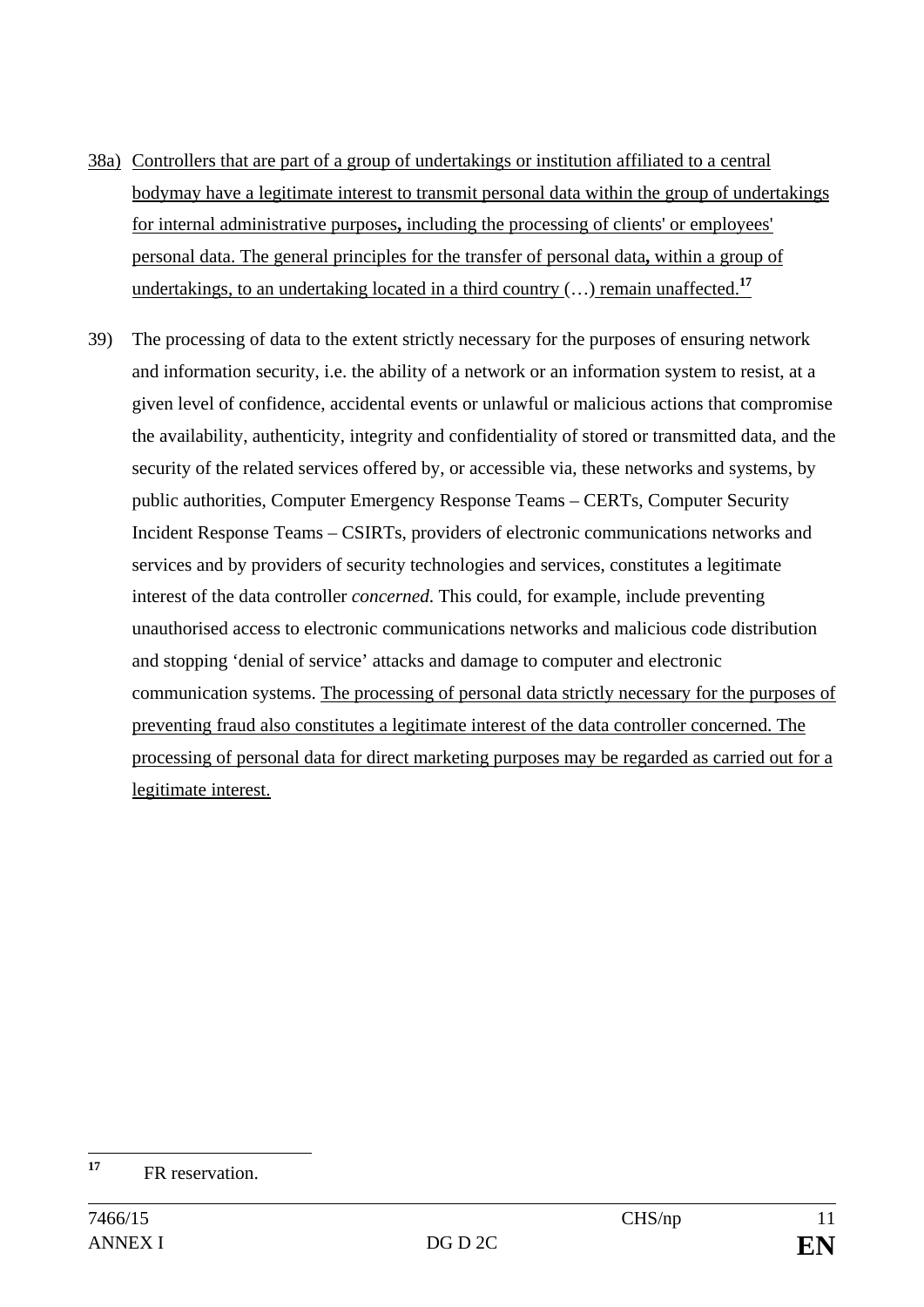40) The processing of personal data for other purposes than the purposes for which the data have been initially collected should be only allowed where the processing is compatible with those purposes for which the data have been initially collected. In such case no separate legal basis is required other than the one which allowed the collection of the data. (…) If the processing is necessary for the performance of a task carried out in the public interest or in the exercise of official authority vested in the controller, Union law or Member State law may determine and specify the tasks and purposes for which the further processing shall be regarded as lawful. The further processing (…) for archiving purposes in the public interest or, statistical, scientific or historical  $(...)$  purposes  $(...)$  or in view of future dispute resolution<sup>18</sup> should be considered as compatible lawful processing operations. The legal basis provided by Union or Member State law for the collection and processing of personal data may also provide a legal basis for further processing for other purposes if these purposes are in line with the assigned task and the controller is entitled legally to collect the data for these other purposes $19$ .

In order to ascertain whether a purpose of further processing is compatible with the purpose for which the data are initially collected, the controller, after having met all the requirements for the lawfulness of the original processing, should take into account any link between those purposes and the purposes of the intended further processing, the context in which the data have been collected, including the reasonable expectations of the data subject as to their further use, the nature of the personal data, the consequences of the intended further processing for data subjects, and the existence of appropriate safeguards in both the original and intended processing operations. Where the intended other purpose is not compatible with the initial one for which the data are collected, the controller should obtain the consent of the data subject for this other purpose or should base the processing on another legitimate ground for lawful processing, in particular where provided by Union law or the law of the Member State to which the controller is subject. (…).

<sup>18</sup> <sup>18</sup> ES pointed out the text of Article 6 had not been modified regarding dispute resolution.

FR, IT and UK scrutiny reservation.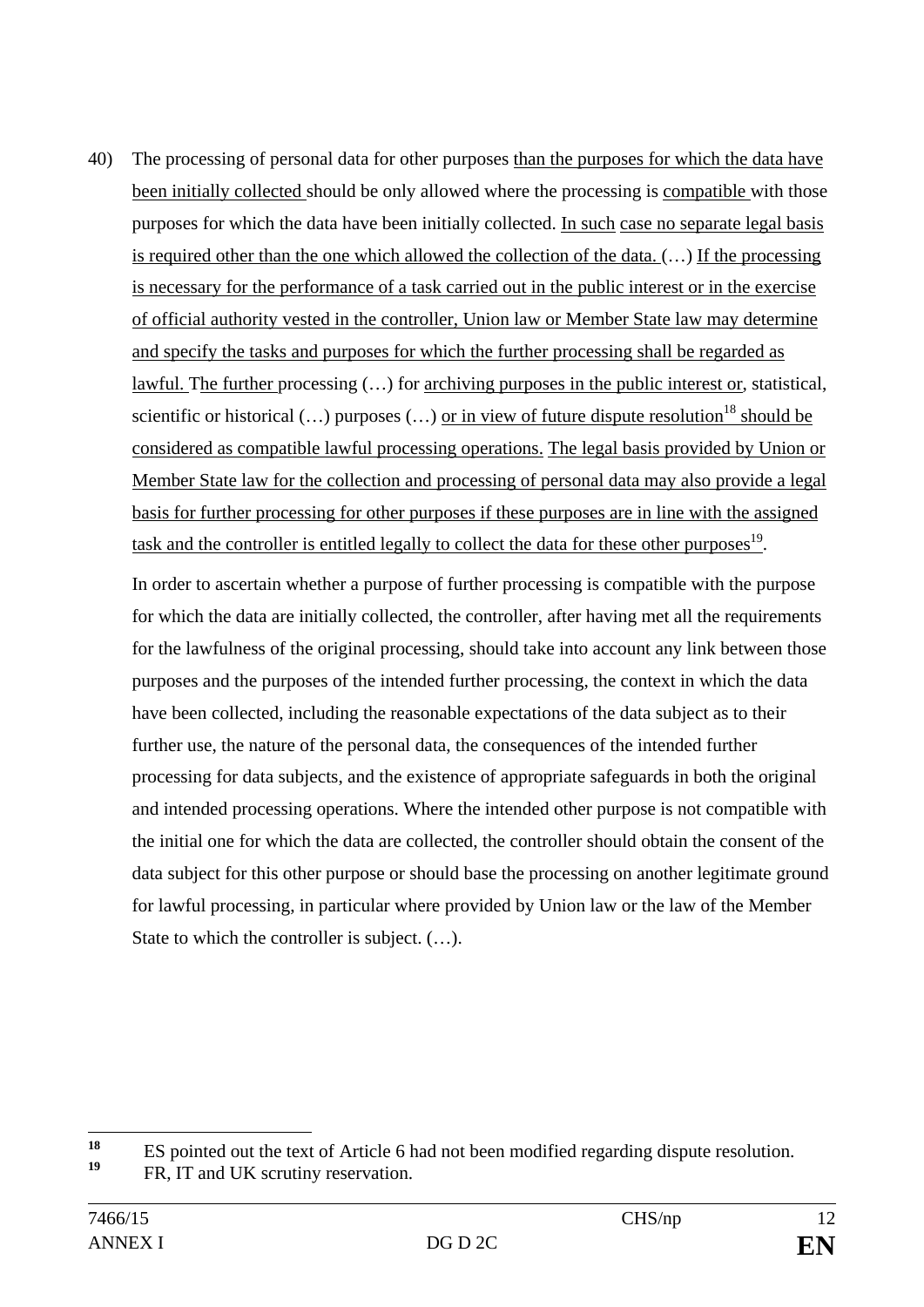In any case, the application of the principles set out by this Regulation and in particular the information of the data subject on those other purposes and on his or her rights (…) including the right to object, should be ensured. (…). Indicating possible criminal acts or threats to public security by the controller and transmitting these data to a competent authority should be regarded as being in the legitimate interest pursued by the controller<sup>20</sup>. However such transmission in the legitimate interest of the controller or further processing of personal data should be prohibited if the processing is not compatible with a legal, professional or other binding obligation of secrecy. $\frac{21}{2}$ 

41) Personal data which are, by their nature, particularly sensitive (…) in relation to fundamental rights and freedoms, deserve specific protection as the context of their processing may create important risks for the fundamental rights and freedoms. These data should also include personal data revealing racial or ethnic origin, whereby the use of the term 'racial origin' in this Regulation does not imply an acceptance by the European Union of theories which attempt to determine the existence of separate human races. Such data should not be processed, unless processing is allowed in specific cases set out in this Regulation, taking into account that that Member States law may lay down specific provisions on data protection in order to adapt the application of the rules of this Regulation<sup>22</sup> for compliance with a legal obligation or for the performance of a task carried out in the public interest or in the exercise of official authority vested in the controller. In addition to the specific requirements for such processing, the general principles and other rules of this Regulation should apply, in particular as regards the conditions for lawful processing. Derogations from the general prohibition for processing such special categories of personal data should be explicitly be provided inter alia where the data subject gives his or her explicit consent or in respect of specific needs, in particular where the processing is carried out in the course of legitimate activities by certain associations or foundations the purpose of which is to permit the exercise of fundamental freedoms.

 $20\,$ <sup>20</sup> AT, PL and COM reservation.

**<sup>21</sup>** IE, SE and UK queried the last sentence of recital 40, which was not reflected in the body of the text. DE, supported by CZ, IE, GR and PL, wanted it to be made clear that Article 6 did not hamper direct marketing or credit information services or businesses in general according to GR.

<sup>&</sup>lt;sup>22</sup> AT scrutiny reservation.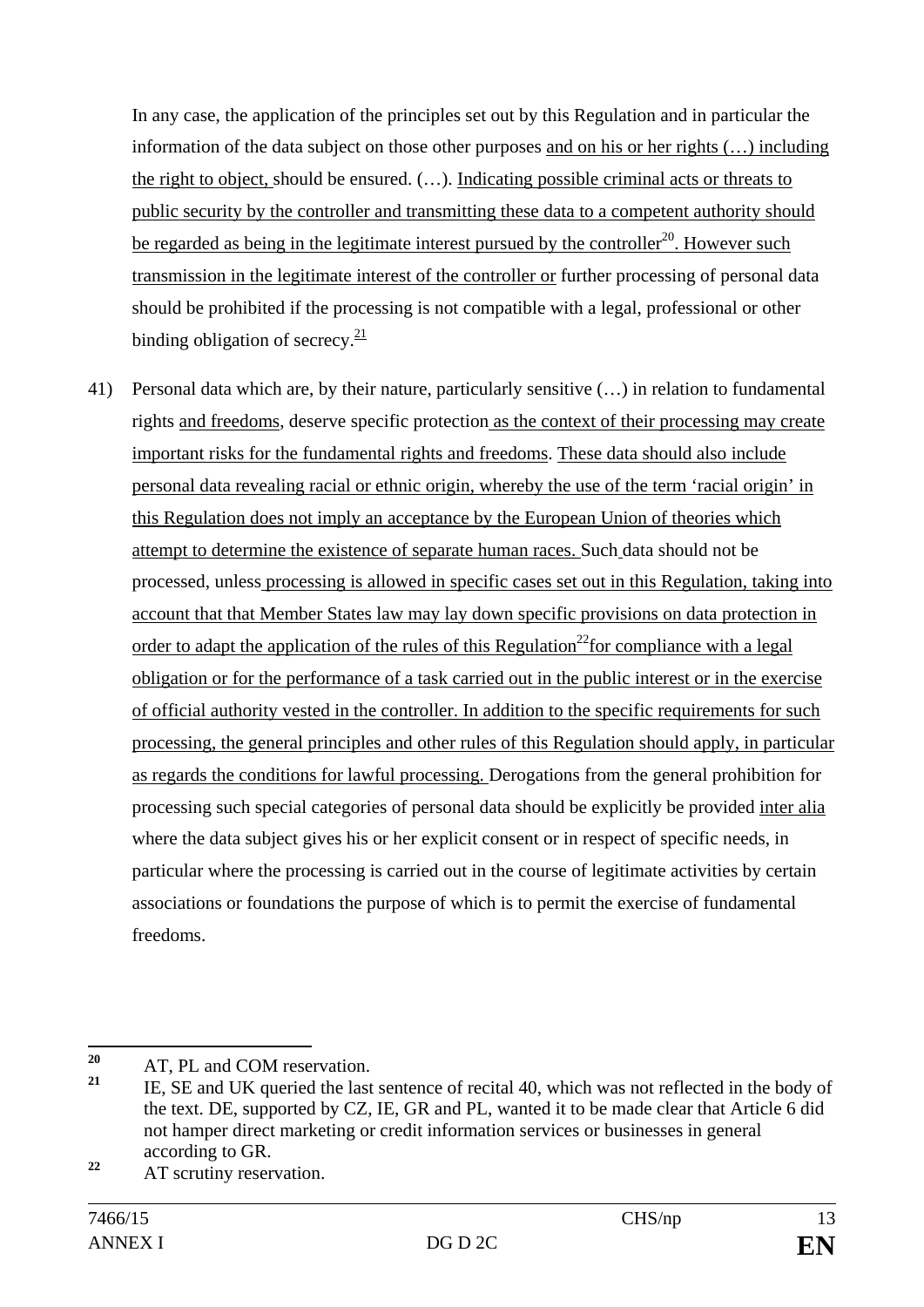Special categories of personal data may also be processed where the data have manifestly been made public or voluntarily and at the request of the data subject transferred to the controller for a specific purpose specified by the data subject, where the processing is done in the interest of the data subject.

Member State and Union Law may provide that the general prohibition for processing such special categories of personal data in certain cases may not be lifted by the data subject's explicit consent.

42) Derogating from the prohibition on processing sensitive categories of data should also be allowed when provided for in Union or Member State law, and subject to suitable safeguards, so as to protect personal data and other fundamental rights, where (…) grounds of public interest so justify, in particular *processing data* in the field of employment law, social security and social protection law, including pensions and *for health security, monitoring and alert purposes, the prevention or control of communicable diseases and other serious threats to health or ensuring high standards of quality and safety of health care and services and of medicinal products or medical devices or assessing public policies adopted in the field of health, also by producing quality and activity indicators.* 

This may be done for health purposes, including public health (…) and the management of health-care services, especially in order to ensure the quality and cost-effectiveness of the procedures used for settling claims for benefits and services in the health insurance system, or for archiving in the public interest or historical, statistical and scientific (…) purposes.

 A derogation should also allow processing of such data where necessary for the establishment, exercise or defence of legal claims, regardless of whether in a judicial procedure or whether in an administrative or any out-of-court procedure.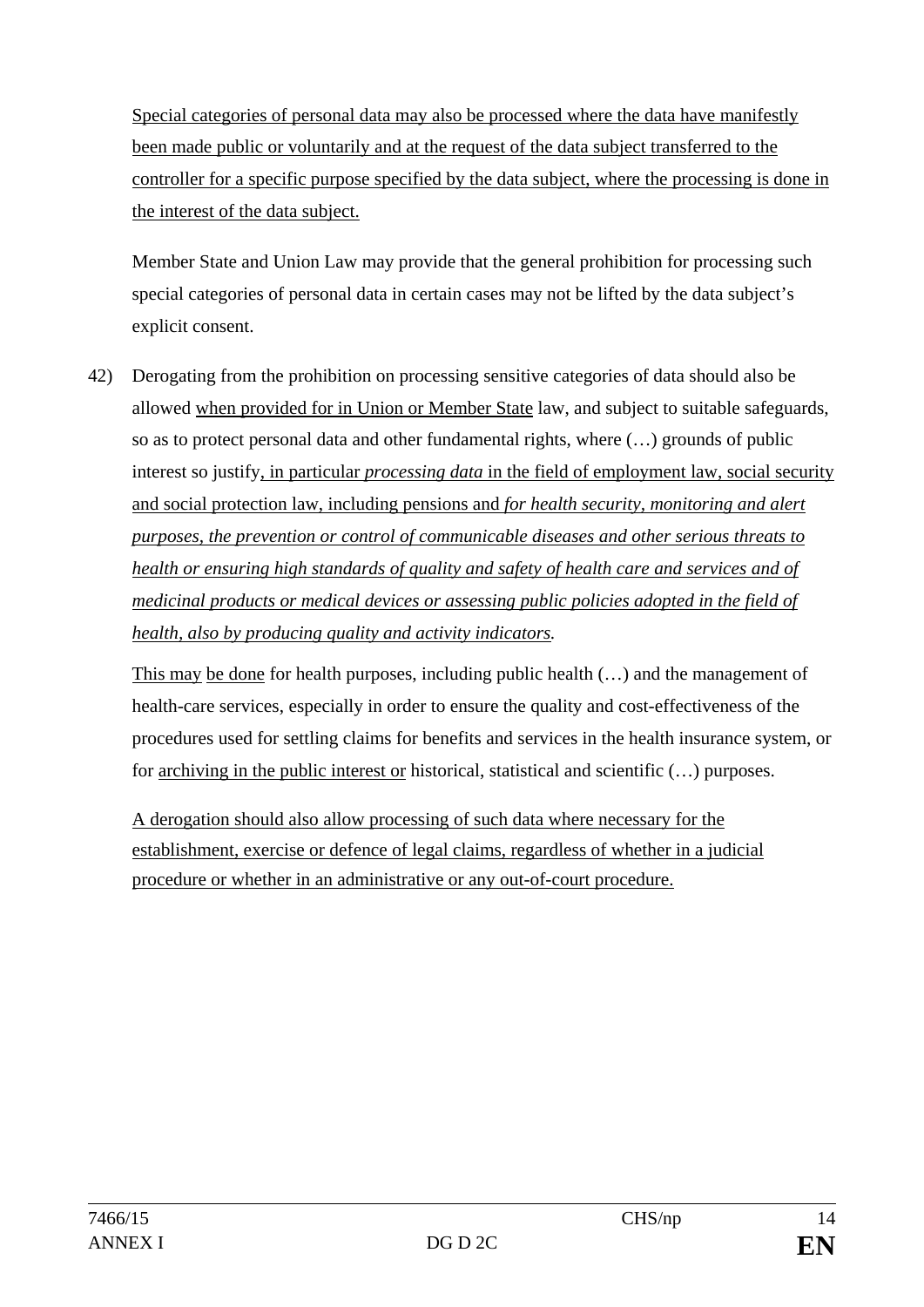42a) *Special categories of personal data which deserve higher protection, may only be processed for health-related purposes where necessary to achieve those purposes for the benefit of individuals and society as a whole, in particular in the context of the management of health or social care services* and systems including the processing by the management and central national health authorities of such data for the purpose of quality control, management information and the general national and local supervision of the health or social care system, *and ensuring continuity of health or social care and cross-border healthcare or health security, monitoring and alert purposes or for archiving, historical, statistical or scientific purposes as well as for studies conducted in the public interest in the area of public health. Therefore this Regulation should provide for harmonised conditions for the processing of special categories of personal data concerning health, in respect of specific needs, in particular where the processing of these data is carried out for certain health-related purposes by persons subject to a legal obligation of professional secrecy (…). Union or Member State law should provide for specific and suitable measures so as to protect the fundamental rights and the personal data of individuals. (…)*<sup>23</sup>*.* 

 $23$ **<sup>23</sup>** Moved from recital 122.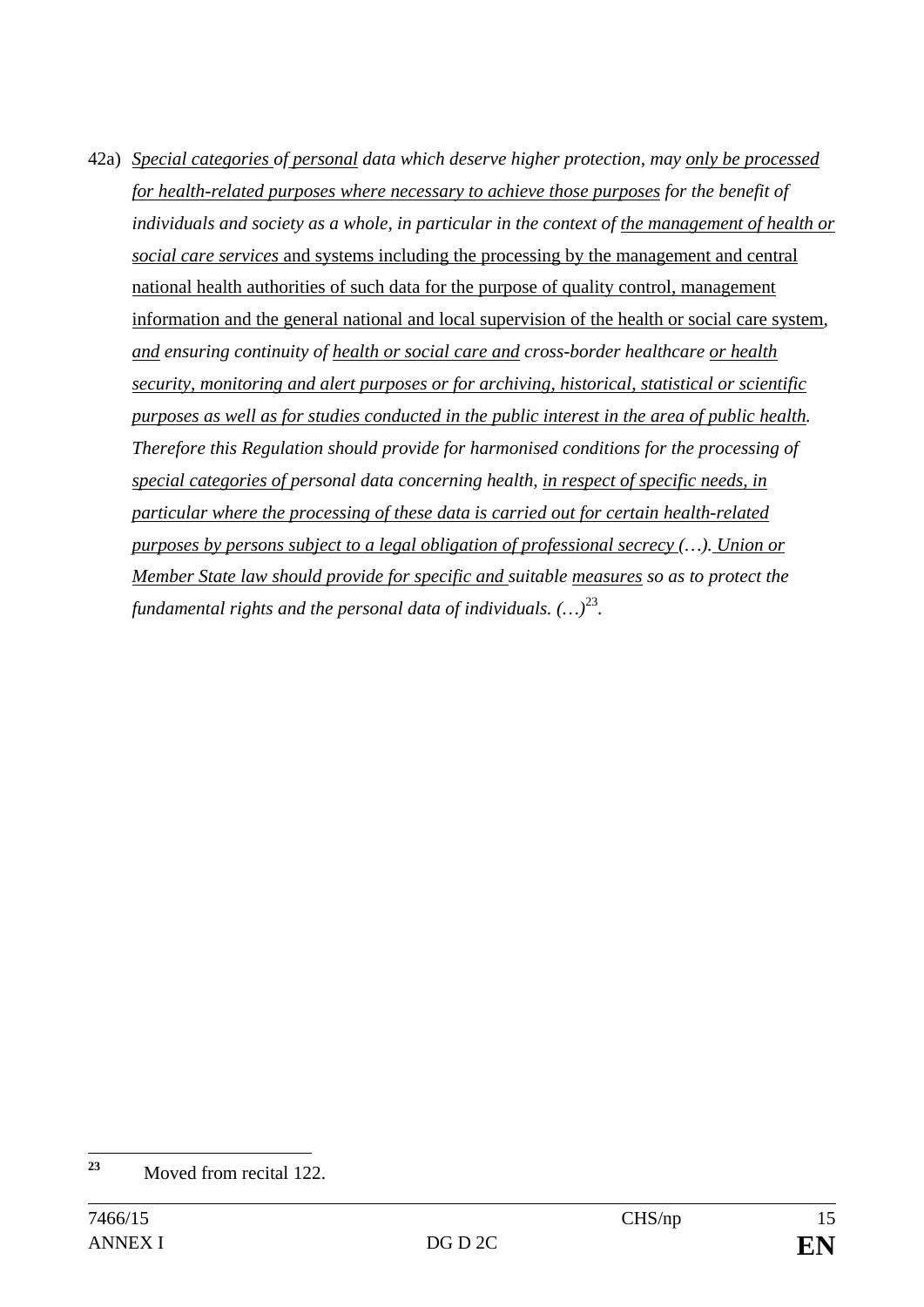- *42b) The processing of special categories personal data* (…) *may be necessary for reasons of public interest in the areas of public health, without consent of the data subject. This processing is subject to for suitable and specific measures so as to protect the rights and freedoms of individuals. In that context, 'public health' should be interpreted as defined in Regulation (EC) No 1338/2008 of the European Parliament and of the Council of 16 December 2008 on Community statistics on public health and health and safety at work, meaning all elements related to health, namely health status, including morbidity and disability, the determinants having an effect on that health status, health care needs, resources allocated to health care, the provision of, and universal access to, health care as well as health care expenditure and financing, and the causes of mortality. Such processing of personal data concerning health for reasons of public interest should not result in personal data being processed for other purposes by third parties such as employers, insurance and banking companies*<sup>24</sup>.
- 43) Moreover, the processing of personal data by official authorities for achieving aims, laid down in constitutional law or international public law, of officially recognised religious associations is carried out on grounds of public interest.
- 44) Where in the course of electoral activities, the operation of the democratic system requires in a Member State that political parties compile data on people's political opinions, the processing of such data may be permitted for reasons of public interest, provided that appropriate safeguards are established.
- 45) If the data processed by a controller do not permit the controller to identify a natural person (…) the data controller should not be obliged to acquire additional information in order to identify the data subject for the sole purpose of complying with any provision of this Regulation. (…). However, the controller should not refuse to take additional information provided by the data subject in order to support the exercise of his or her rights.

 $24$ **<sup>24</sup>** Moved from recital 123.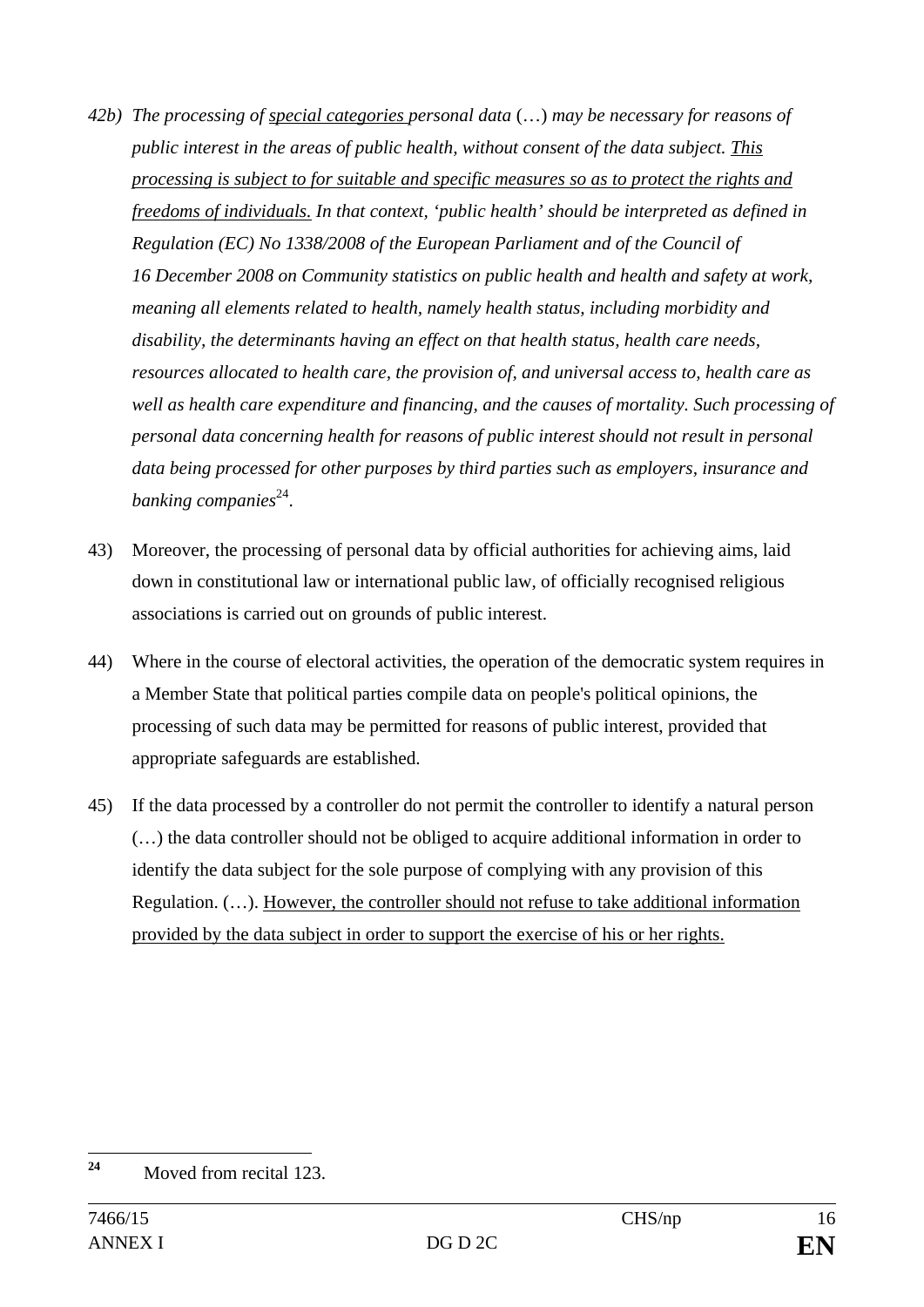### **HAVE ADOPTED THIS REGULATION:**

### *Article 4*

#### *Definitions*

(3b) 'pseudonymisation' means the processing of personal data in such a way that the data can no longer be attributed to a specific data subject without the use of additional information, as long as such additional information is kept separately and subject to technical and organisational measures to ensure non-attribution to an identified or identifiable person  $(...)^{25}$ .

### **CHAPTER II**

### **PRINCIPLES**

#### *Article 5*

### *Principles relating to personal data processing*

- 1. Personal data must be:
	- (a) processed lawfully, fairly and in a transparent manner in relation to the data subject<sup>26</sup>;

<sup>25</sup> **<sup>25</sup>** DE, supported by UK, proposed reinserting the following reference 'or can be attributed to such person only with the investment of a disproportionate amount of time, expense and manpower'.

<sup>&</sup>lt;sup>26</sup> DE proposed adding "and non-discriminatory" and "taking into account the benefit of data processing within a free, open and social society". This was viewed critically by several delegations (CZ, ES, IE, IT, PL).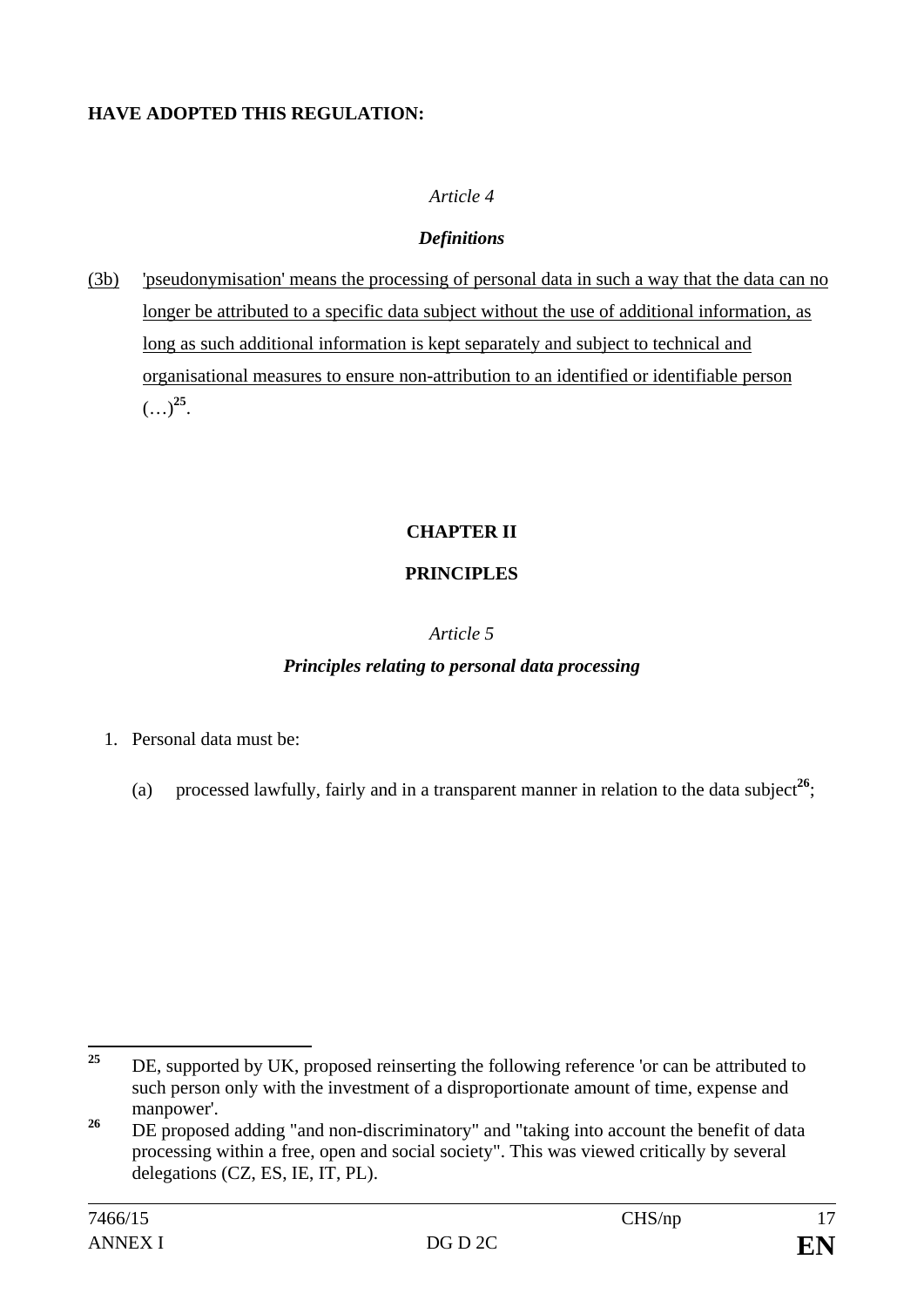- (b) collected for specified, explicit and legitimate purposes and not further processed in a way incompatible with those purposes; further processing of personal data for archiving purposes in the public interest or *scientific*, statistical**<sup>27</sup>** or historical purposes shall in accordance with Article 83 not be considered incompatible with the initial purposes<sup>28</sup>:
- (c) adequate, relevant and not excessive in relation to the purposes for which they are processed  $(\ldots)^{29}$ ;
- (d) accurate and, where necessary, kept up to date; every reasonable step must be taken to ensure that personal data that are inaccurate, having regard to the purposes for which they are processed, are erased or rectified without delay;

<sup>27</sup> **<sup>27</sup>** FR thought Chapter III should contain specific rules for protecting personal data processed for statistical purposes; DE and PL thought statistical purposes should also be qualified by the public interest filter. DE, supported by SI, suggested adding: "if the data have initially been collected for these purposes".

<sup>&</sup>lt;sup>28</sup> Referring to Article 6(2), DE and RO queried whether this phrase implied that a change of the purpose of processing was always lawful in case of scientific processing, also in the absence of consent by the data subject. BE queried whether the concept of compatible purposes was still a useful one. HU and ES scrutiny reservations on reference to Article 83. FR thought that health data could be processed only in the public interest or with the consent of the data subject.

**<sup>29</sup>** COM reservation on the deletion of the data minimisation principle. AT, CY, DE, EE, FR, HU, IT, PL, FI and SI preferred to return to the initial COM wording, stating 'limited to the minimum necessary'. DE, supported by PL, also suggested adding: "they shall only be processed if, and as long as, the purposes could not be fulfilled by processing information that does not involve personal data". DK and UK were opposed to any further amendments to this point.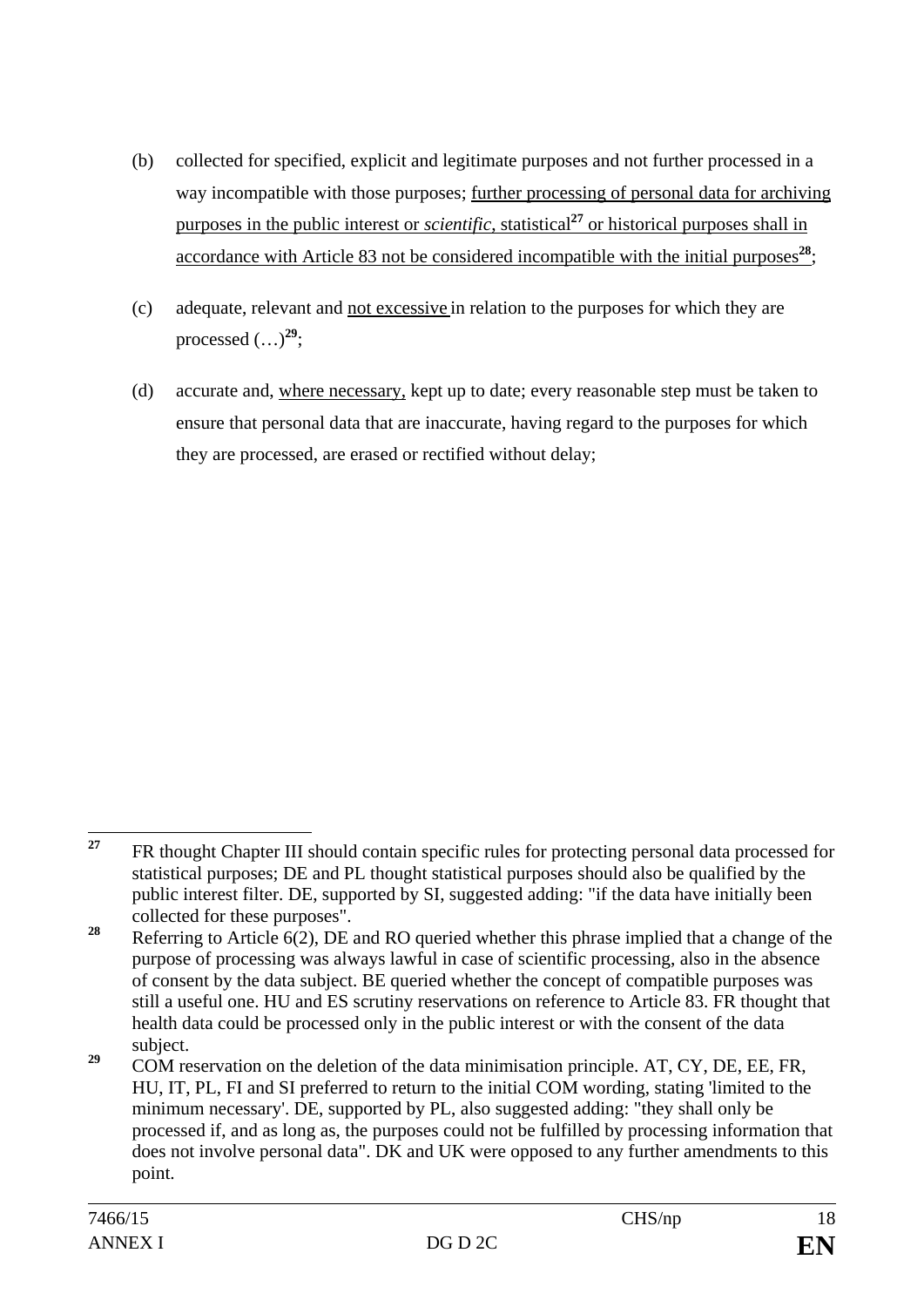- (e) kept in a form which permits identification of data subjects for no longer than is necessary for the purposes for which the personal data are processed (…); personal data may be stored for longer periods insofar as the data will be processed for archiving purposes in the public interest or *scientific*, statistical, or historical purposes in accordance with Article 83 subject to implementation of the appropriate technical and organisational measures required by the Regulation in order to safeguard the rights and freedoms of data subject**<sup>30</sup>**;
- (ee) processed in a manner that ensures appropriate security of the personal data.
- $(f)$   $($ ...)
- 2. The controller shall be responsible for compliance with paragraph 1**<sup>31</sup>**.

### *Article 6*

### *Lawfulness of processing<sup>32</sup>*

- 1. Processing of personal data shall be lawful only if and to the extent that at least one of the following applies:
	- (a) the data subject has given unambiguous**<sup>33</sup>**consent to the processing of their personal data for one or more specific purposes**<sup>34</sup>**;
	- (b) processing is necessary for the performance of a contract to which the data subject is party or in order to take steps at the request of the data subject prior to entering into a contract;

 $30$ **<sup>30</sup>** FR and SK scrutiny reservation. SK indicated that the case of private archiving was still not addressed. CZ and SE thought the last part of this sentence should be deleted.

**<sup>31</sup>** It was previously proposed to add '*also in case of personal data being processed on its behalf by a processor*', but further to suggestion from FR, this rule on liability may be dealt with in the context of Chapter VIII.

 $\frac{32}{33}$  DE, AT, PT, SI and SK scrutiny reservation.

**<sup>33</sup>** FR, PL and COM reservation in relation to the deletion of 'explicit' in the definition of 'consent'; UK thought that the addition of 'unambiguous' was unjustified.

**<sup>34</sup>** RO scrutiny reservation.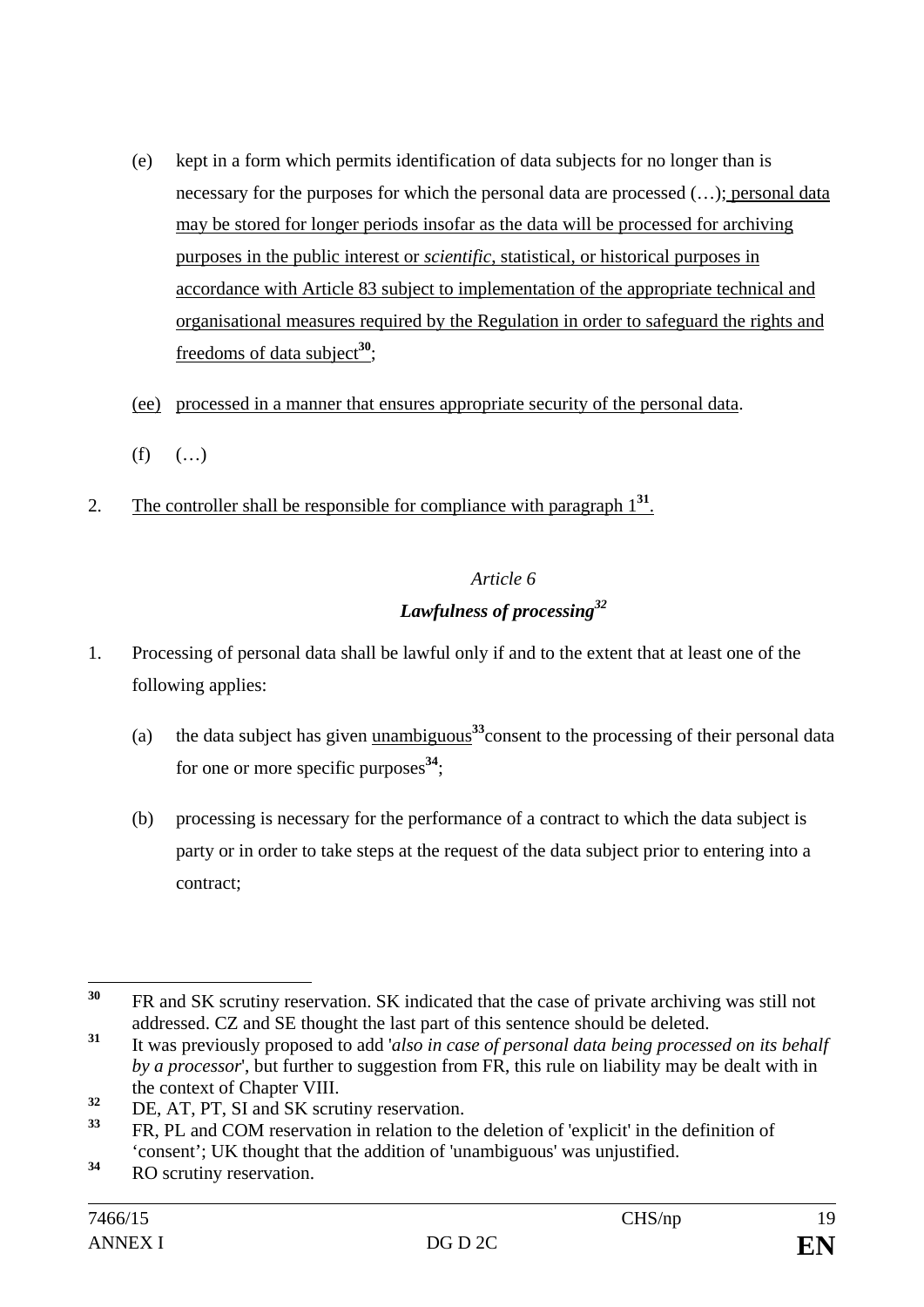- (c) processing is necessary for compliance with a legal obligation to which the controller is subject;
- (d) processing is necessary in order to protect the vital interests of the data subject or of another person;
- (e) processing is necessary for the performance of a task carried out in the public interest or in the exercise of official authority vested in the controller;
- (f) processing is necessary for the purposes of the legitimate interests**<sup>35</sup>** pursued by the controller or by a third party**<sup>36</sup>** except where such interests are overridden by the interests or fundamental rights and freedoms of the data subject which require protection of personal data, in particular where the data subject is a child. (…)**<sup>37</sup> <sup>38</sup>**.
- 2. Processing of personal data which is necessary for archiving purposes in the public interest, or for historical, statistical or scientific purposes shall be lawful subject also to the conditions and safeguards referred to in Article 83.

 $35$ <sup>35</sup> FR scrutiny reservation.

**<sup>36</sup>** Reinstated at the request of BG, CZ, DE, ES, HU, IT, NL, SE, SK and UK. COM, IE, FR and PL reservation on this reinstatement.

**<sup>37</sup>** Deleted at the request of BE, CZ, DK, IE, MT, SE, SI, SK, PT and UK. COM, AT, CY, DE, FI, FR, GR and IT wanted to maintain the last sentence. COM reservation against deletion of the last sentence, stressing that processing by public authorities in the exercise of their public duties should rely on the grounds in point c) and e).

<sup>&</sup>lt;sup>38</sup> DK and FR regretted there was no longer a reference to purposes set out in Article 9(2) and thought that the link between Article 6 and 9 needed to be clarified.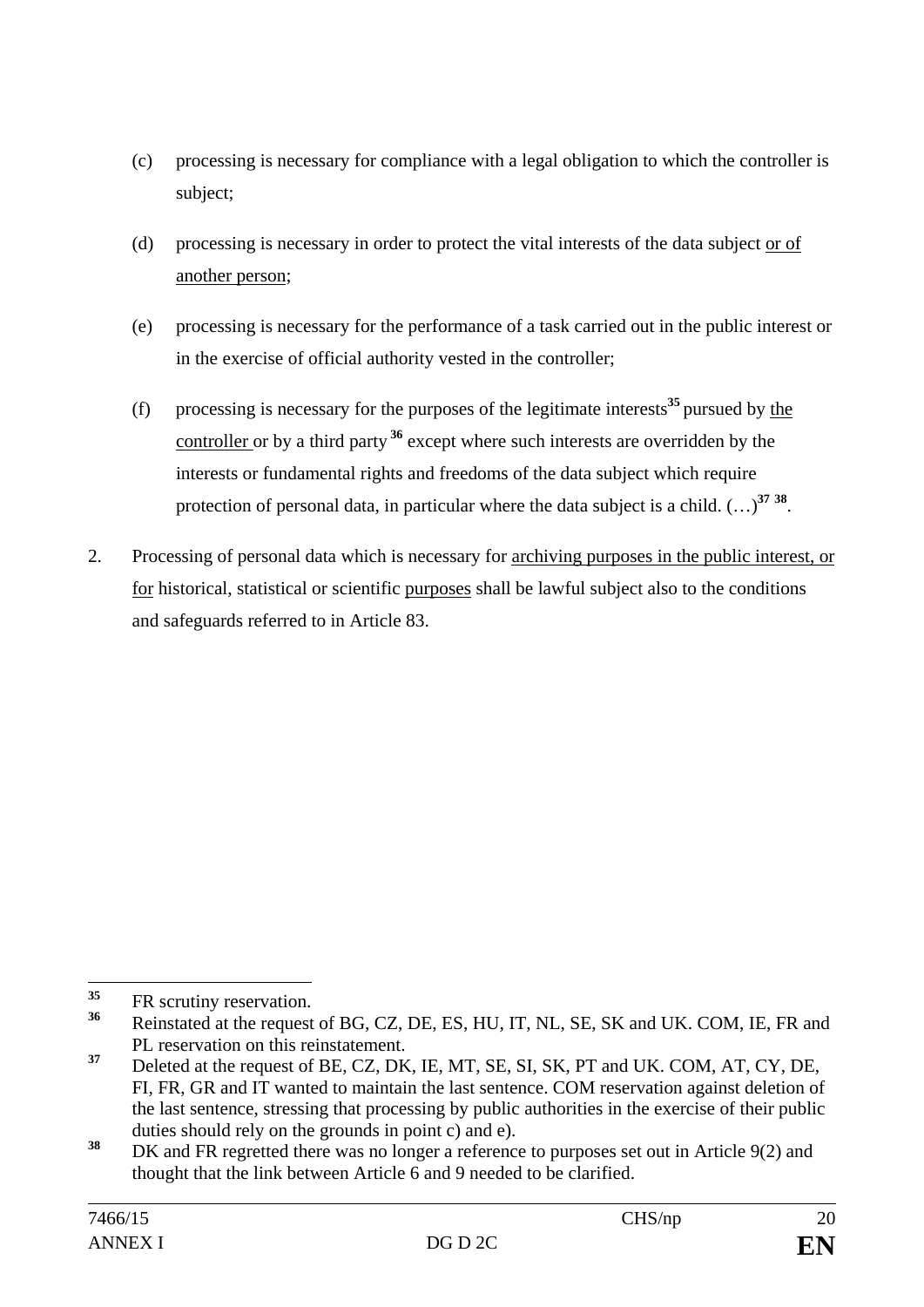- 3. The basis for the processing referred to in points (c) and (e) of paragraph 1 must be established in accordance with:
	- (a) Union law, or
	- (b) national law of the Member State to which the controller is subject**<sup>39</sup>**.

The purpose of the processing shall be determined in this legal basis or as regards the processing referred to in point (e) of paragraph 1, be necessary for the performance of a task carried out in the public interest or in the exercise of official authority vested in the controller. This legal basis may contain specific provisions to adapt the application of rules of this Regulation, inter alia the general conditions governing the lawfulness of data processing by the controller, the type of data which are subject to the processing, the data subjects concerned; the entities to, and the purposes for which the data may be disclosed; the purpose limitation; storage periods and processing operations and processing procedures, including measures to ensure lawful and fair processing, including for other specific processing situations as provided for in Chapter IX.

 $39$ **<sup>39</sup>**It was pointed out that the text of Article 6 may have an adverse effect on the collection of personal data under administrative, criminal and civil law collections by third country public authorities, in that Article 6 provides that processing for compliance with a legal obligation to which the controller is subject or for the performance of a task carried out in the public interest may only take place to the extent established in accordance with Union or Member State law. Compliance with the administrative, regulatory, civil and criminal law requirements of a third country incumbent on controllers that engage in commercial or other regulated activities with respect to third countries, or voluntary reporting of violations of law to, or cooperation with, third country administrative, regulatory, civil and criminal law enforcement authorities appear not be allowed under the current draft of Article 6 . The Presidency thinks this point will have to be examined in the future, notably in the context of Chapter I.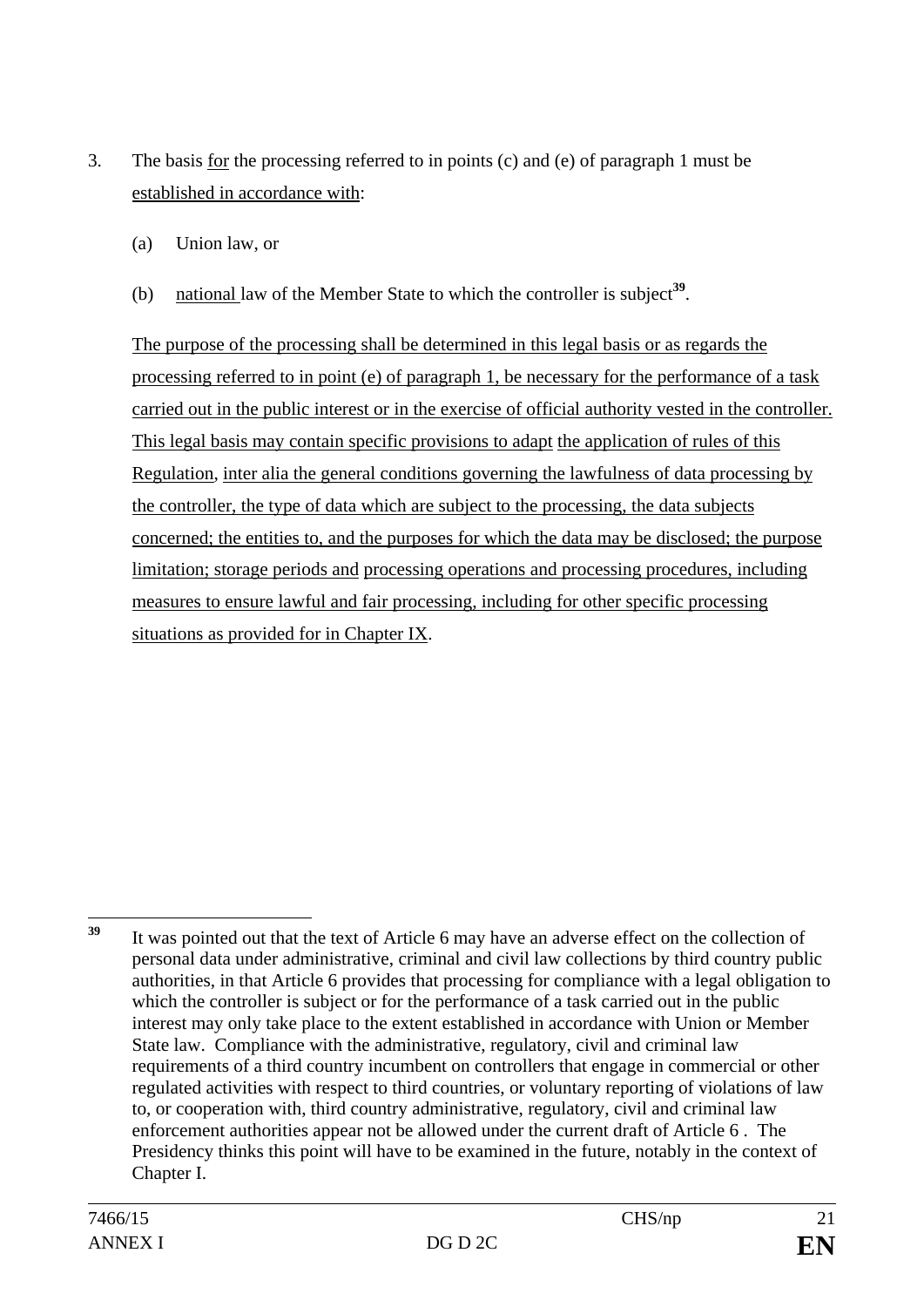- 3a. In order to ascertain whether a purpose of further processing (…) is compatible with the one for which the data are initially collected, the controller shall take into account, unless the data subject has given consent<sup>40</sup>, inter alia<sup>41</sup>:
	- (a) any link between the purposes for which the data have been collected and the purposes of the intended further processing;
	- (b) the context in which the data have been collected;
	- (c) the nature of the personal data, in particular whether special categories of personal data are processed, pursuant to Article 9;
	- (d) the possible consequences of the intended further processing for data subjects;
	- (e) the existence of appropriate safeguards**<sup>42</sup>**.
- 4. Where the purpose of further processing is incompatible with the one for which the personal data have been collected by the same controller, the further processing must have a legal basis at least in one of the grounds referred to in points (a) to (e) of paragraph 1**<sup>43</sup> <sup>44</sup>**. Further processing by the same controller for incompatible purposes on grounds of legitimate interests of that controller or a third party shall be lawful if these interests override the interests of the data subject**<sup>45</sup>**.

<sup>40</sup> **40** DK, IT and PT scrutiny reservation; IT deemed this irrelevant to compatibility test.

<sup>&</sup>lt;sup>41</sup> DK, FI, NL, RO, SI and SE stressed the list should not be exhaustive.

DE, SK and PL reservation: safeguards as such do not make further processing compatible. FR queried to which processing this criterion related: the initial or further processing. DE and UK pleaded for the deletion of paragraph 3a.

**<sup>43</sup>** ES, AT and PL reservation; DE, HU scrutiny reservation. FR suggested adding 'if the process concerns the data mentioned in Articles 8 and 9'.

**<sup>44</sup>** HU, supported by CY, FR, AT and SK, thought that a duty for the data controller to inform the data subject of a change of legal basis should be added here. The Presidency refers to the changes proposed in ADD 1 to 17072/3/14 REV 3.

**<sup>45</sup>** COM reservation; BE, AT, FI, HU, IT and PL scrutiny reservation: (some of) these delegations would have liked to delete this last sentence; DE wanted to limit the second sentence to private controllers.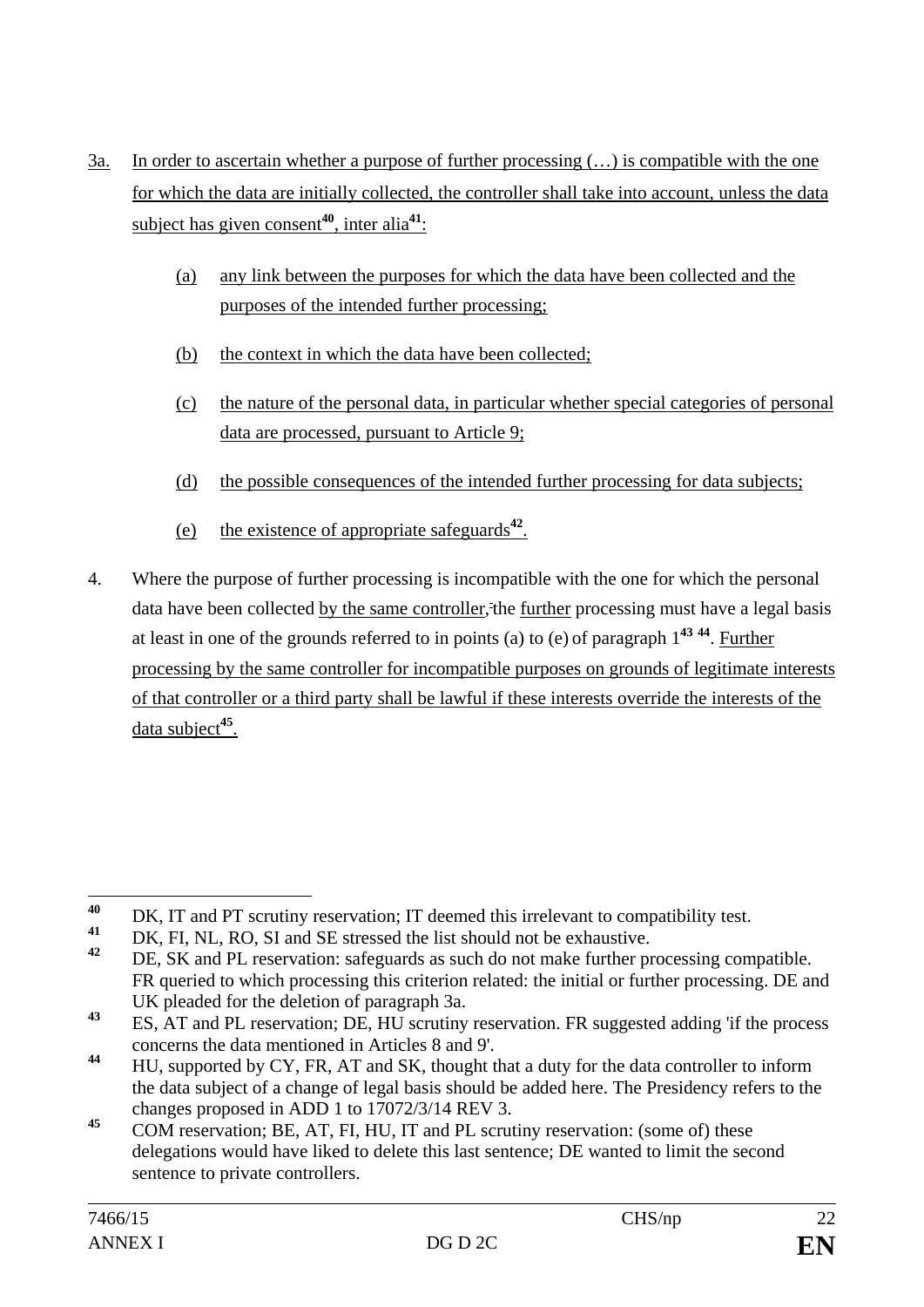5. (…)

### *Article 7*

### *Conditions for consent*

- 1. Where Article 6(1)(a) applies the controller shall be able to demonstrate that unambiguous**<sup>46</sup>**consent was given by the data subject.
- 1a. Where Article 9(2)(a) applies, the controller shall be able to demonstrate that explicit consent was given by the data subject.
- 2. If the data subject's consent is to be given in the context of a written declaration which also concerns other matters, the request for consent must be presented in a manner which is clearly distinguishable (…) from the other matters, in an intelligible and easily accessible form, using clear and plain language.

 $46$ **<sup>46</sup>** COM reservation related to the deletion of 'explicit' in the definition of consent.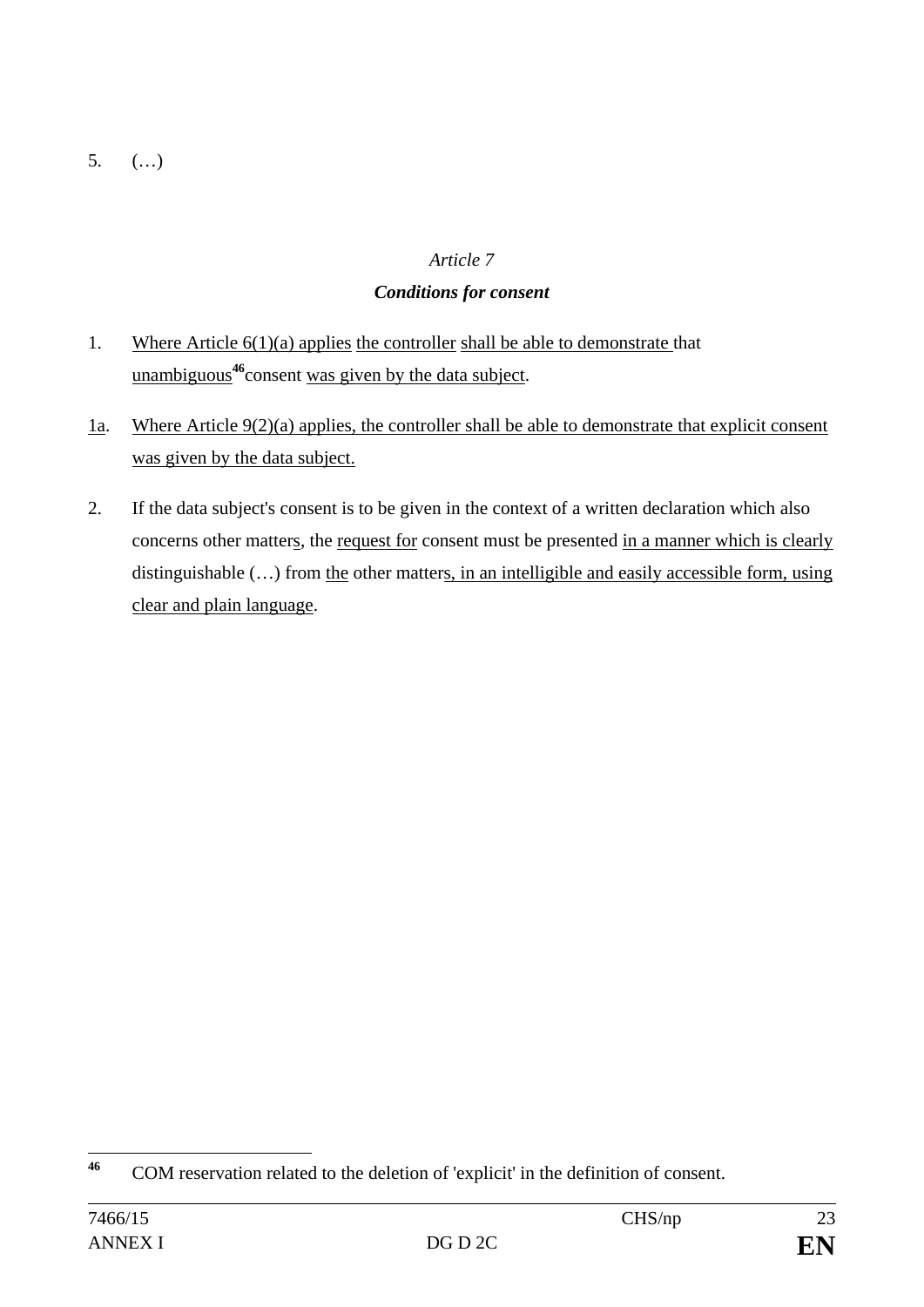- 3. The data subject shall have the right to withdraw his or her consent at any time. The withdrawal of consent shall not affect the lawfulness of processing based on consent before its withdrawal. Prior to giving consent, the data subject shall be informed thereof<sup>47</sup>.
- 4. (…)

### *Article 8*

### *Conditions applicable to child's consent in relation to information society services 48*

- 1. Where Article 6 (1)(a) applies, in relation to the offering of information society services directly to a child**<sup>49</sup>**, the processing of personal data of a child (…)**<sup>50</sup>** shall only be lawful if and to the extent that such consent is given or authorised by the holder of parental responsibility over the child or is given by the child in circumstances where it is treated as valid by Union or Member State law.
- 1a. The controller shall make reasonable efforts to verify in such cases that consent is given or authorised by the holder of parental responsibility over the child, taking into consideration available technology.
- 2. Paragraph 1 shall not affect the general contract law of Member States such as the rules on the validity, formation or effect of a contract in relation to a child.

 $47$ **<sup>47</sup>** IE reservation. The Presidency concurs with SE that the last sentence belongs rather in Article 14. To that end the Presidency has made some suggestions set out in ADD 1 to 17072/3/14 REV 3.

<sup>&</sup>lt;sup>48</sup> CZ, MT, ES, SI would have preferred to see this Article deleted.

Several delegations (DE, HU, ES, FR, SE, SK, PT) disagreed with the restriction of the scope and thought the phrase 'in relation to the offering of information society services directly to a child' should be deleted.

**<sup>50</sup>** COM reservation on the deletion of a harmonised age threshold.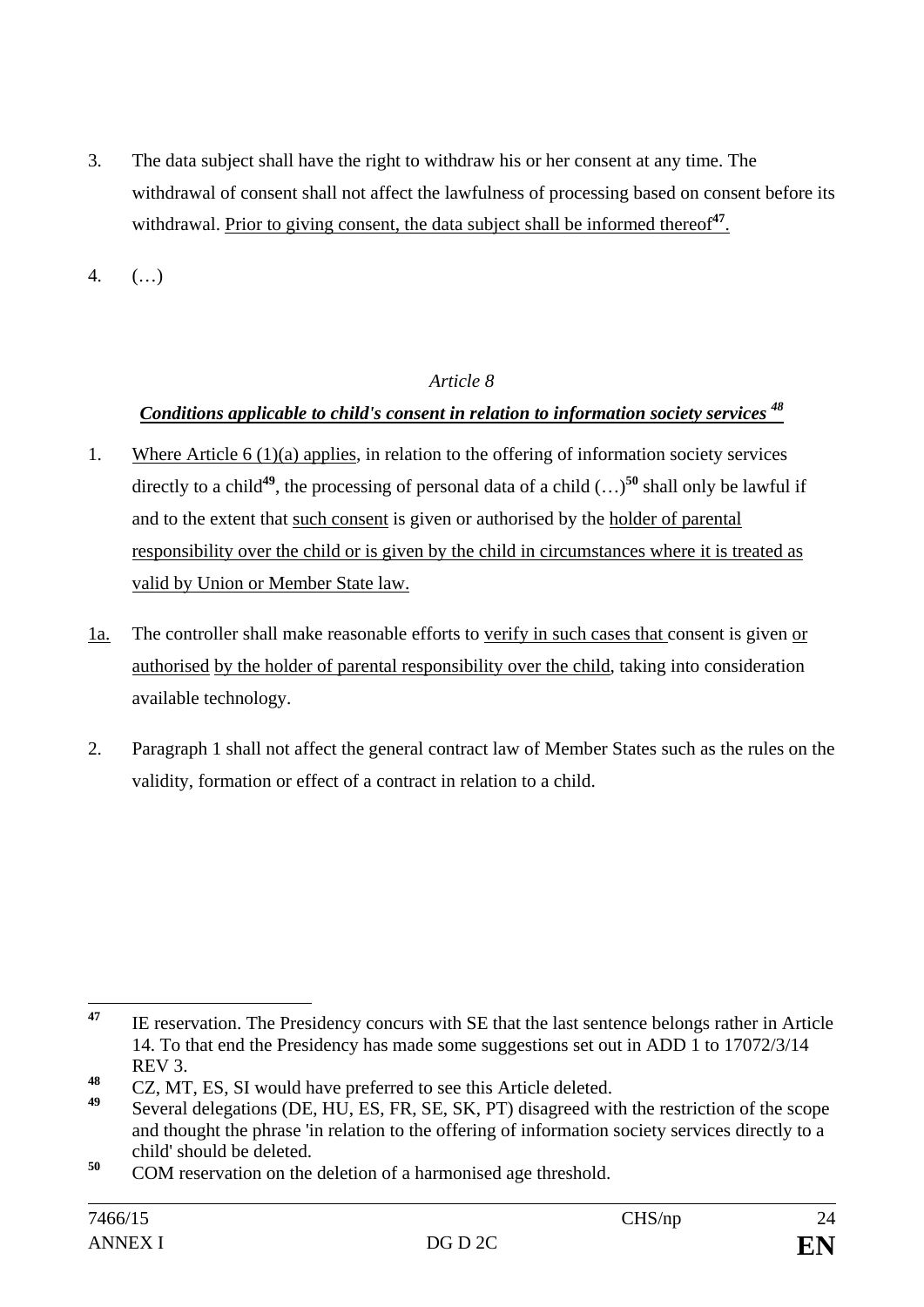- 3. [The Commission shall be empowered to adopt delegated acts in accordance with Article 86 for the purpose of further specifying the criteria and requirements for the methods to obtain verifiable consent referred to in paragraph  $1(...)^{51}$ .
- 4. **(…).**

## *Article 9 Processing of special categories of personal data***<sup>52</sup>**

- 1. The processing of personal data, revealing racial or ethnic origin, political opinions, religious or philosophical beliefs, trade-union membership, and the processing of genetic data or data concerning health or sex life (…) shall be prohibited.
- 2. Paragraph 1 shall not apply if one of the following applies (…)

(a) the data subject has given explicit consent to the processing of those personal data  $(\ldots)$ , except where Union law or Member State law provide that the prohibition referred to in paragraph 1 may not be lifted by the data subject; or

 $51$ **<sup>51</sup>** DE, ES, FR, SE and UK suggested deleting this paragraph. CZ suggested adding "and for identifying that a service is offered directly to a child". DE, supported by BE and FR, suggested giving the EDPB the power to issue guidelines in this regard.

**<sup>52</sup>** COM, DK, SE and AT scrutiny reservation. SK thought the inclusion of biometric data should be considered.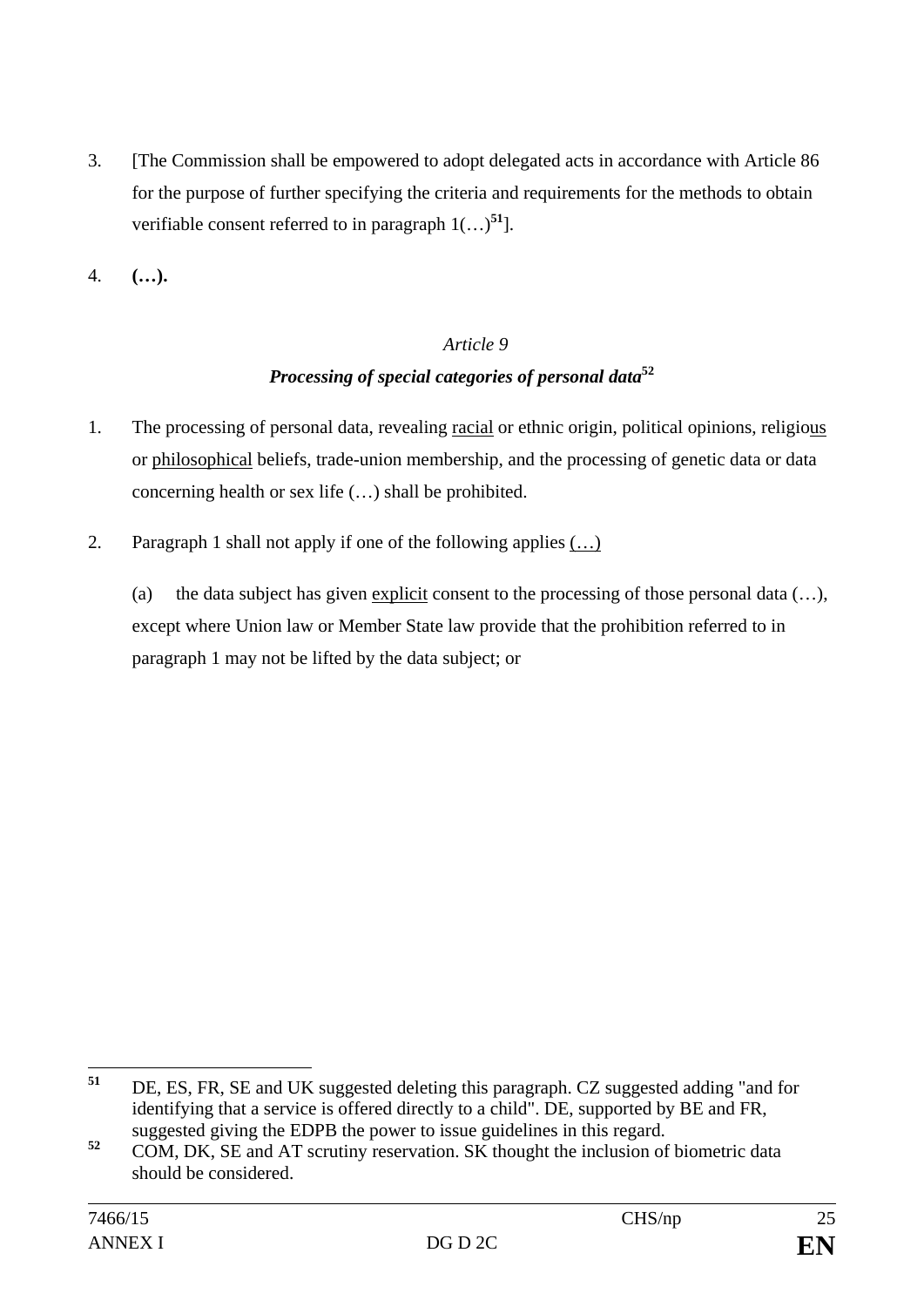(b) processing is necessary for the purposes of carrying out the obligations and exercising specific rights of the controller or of the data subject in the field of employment and social security and social protection law in so far as it is authorised by Union law or Member State law or a collective agreement pursuant to Member State law providing for adequate safeguards; or

(c) processing is necessary to protect the vital interests of the data subject or of another person where the data subject is physically or legally incapable of giving consent; or

(d) processing is carried out in the course of its legitimate activities with appropriate safeguards by a foundation, association or any other non-profit-seeking body with a political, philosophical, religious or trade-union aim and on condition that the processing relates solely to the members or to former members of the body or to persons who have regular contact with it in connection with its purposes and that the data are not disclosed outside that body without the consent of the data subjects; or

(e) the processing relates to personal data which are manifestly made public by the data subject **(…)**; or

(f) processing is necessary for the establishment, exercise or defence of legal claims or whenever courts are acting in their judicial capacity; or

(g) processing is necessary for  $(...)^{53}$  reasons of public interest, on the basis of Union law or Member State law which shall provide for suitable and specific measures to safeguard the data subject's legitimate interests; or

<sup>53</sup> **<sup>53</sup>** AT, PL and COM reservation on deletion of 'important'; DK suggested adding 'in the public interest vested in the controller'.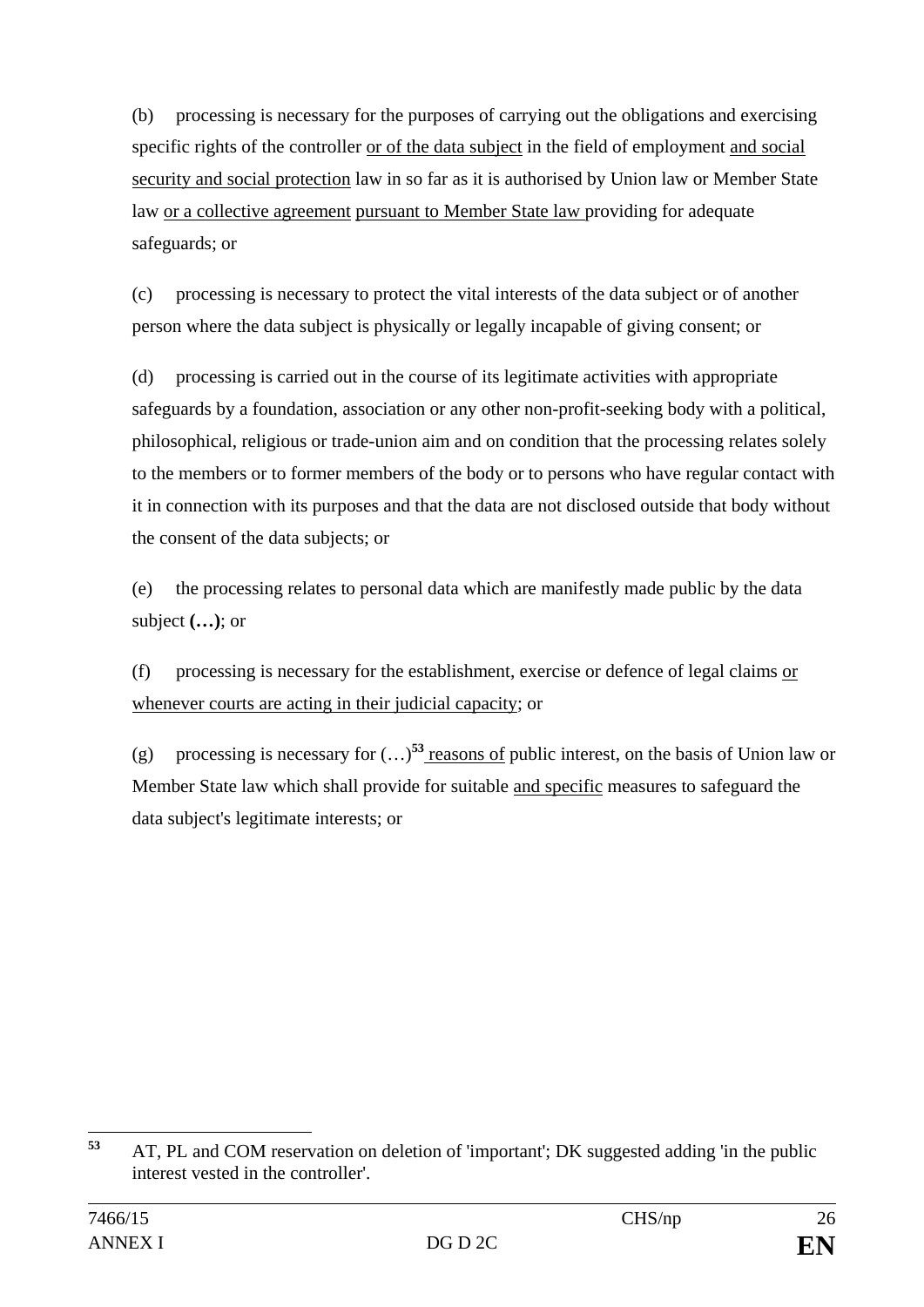(h) processing**<sup>54</sup>** is necessary for the purposes of preventive or occupational medicine**<sup>55</sup>**, for the assessment of the working capacity of the employee**<sup>56</sup>**, medical diagnosis, the provision of health or social care or treatment or the management of health or social care systems and services on the basis of Union law or Member State law **<sup>57</sup>** or pursuant to contract with a health professional<sup>58</sup> and subject to the conditions and safeguards referred to in paragraph  $4^{59}$ ; or

(ha) (…)**;** 

(hb) processing is necessary for reasons of public interest in the area of public health, such as protecting against serious cross-border threats to health or ensuring high standards of quality and safety of health care and of medicinal products or medical devices, on the basis of Union law or Member State law which provides for suitable and specific measures to safeguard the rights and freedoms of the data subject data; or

(i) processing is necessary for archiving purposes in the public interest or historical, statistical or scientific (…) purposes and subject to the conditions and safeguards laid down in Union or Member State law, including those referred to in Article 83.

 $(i)$   $( ...)^{60}$ 

3. (…)**<sup>61</sup>**

<sup>54</sup> <sup>54</sup> HU suggested reinstating "of health data" here and in point (hb).

**<sup>55</sup>** AT would like to see this deleted; BE pointed out this type of medicine practice is not (entirely) regulated by law under Belgian law and therefore the requirement of paragraph 4 is not met.

<sup>&</sup>lt;sup>56</sup> PL and AT would like to see this deleted.

<sup>&</sup>lt;sup>57</sup> COM, IE, PL scrutiny reservation.

<sup>&</sup>lt;sup>58</sup> FR and PL reservation.

**<sup>59</sup>** AT, DE and ES scrutiny reservation. DE and ES queried what happened in cases where obtaining consent was not possible (e.g. in case of contagious diseases; persons who were physically or mentally not able to provide consent); NL thought this should be further clarified in recital 42. BE queried what happened in the case of processing of health data by insurance companies. COM explained that this was covered by Article 9(2) (a), but SI was not convinced thereof.

**<sup>60</sup>** Deleted at the request of AT, COM, EE, ES, FR, HU, IT, LU, MT, PL, PT, RO and SK. DE and FI wanted to reintroduce the paragraph.

**<sup>61</sup>** COM reservation on the deletion of paragraph 3 on delegated acts.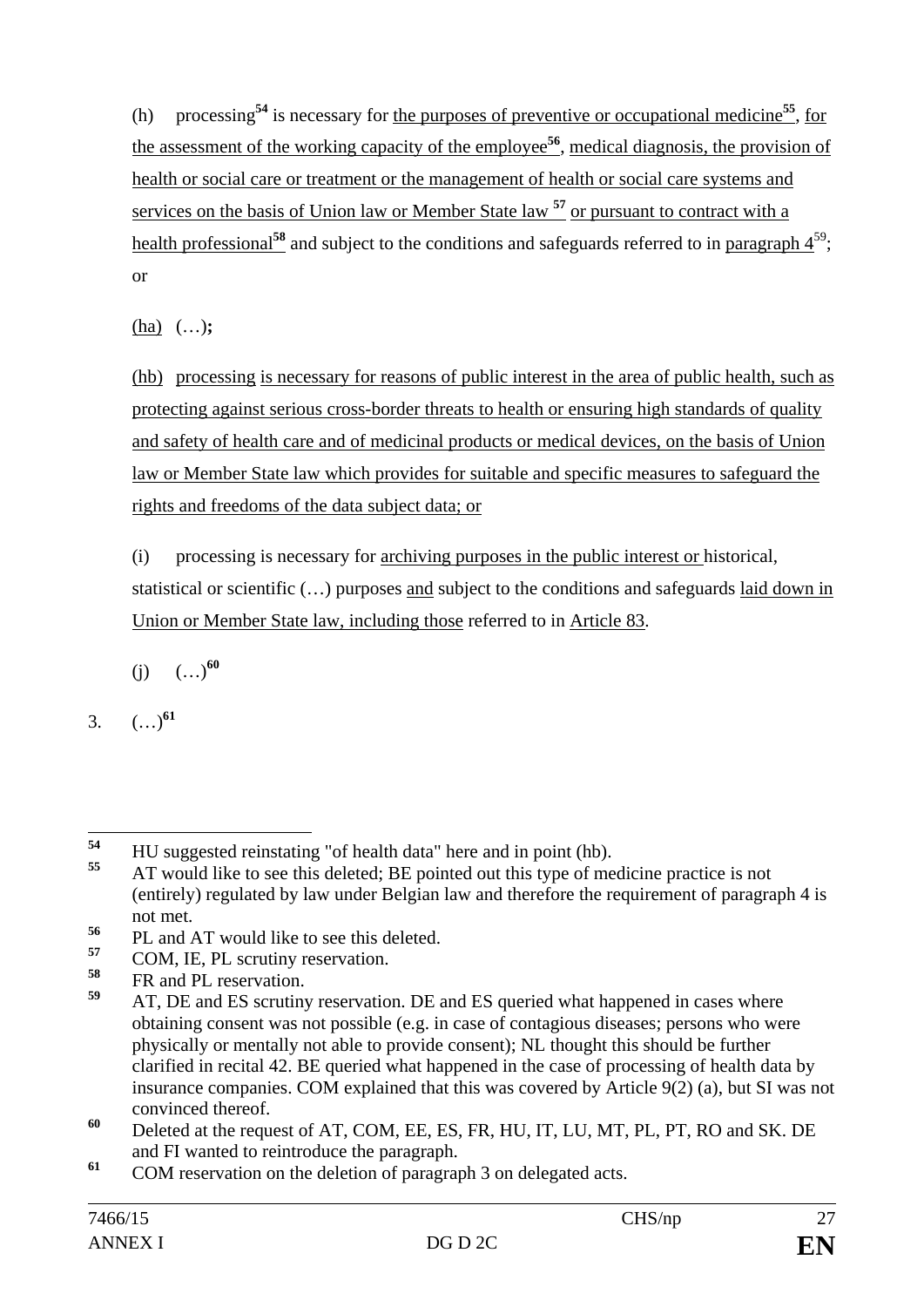4. *Personal data referred to in paragraph 1 may on the basis of Union or Member State law be processed for the purposes referred to in point (h) (…) of paragraph 2 when those data are processed by* or under the responsibility *of a (…) professional subject to the obligation of professional secrecy under Union or Member State law or rules established by national competent bodies or by another person also subject to an obligation of secrecy under Union or Member State law or rules established by national competent bodies*.

4a. **(…)62**.

5. Member States may maintain or introduce more specific provisions with regard to genetic data or health data. This includes the possibility for Member States to **(…)** introduce further conditions for the processing of these data<sup>63</sup>.

### *Article 9a Processing of data relating to criminal convictions and offences<sup>64</sup>*

P*rocessing of data relating to criminal convictions and offences or related security measures*  based on Article 6(1) *may only be carried out either under the control of official authority (…) or when the processing is* (…) *authorised by Union law or Member State law providing for adequate safeguards* for the rights and freedoms of data subjects. A complete register of criminal convictions may be kept only under the control of official authority**<sup>65</sup>**.

 $62$ Deleted further to the request from COM, CZ, DK, GR, IE, MT, SE, FI and UK scrutiny reservation. FR wanted to keep paragraph 4a in Article 9 or at least keep the text in a recital.

<sup>&</sup>lt;sup>63</sup> COM scrutiny reservation.

DE and HU would prefer to see these data treated as sensitive data in the sense of Article 9(1). EE and UK are strongly opposed thereto.

**<sup>65</sup>** SI, SK reservation on last sentence.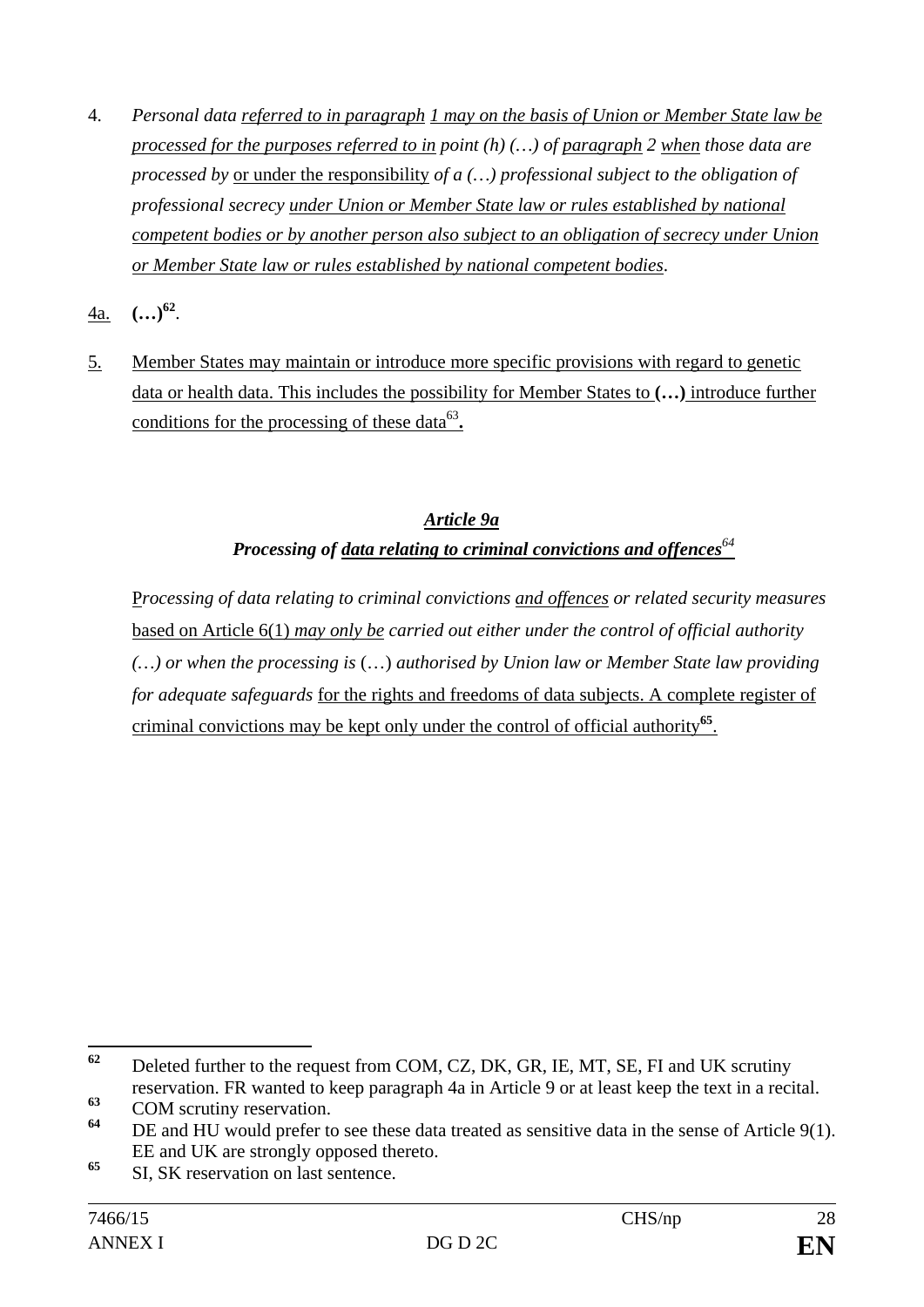# *Article 10*

### *Processing not requiring identification*

- 1. If the purposes for which a controller processes personal data do not or do no longer require the identification of a data subject by the controller, the controller shall not be obliged to maintain or acquire (…) additional information nor to engage in additional processing in order to identify the data subject for the sole purpose of complying with  $(...)$  this Regulation<sup>66</sup>....
- 2. Where, in such cases the controller is not in a position to identify the data subject, articles 15, 16, 17, 17a, 17b and 18 do not apply except where the data subject, for the purpose of exercising his or her rights under these articles, provides additional information enabling his or her identification**<sup>67</sup>**.

<sup>66</sup> <sup>66</sup> AT, DE, HU, PL scrutiny reservation and UK and FR and COM reservation.<br><sup>67</sup> DK, BO, SE and SI services reservation. COM and FR reservation. FR went

DK, RO, SE and SI scrutiny reservation; COM and FR reservation; FR wanted to add in the end of the paragraph "In any case, the data subject should only have to provide the minimum additional information necessary in order to be able to exercise his or her rights which can never be denied by the controller.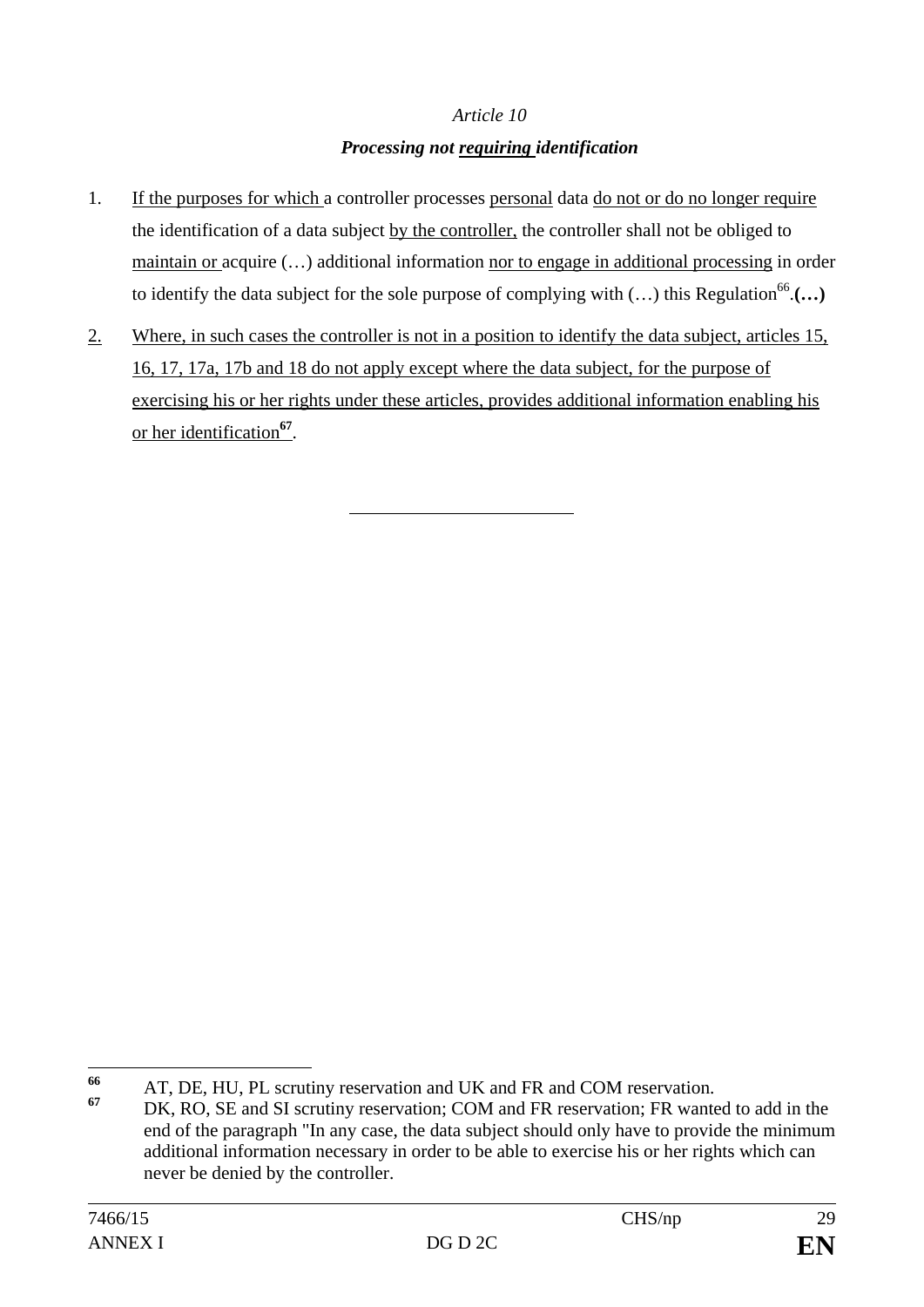16a) *While this Regulation applies also to the activities of courts* and other judicial authorities, Union or Member State law could specify the processing operations and processing procedures in relation to the processing of personal data by courts and other judicial authorities. *The competence of the supervisory authorities should not cover the processing of personal data when courts are acting in their judicial capacity*, in order to safeguard the independence of the judiciary in the performance of its judicial tasks, including its decisionmaking. Supervision of such data processing operations may be entrusted to specific bodies within the judicial system of the Member State, which should in particular control compliance with the rules of this Regulation, promote the awareness of the judiciary of their obligations under this Regulation and deal with complaints in relation to such processing.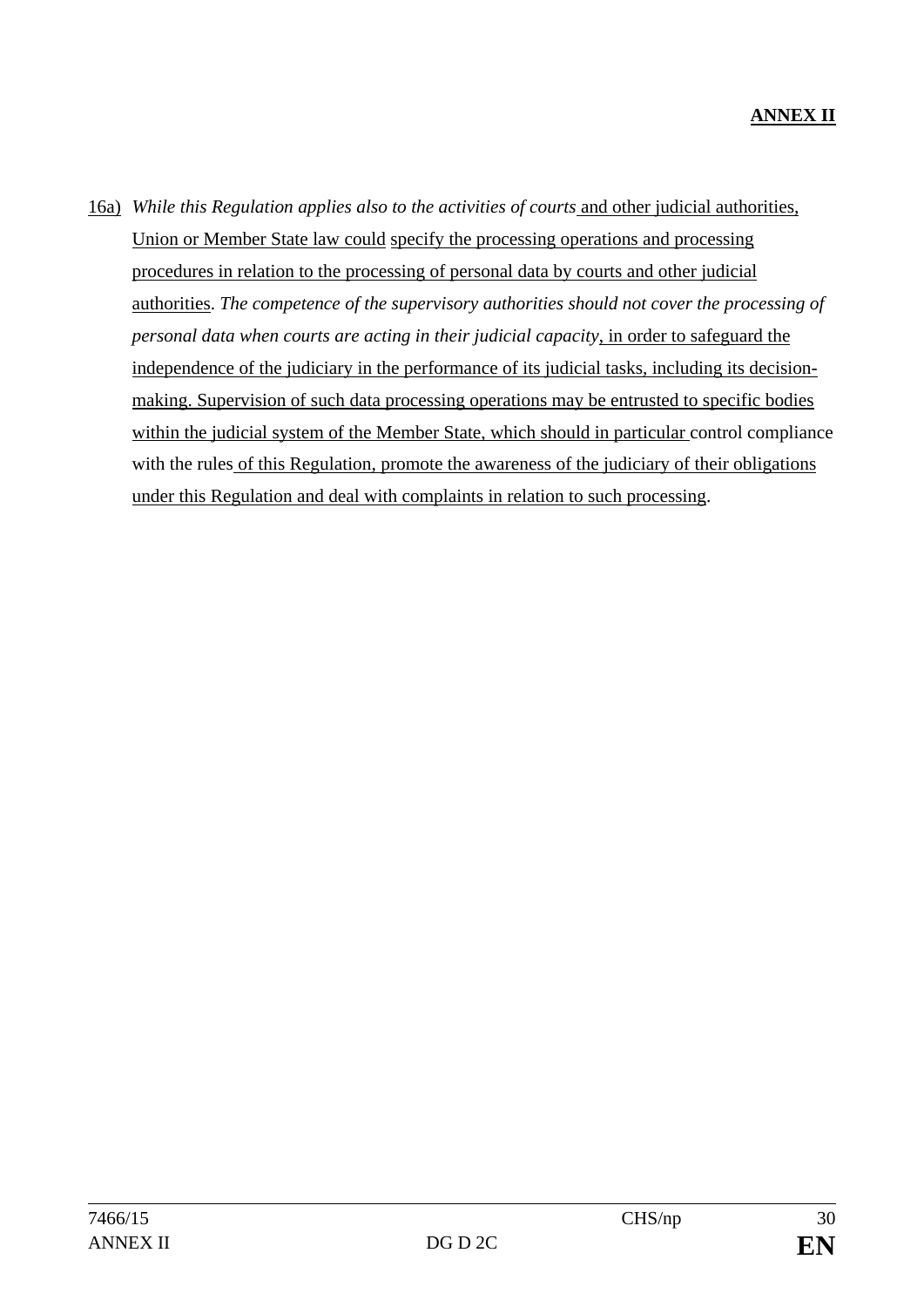27) The main establishment of a controller in the Union should be the place of its central administration in the Union, unless the decisions on the purposes and means of the processing of personal data are taken in another establishment of the controller in the Union. In this case the latter should be considered as the main establishment. The main establishment of a controller in the Union should be determined according to objective criteria and should imply the effective and real exercise of management activities determining the main decisions as to the purposes (…) and means of processing through stable arrangements. This criterion should not depend on whether the processing of personal data is actually carried out at that location; the presence and use of technical means and technologies for processing personal data or processing activities do not, in themselves, constitute such main establishment and are therefore not determining criteria for a main establishment. The main establishment of the processor should be the place of its central administration in the Union and, if it has no central administration in the Union, the place where the main processing activities take place in the Union. In cases involving both the controller and the processor, the competent lead supervisory authority should remain the supervisory authority of the Member State where the controller has its main establishment but the supervisory authority of the processor should be considered as a concerned supervisory authority and participate to the cooperation procedure provided for by this Regulation. In any case, the supervisory authorities of the Member State or Member States where the processor has one or more establishments should not be considered as concerned supervisory authorities when the draft decision concerns only the controller.

Where the processing is carried out by a group of undertakings, the main establishment of the controlling undertaking should be considered as the main establishment of the group of undertakings, except where the purposes and means of processing are determined by another undertaking.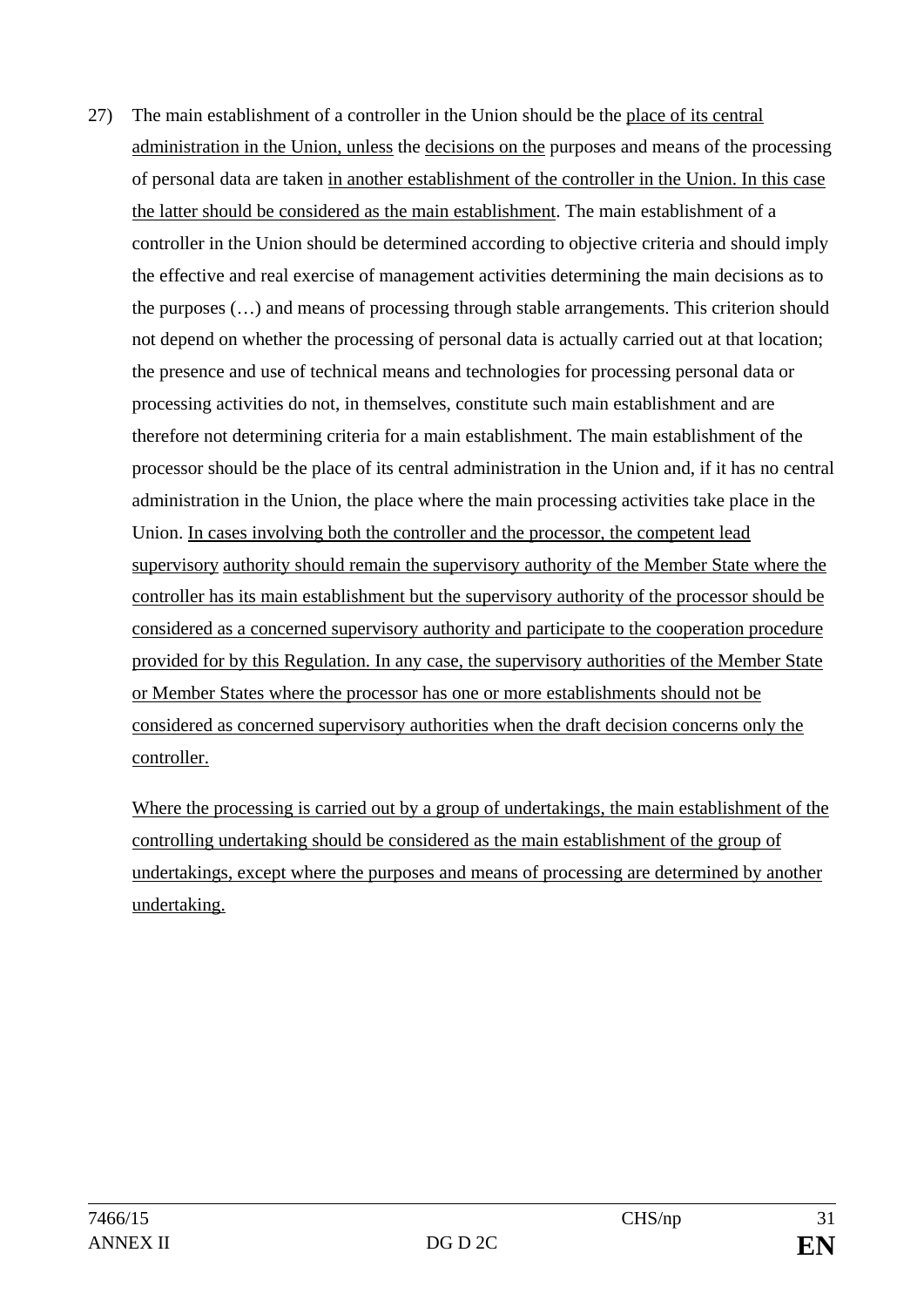- 92) The establishment of supervisory authorities in Member States, empowered to perform their tasks and exercise their powers with complete independence, is an essential component of the protection of individuals with regard to the processing of their personal data. Member States may establish more than one supervisory authority, to reflect their constitutional, organisational and administrative structure.
- 92a) The independence of supervisory authorities should not mean that the supervisory authorities cannot be subjected to control or monitoring mechanism regarding their financial expenditure. Neither does it imply that supervisory authorities cannot be subjected to judicial review.
- 93) Where a Member State establishes several supervisory authorities, it should establish by law mechanisms for ensuring the effective participation of those supervisory authorities in the consistency mechanism. That Member State should in particular designate the supervisory authority which functions as a single contact point for the effective participation of those authorities in the mechanism, to ensure swift and smooth co-operation with other supervisory authorities, the European Data Protection Board and the Commission.
- 94) Each supervisory authority should be provided with the (…) financial and human resources, premises and infrastructure, which are necessary for the effective performance of their tasks, including for the tasks related to mutual assistance and co-operation with other supervisory authorities throughout the Union. Each supervisory authority should have a separate annual budget, which may be part of the overall state or national budget.
- 95) The general conditions for the member or members of the supervisory authority should be laid down by law in each Member State and should in particular provide that those members should be either appointed by the parliament and/or the government or the head of State of the Member State or by an independent body entrusted by Member State law with the appointment by means of a transparent procedure. In order to ensure the independence of the supervisory authority, the member or members should refrain from any action incompatible with their duties and should not, during their term of office, engage in any incompatible occupation, whether gainful or not. (…).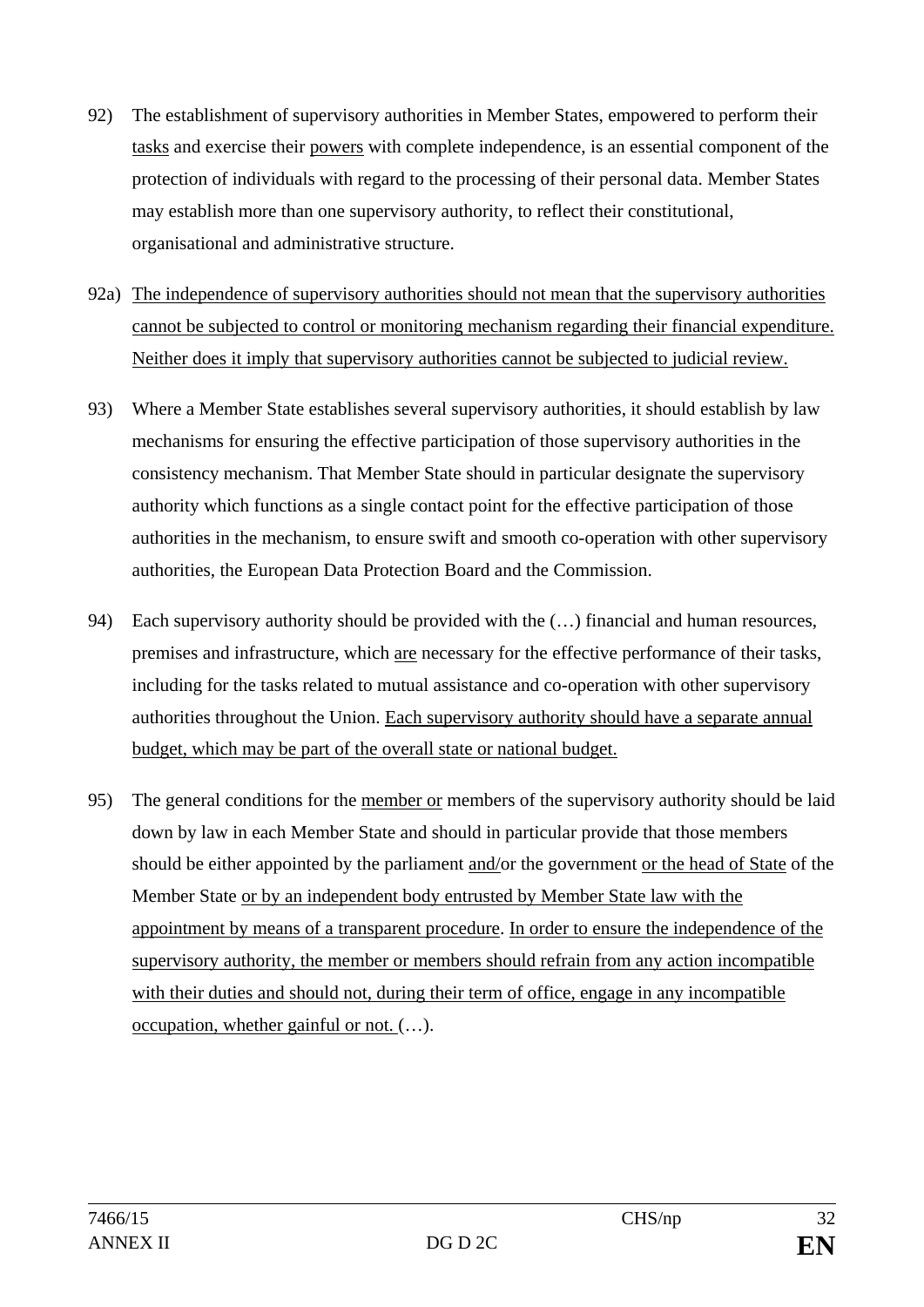- 95a) Each supervisory authority should be competent on the territory of its own Member State to exercise the powers and to perform the tasks conferred on it in accordance with this Regulation. This should cover in particular the processing in the context of the activities of an establishment of the controller or processor on the territory of its own Member State, the processing of personal data, carried out by public authorities or private bodies acting in the public interest processing affecting data subjects on its territory or processing carried out by a controller or processor not established in the European Union when targeting data subjects residing in its territory. This should include dealing with complaints lodged by a data subject, conducting investigations on the application of the Regulation, promoting public awareness of the risks, rules, safeguards and rights in relation to the processing of personal data.
- 96) The supervisory authorities should monitor the application of the provisions pursuant to this Regulation and contribute to its consistent application throughout the Union, in order to protect natural persons in relation to the processing of their personal data and to facilitate the free flow of personal data within the internal market. For that purpose, this Regulation should oblige and empower the supervisory authorities to co-operate with each other and the Commission, without the need for any agreement between Member States on the provision of mutual assistance or on such cooperation.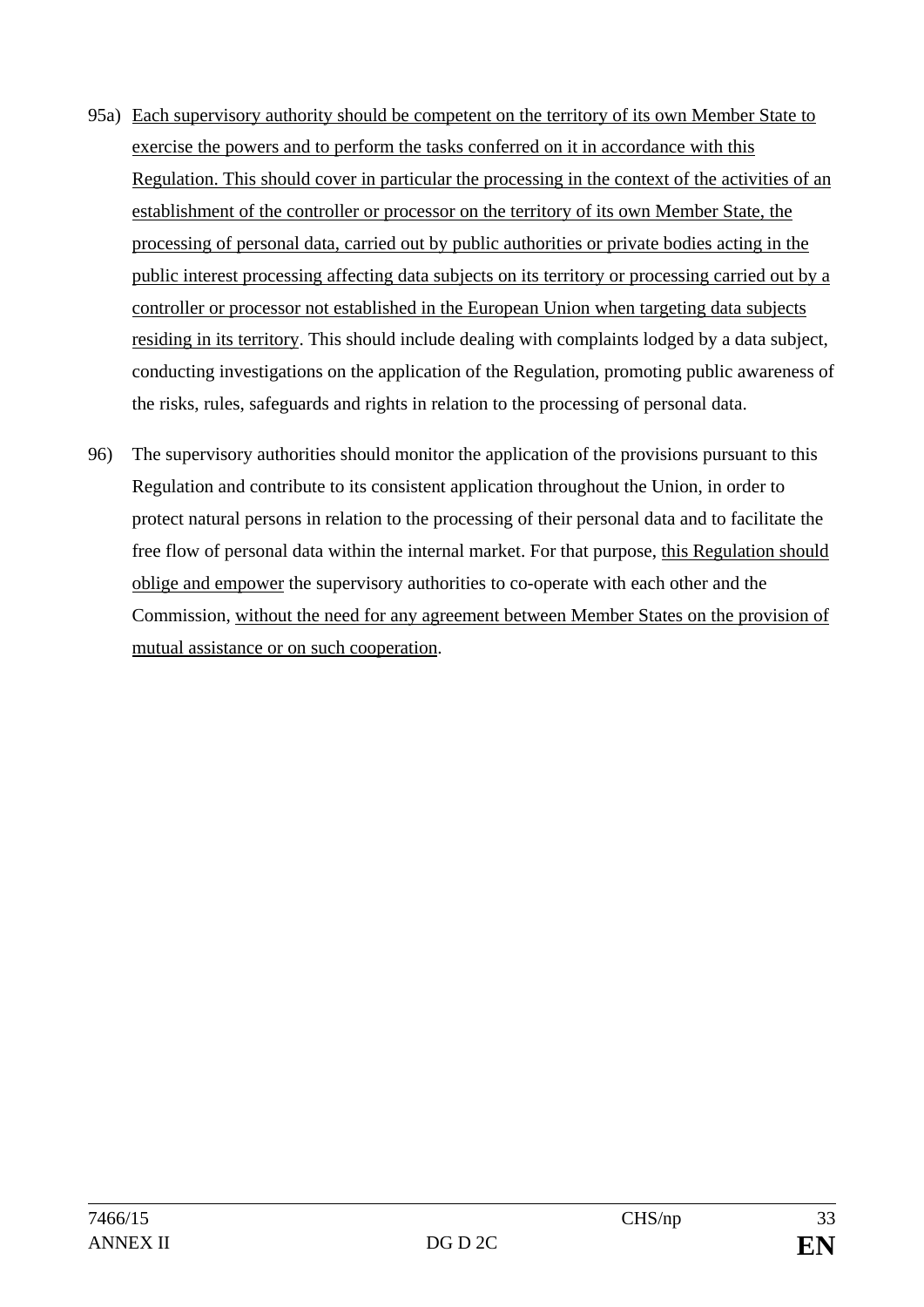- 96a) Where the processing of personal data takes place in the context of the activities of an establishment of a controller or processor in the Union and the controller or processor is established in more than one Member State, or where processing taking place in the context of the activities of a single establishment of a controller or processor in the Union substantially affects or is likely to substantially affect data subjects in more than one Member State, the supervisory authority for the main establishment of the controller or processor or for the single establishment of the controller or processor should act as lead authority. It should cooperate with the other authorities that are concerned, because the controller or processor has an establishment on the territory of their Member State, because data subjects residing on their territory are substantially affected, or because a complaint has been lodged with them. Also where a data subject not residing in that Member State has lodged a complaint, the supervisory authority to which such complaint has been lodged should also be a concerned supervisory authority. Within its tasks to issue guidelines on any question covering the application of this Regulation, the European Data Protection Board may issue guidelines in particular on the criteria to be taken into account in order to ascertain whether the processing in question substantially affects data subjects in more than one Member State and on what constitutes a relevant and reasoned objection<sup>68</sup>.
- 96b) The lead authority should be competent to adopt binding decisions regarding measures applying the powers conferred on it in accordance with the provisions of this Regulation. In its capacity as lead authority, the supervisory authority should closely involve and coordinate the concerned supervisory authorities in the decision-making process. In cases where the decisions is to reject the complaint by the data subject in whole or in part that decision should be adopted by the supervisory authority at which the complaint has been lodged.

<sup>68</sup> DE proposal; CZ and LU scrutiny reservation.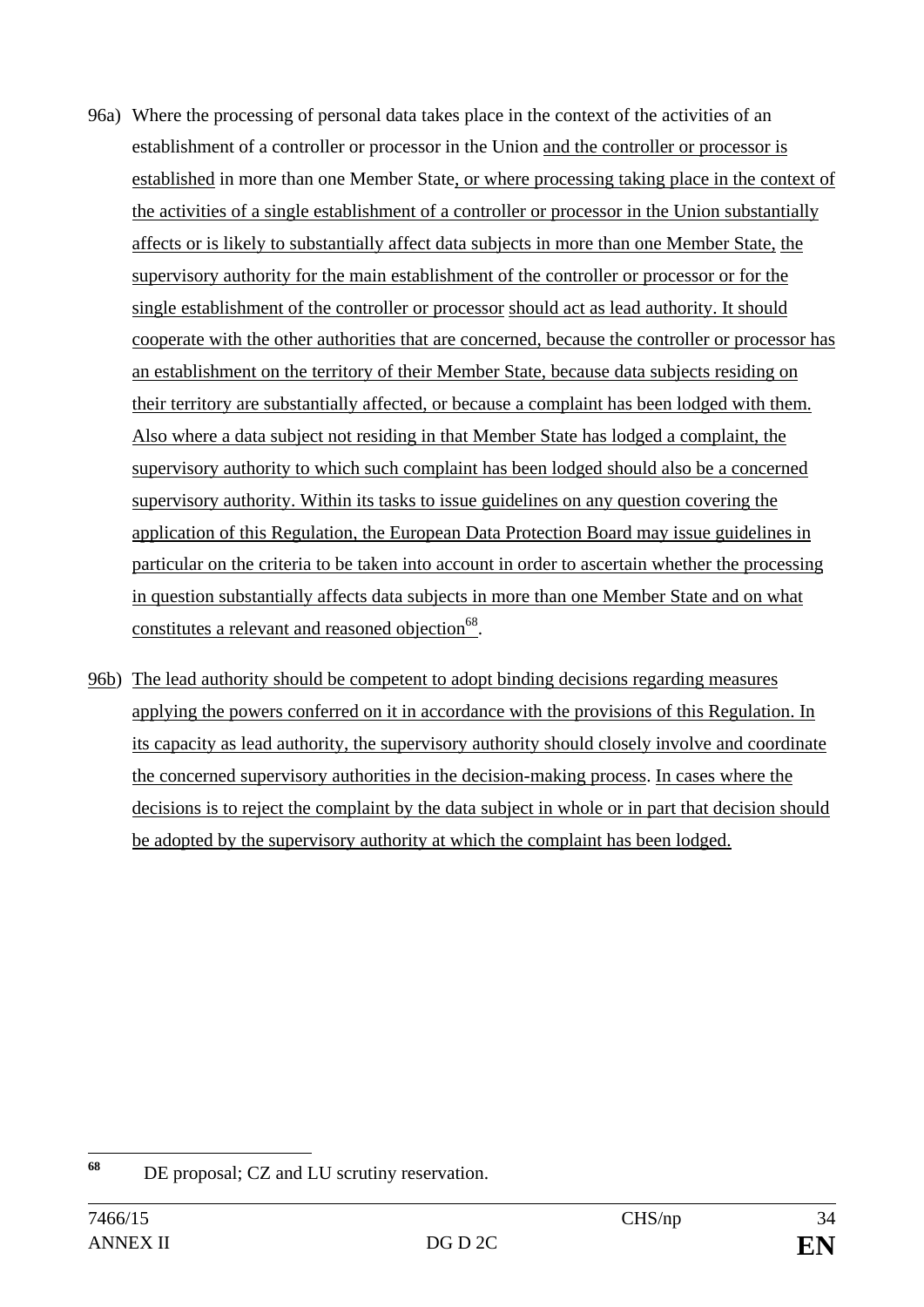- 96c) The decision should be agreed jointly by the lead supervisory authority and the concerned supervisory authorities and should be directed towards the main or single establishment of the controller or processor and be binding on the controller and processor. The controller or processor should take the necessary measures to ensure the compliance with this Regulation and the implementation of the decision notified by the lead supervisory authority to the main establishment of the controller or processor as regards the processing activities in the Union.
- 97) Each supervisory authority (…) not acting as lead supervisory authority should be competent to deal with (…) local cases where the controller or processor is established in more than one Member State, but the subject matter of the specific processing concerns only processing carried out in a single Member State and involving only data subjects in that single Member State, for example, where the subject matter concerns the processing of employees data in the specific employment context of a Member State. In such cases, the supervisory authority should inform the lead supervisory authority without delay on this matter. After being informed, the lead supervisory authority should decide, whether it will deal with the case within the one-stop-shop mechanism or whether the supervisory authority which informed it should deal with the case at local level. When deciding whether it will deal with the case, the lead supervisory authority should take into account, whether there is an establishment of the controller or processor in the Member State of the supervisory authority which informed it, in order to ensure effective enforcement of a decision vis-à-vis the controller or processor. Where the lead supervisory authority decides to deal with the case, the supervisory authority which informed it should have the possibility to submit a draft for a decision, of which the lead supervisory authority should take utmost account when preparing its draft decision in the one-stop-shop mechanism.
- 98) The rules on the lead supervisory authority and the one-stop-shop mechanism should not apply where the processing is carried out by public authorities or private bodies acting in the public interest. In such cases the only supervisory authority competent to exercise the powers conferred to it in accordance with this Regulation should be the supervisory authority of the Member State where the public authority or private body is established.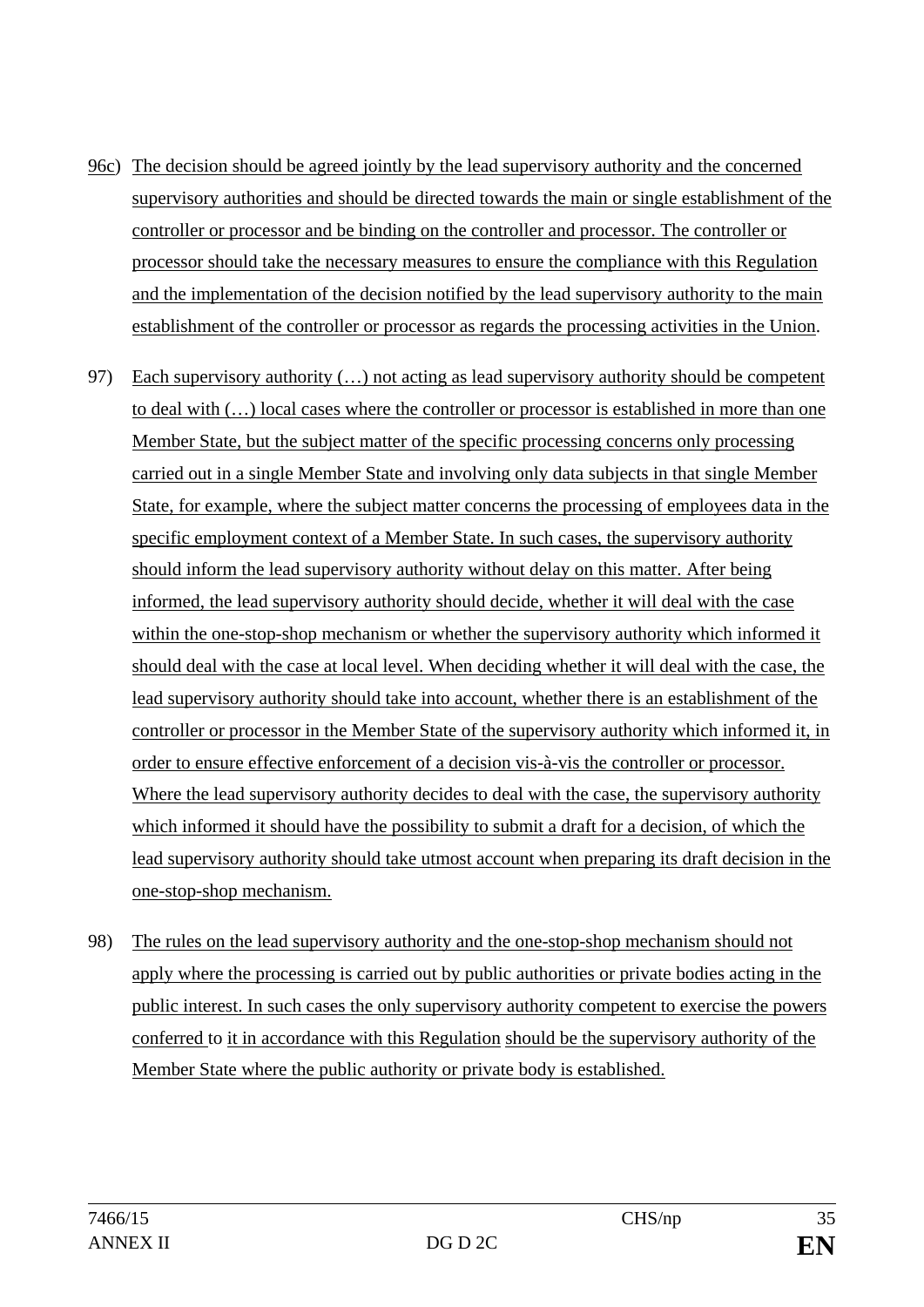### 99) (…)

100) In order to ensure consistent monitoring and enforcement of this Regulation throughout the Union, the supervisory authorities should have in each Member State the same tasks and effective powers, including powers of investigation, corrective powers and sanctions, and authorisation and advisory powers, particularly in cases of complaints from individuals, and without prejudice to the powers of prosecutorial authorities under national law, to bring infringements of this Regulation to the attention of the judicial authorities and/or engage in legal proceedings. Such powers should also include the power to forbid the processing on which the authority is consulted. Member States may specify other tasks related to the protection of personal data under this Regulation. The powers of supervisory authorities (…) should be exercised in conformity with appropriate procedural safeguards set out in Union law and national law, impartially, fairly and within a reasonable time. In particular each measure should be appropriate, necessary and proportionate in view of ensuring compliance with this Regulation, taking into account the circumstances of each individual case, respect the right of every person to be heard before any individual measure which would affect him or her adversely is taken and avoid superfluous costs and excessive inconveniences for the persons concerned. Investigatory powers as regards access to premises should be exercised in accordance with specific requirements in national procedural law, such as the requirement to obtain a prior judicial authorisation.

Each legally binding measure of the supervisory authority should be in writing, be clear and unambiguous, indicate the supervisory authority which has issued the measure, the date of issue of the measure, bear the signature of the head, or a member of the supervisory authority authorised by him or her, give the reasons for the measure, and refer to the right of an effective remedy. This should not preclude additional requirements pursuant to national procedural law. The adoption of such legally binding decision implies that it may give rise to judicial review in the Member State of the supervisory authority that adopted the decision.

 $100)$  (...).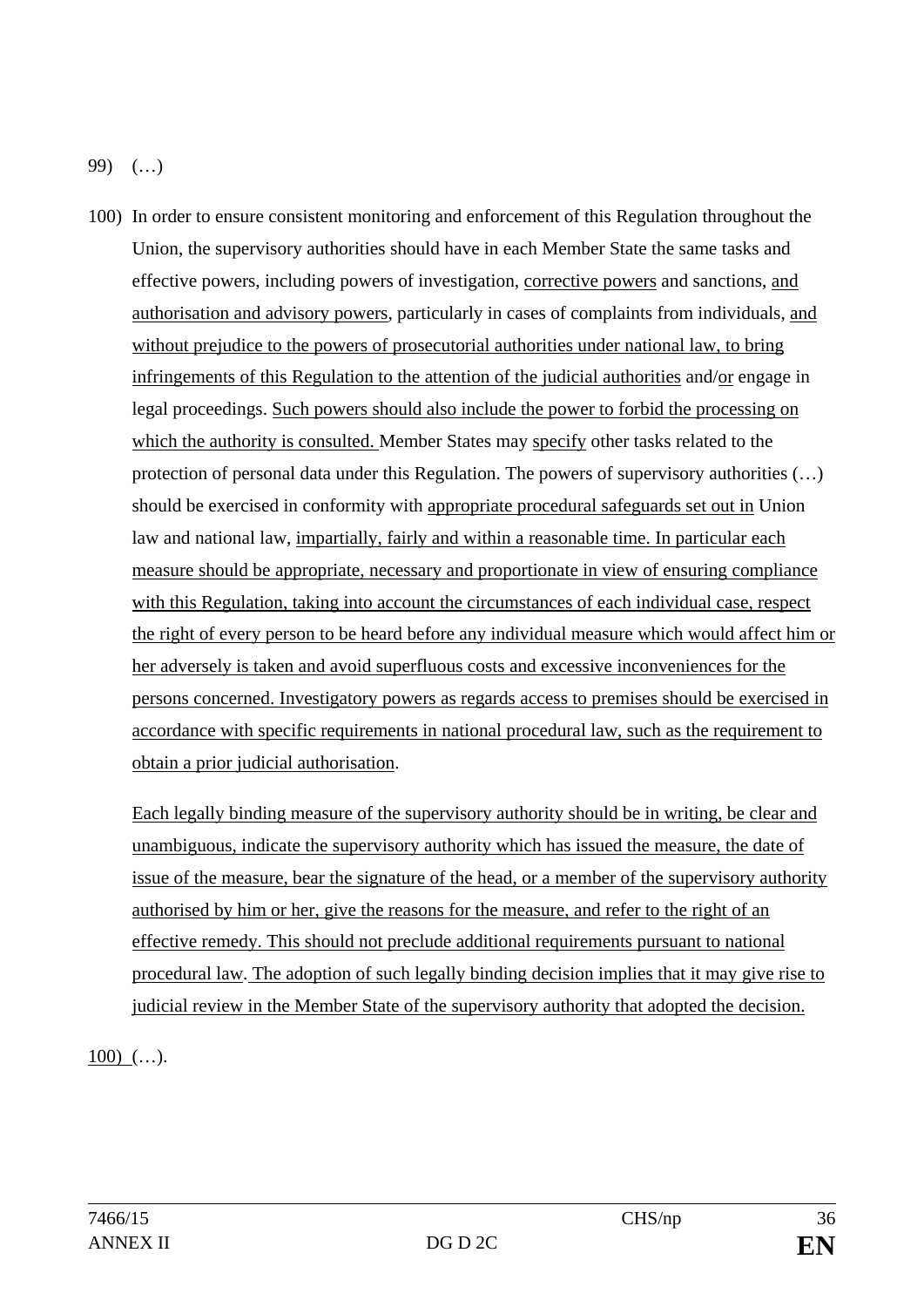- 101) Where the supervisory authority to which the complaint has been lodged is not the lead supervisory authority, the lead supervisory authority should closely co-operate with the supervisory authority to which the complaint has been lodged according to the provisions on co-operation and consistency laid down in this Regulation. In such cases, the lead supervisory authority should, when taking measures intended to produce legal effects, including the imposition of administrative fines, take utmost account of the view of the supervisory authority to which the complaint has been lodged and which should remain competent to carry out any investigation on the territory of its own Member State in liaison with the competent supervisory authority.
- 101a) The supervisory authority receiving a complaint or detecting or being informed otherwise of situations that entail possible infringements of the Regulation should seek an amicable settlement and, if this proves unsuccessful, exercise its full range of powers in cases where another supervisory authority should act as a lead supervisory authority for the processing activities of the controller or processor but the concrete subject matter of a complaint or the possible infringement concerns only processing activities of the controller or processor in the one Member State where the complaint has been lodged or the possible infringement detected and the matter does not substantially affect or is not likely to substantially affect data subjects in other Member States. This should include specific processing carried out in the territory of the Member State of the supervisory authority or with regard to data subjects on the territory of that Member State; or to processing that is carried out in the context of an offer of goods or services specifically aimed at data subjects in the territory of the Member State of the supervisory authority; or that has to be assessed taking into account relevant legal obligations under national law.
- 102) Awareness raising activities by supervisory authorities addressed to the public should include specific measures directed at controllers and processors, including micro, small and mediumsized enterprises, as well as individuals in particular in the educational context.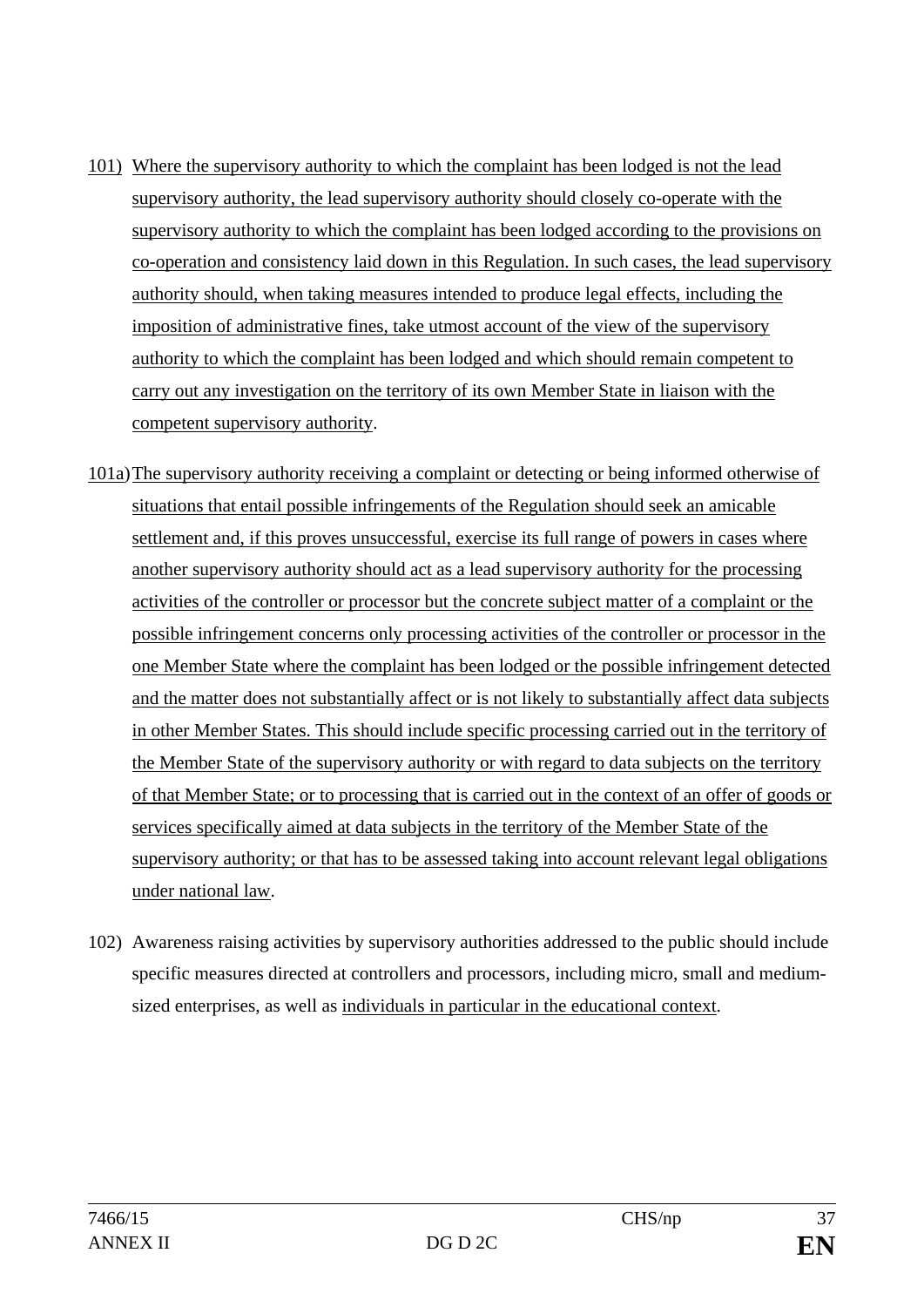- 103) The supervisory authorities should assist each other in performing their tasks and provide mutual assistance, so as to ensure the consistent application and enforcement of this Regulation in the internal market. Where a supervisory authority requesting mutual assistance, in the case of no response of the requested supervisory authority within one month of receiving the request, adopts a provisional measure, such provisional measure should be duly justified and only of a temporary nature.
- 104) Each supervisory authority should have the right to participate in joint operations between supervisory authorities. The requested supervisory authority should be obliged to respond to the request in a defined time period.
- 105) In order to ensure the consistent application of this Regulation throughout the Union, a consistency mechanism for co-operation between the supervisory authorities (…) should be established. This mechanism should in particular apply where a supervisory authority intends to adopt a measure intended to produce legal effects as regards processing operations which substantially affect a significant number of data subjects in several Member States (…). It should also apply where any *concerned* supervisory authority or the Commission<sup>69</sup> requests that such matter should be dealt with in the consistency mechanism. This mechanism should be without prejudice to any measures that the Commission may take in the exercise of its powers under the Treaties.

<sup>69</sup> **<sup>69</sup>** HU reservation on the reference to the Commission.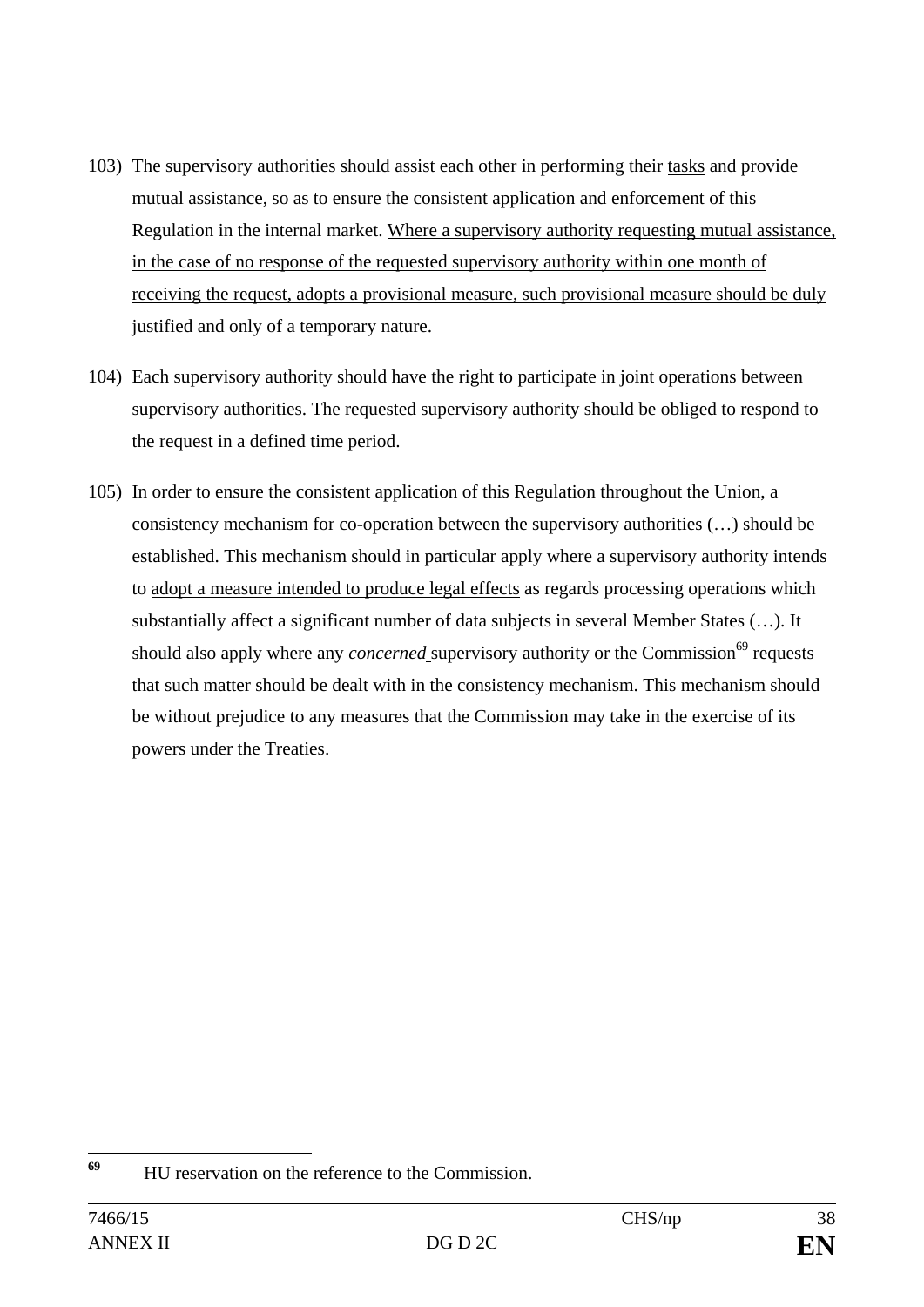106) In application of the consistency mechanism, the European Data Protection Board should, within a determined period of time, issue an opinion, if a (...) majority of its members so decides or if so requested by any *concerned* supervisory authority or the Commission. The European Data Protection Board should also be empowered to adopt legally binding decisions in case of disputes between supervisory authorities. For that purposes it should issue, in principle with a two-third majority of its members, legally binding decisions in clearly defined cases where there are conflicting views among supervisory authorities in particular in the cooperation mechanism between the lead supervisory authority and *concerned* supervisory authorities on the merits of the case, notably whether there is an infringement of this Regulation or not.

 $107)$  (...)

- 108) There may be an urgent need to act in order to protect the rights and freedoms of data subjects, in particular when the danger exists that the enforcement of a right of a data subject could be considerably impeded. Therefore, a supervisory authority should be able to adopt provisional measures with a specified period of validity when applying the consistency mechanism.
- 109) The application of this mechanism should be a condition for the lawfulness of a measure intended to produce legal effects by a supervisory authority in those cases where its application is mandatory. In other cases of cross-border relevance, the cooperation mechanism between the lead supervisory authority and *concerned* supervisory authorities should be applied and mutual assistance and joint operations might be carried out between the *concerned* supervisory authorities on a bilateral or multilateral basis without triggering the consistency mechanism.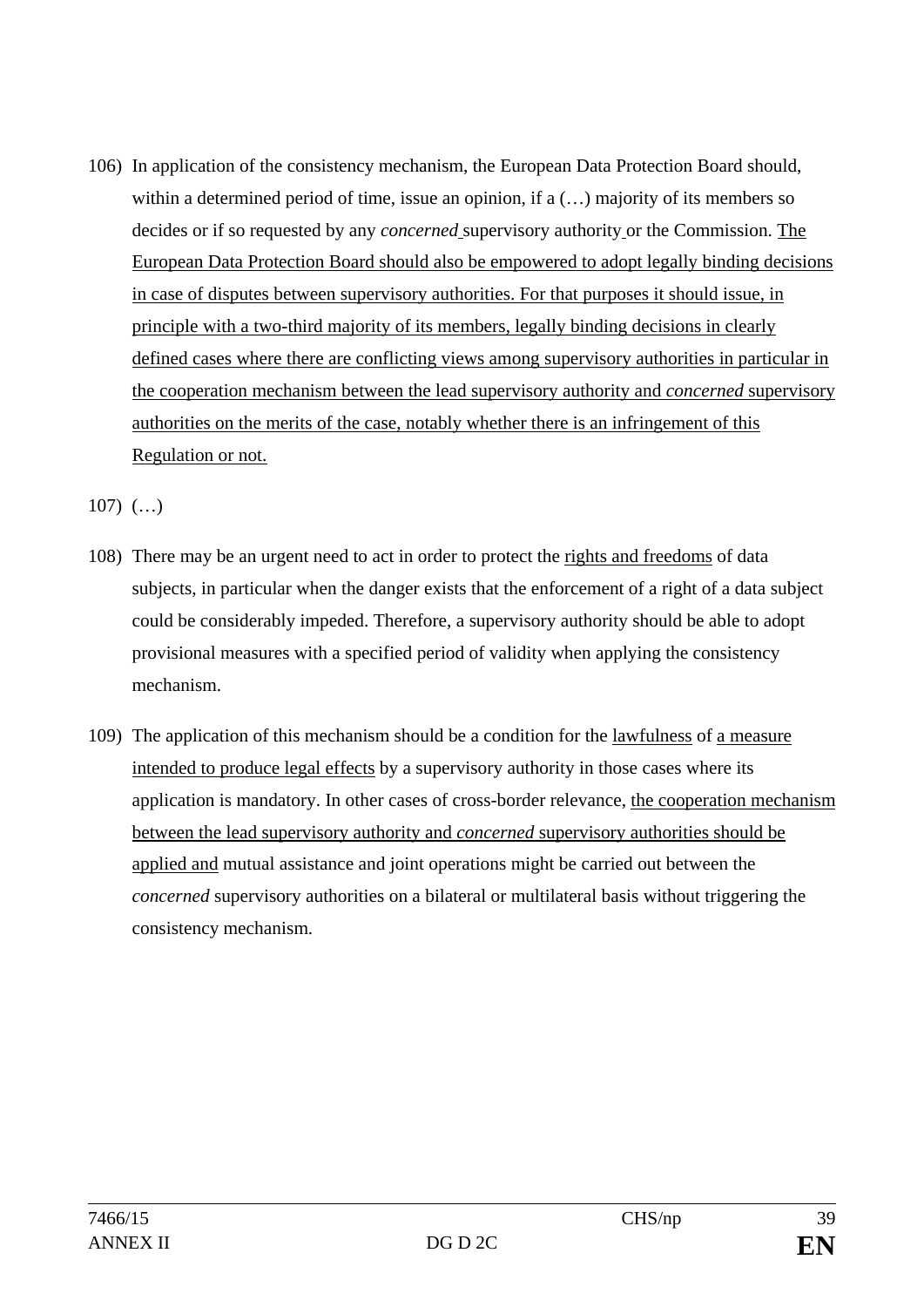- 110) In order to promote the consistent application of this Regulation, the European Data Protection Board should be set up as an independent body of the Union. To fulfil its objectives, the European Data Protection Board should have legal personality. The European Data Protection Board should be represented by its Chair. It should replace the Working Party on the Protection of Individuals with Regard to the Processing of Personal Data established by Directive 95/46/EC. It should consist of a head of a supervisory authority of each Member State or his or her representative (…). The Commission *and the European Data Protection Supervisor* should participate in its activities without voting rights. The European Data Protection Board should contribute to the consistent application of this Regulation throughout the Union, including by advising the Commission, in particular on the level of protection in third countries or international organisations, and promoting co-operation of the supervisory authorities throughout the Union. The European Data Protection Board should act independently when exercising its tasks.
- 110a) The European Data Protection Board should be assisted by a secretariat provided by the secretariat of the European Data Protection Supervisor. The staff of the secretariat of the European Data Protection Supervisor involved in carrying out the tasks conferred on the European Data Protection Board by this Regulation should perform its tasks exclusively under the instructions of, and report to the Chair of the European Data Protection Board. Organisational separation of staff should concern all services needed for the independent functioning of the European Data Protection Board.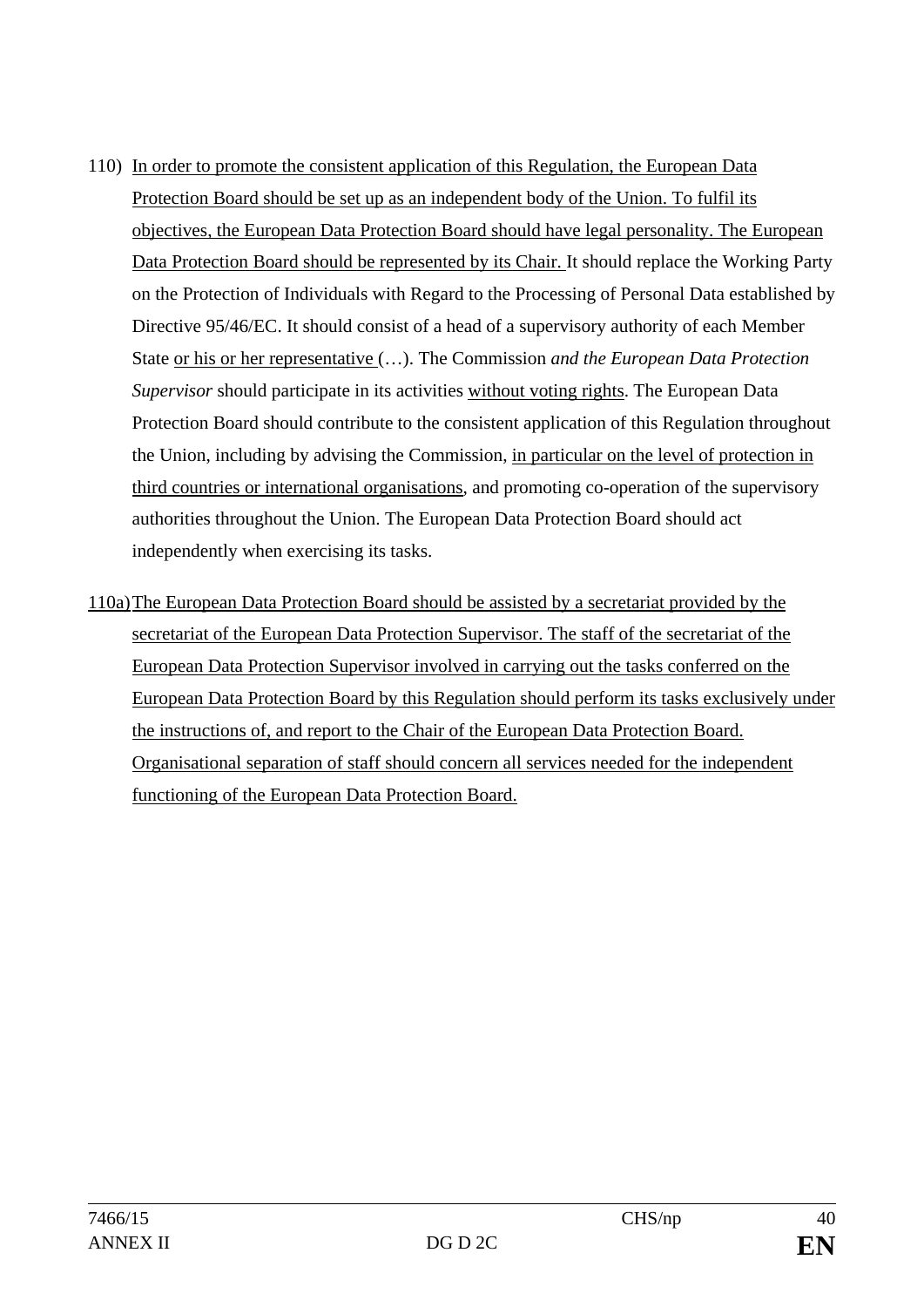- 111) Every data subject should have the right to lodge a complaint with a supervisory authority, in particular in the Member State of his or her habitual residence , and have the right to an effective judicial remedy in accordance with Article 47 of the Charter of Fundamental Rights if the data subject considers that his or her rights under this Regulation are infringed or where the supervisory authority does not act on a complaint, partially or wholly rejects or dismisses a complaint or does not act where such action is necessary to protect the rights of the data subject. The investigation following a complaint should be carried out, subject to judicial review, to the extent that is appropriate in the specific case. The supervisory authority should inform the data subject of the progress and the outcome of the complaint within a reasonable period. If the case requires further investigation or coordination with another supervisory authority, intermediate information should be given to the data subject. In order to facilitate the submission of complaints, each supervisory authority should take measures such as providing a complaint submission form which can be completed also electronically, without excluding other means of communication.
- 112) Where a data subject considers that his or her rights under this Regulation are infringed, he or she should have the right to mandate a body, organisation or association which aims to protect the rights and interests of data subjects in relation to the protection of their data and is constituted according to the law of a Member State, to lodge a complaint on his or her behalf with a supervisory authority or exercise the right to a judicial remedy on behalf of data subjects. Such a body, organisation or association should have the right to lodge, independently of a data subject's complaint, a complaint where it has reasons to consider that a personal data breach referred to in Article 32(1) has occurred and Article 32(3) does not apply.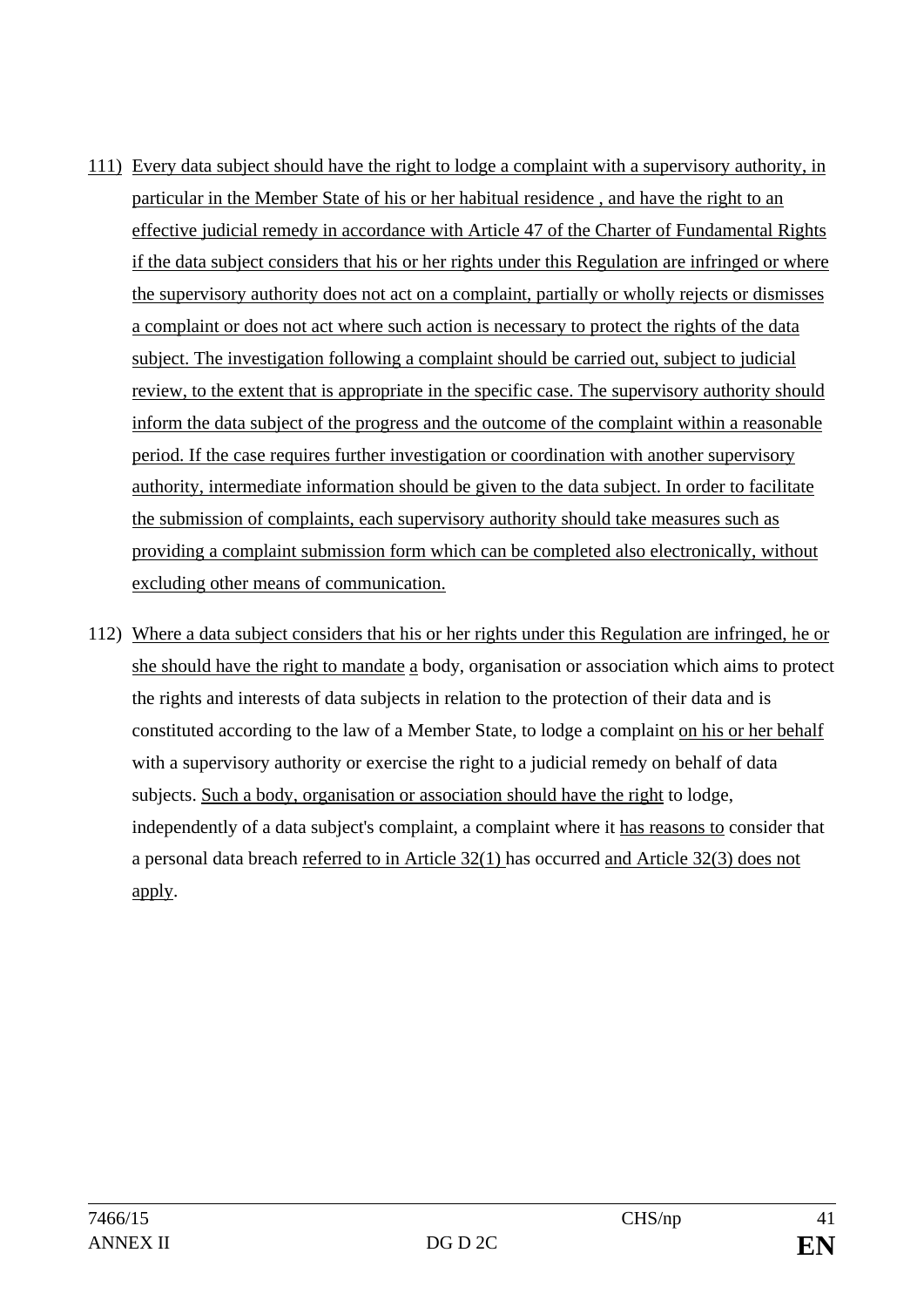113) Any natural or legal person has the right to bring an action for annulment of decisions of the European Data Protection Board before the Court of Justice of the European Union (the "Court of Justice") under the conditions provided for in Article 263 TFEU. As addressees of such decisions, the concerned supervisory authorities who wish to challenge them, have to bring action within two months of their notification to them, in accordance with Article 263 TFEU. Where decisions of the European Data Protection Board are of direct and individual concern to a controller, processor or the complainant, the latter may bring an action for annulment against those decisions and they should do so within two months of their publication on the website of the European Data Protection Board, in accordance with Article 263 TFEU. Without prejudice to this right under Article 263 TFEU, each natural or legal person should have an effective judicial remedy before the competent national court against a decision of a supervisory authority which produces legal effects concerning this person.

Such a decision concerns in particular the exercise of investigative, corrective and authorisation powers by the supervisory authority or the dismissal or rejection of complaints<sup>70</sup>. However, this right does not encompass other measures of supervisory authorities which are not legally binding, such as opinions issued by or advice provided by the supervisory authority. Proceedings against a supervisory authority should be brought before the courts of the Member State where the supervisory authority is established and should be conducted in accordance with the national procedural law of that Member State. Those courts should exercise full jurisdiction which should include jurisdiction to examine all questions of fact and law relevant to the dispute before it. Where a complaint has been rejected or dismissed by a supervisory authority, the complainant may bring proceedings to the courts in the same Member State. In the context of judicial remedies relating to the application of this Regulation, national courts which consider a decision on the question necessary to enable them to give judgment, may, or in the case provided for in Article 267 TFEU, must, request the Court of Justice to give a preliminary ruling on the interpretation of Union law including this Regulation.

<sup>70</sup> **<sup>70</sup>** GR reservation.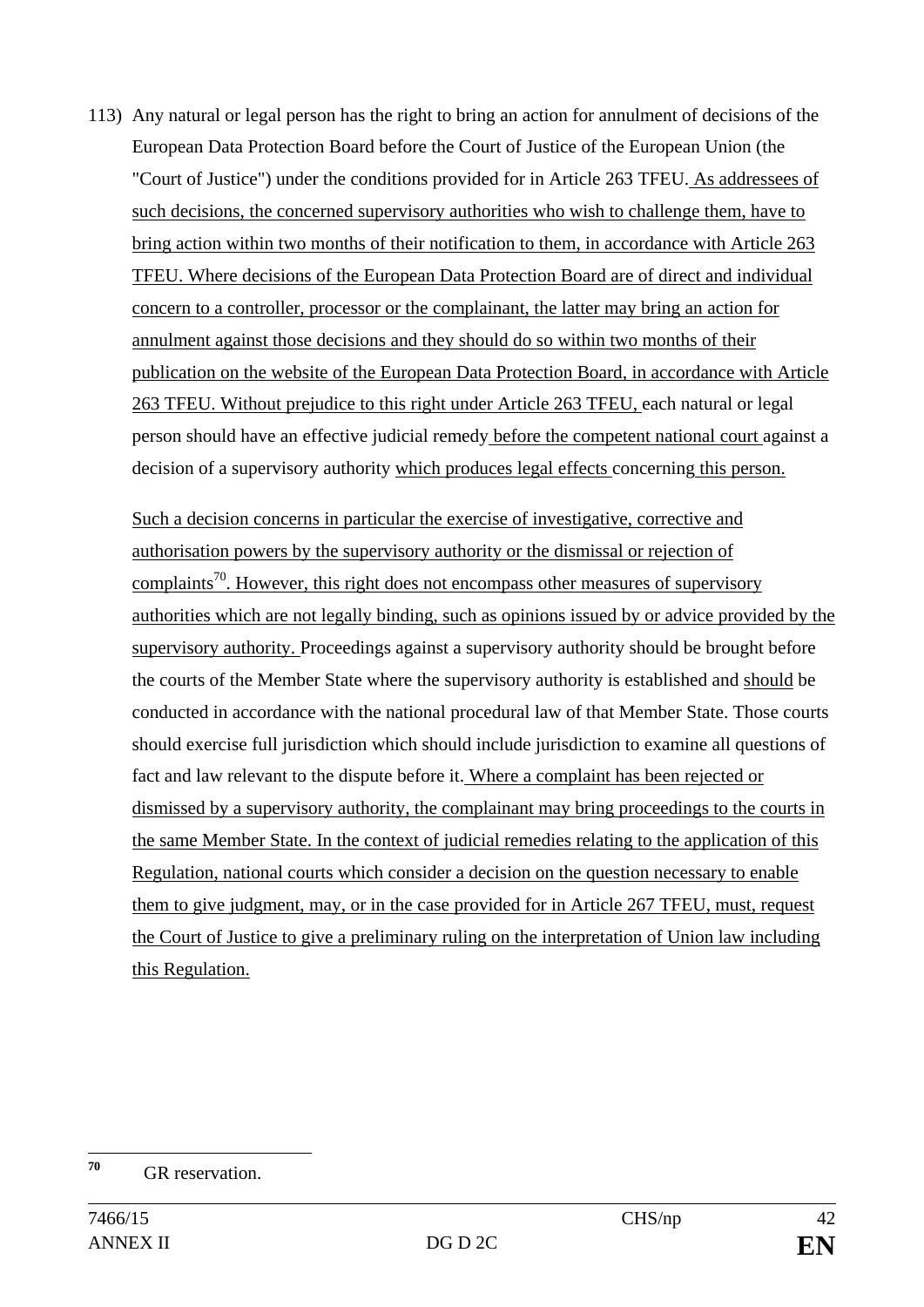Furthermore, where a decision of a supervisory authority implementing a decision of the European Data Protection Board is challenged before a national court and the validity of the decision of the European Data Protection Board is at issue, that national court does not have the power to declare the European Data Protection Board's decision invalid but must refer the question of validity to the Court of Justice in accordance with Article 267 TFEU as interpreted by the Court of Justice in the  $Foto\text{-}frost\, \text{case}^{71}$ , whenever it considers the decision invalid. However, a national court may not refer a question on the validity of the decision of the European Data Protection Board at the request of a natural or legal person which had the opportunity to bring an action for annulment of that decision, in particular if it was directly and individually concerned by that decision, but had not done so within the period laid down by Article 263 TFEU.

 $71$ **<sup>71</sup>** Case C-314/85.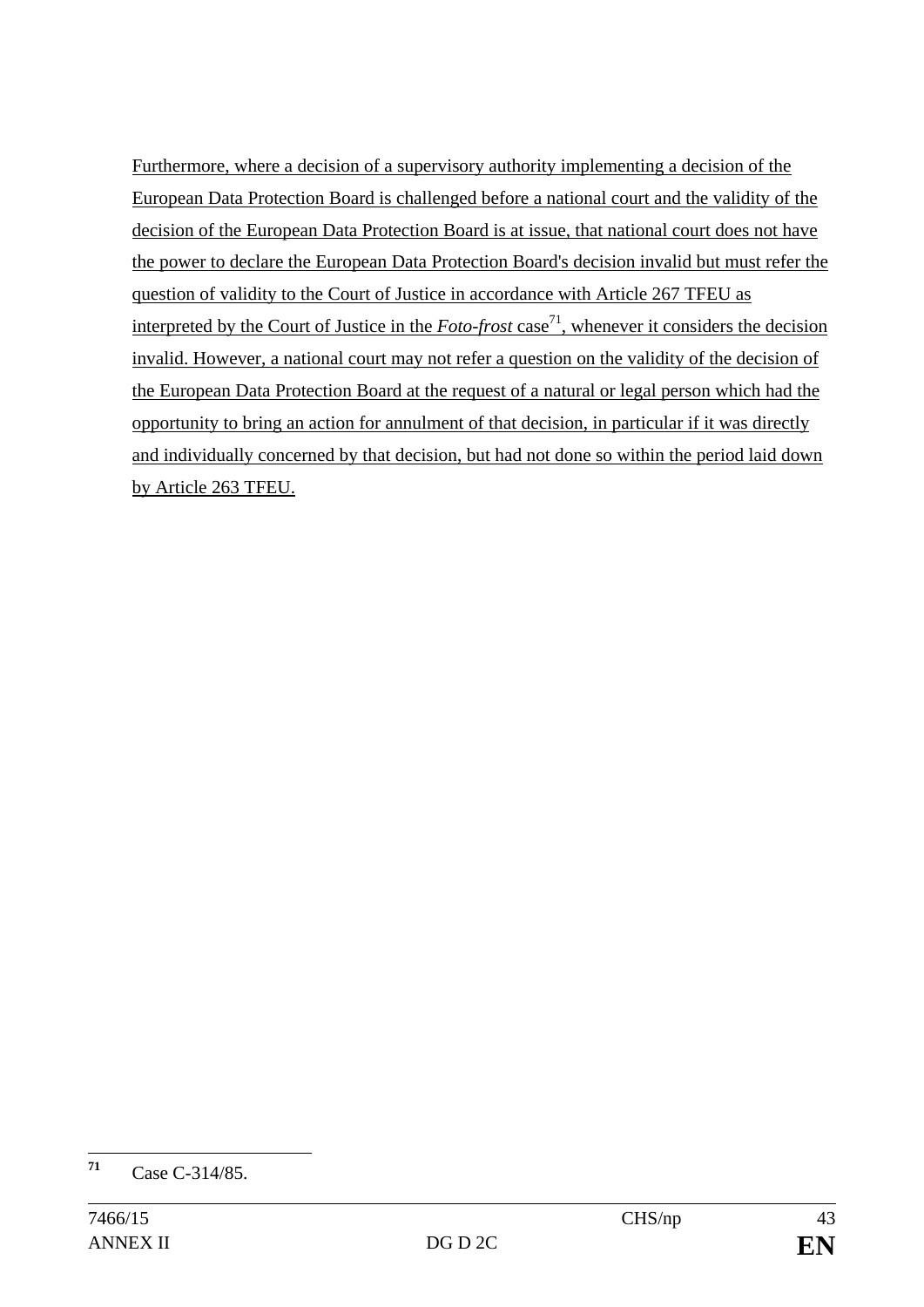### *Definitions*

- (13) 'main establishment' means**<sup>72</sup>**
	- as regards a controller with establishments in more than one Member State, the place of its central administration in the Union, unless the decisions on the purposes (…) and means of the processing of personal data are taken in another establishment of the controller in the Union and the latter establishment has the power to have such decisions implemented , in this case the establishment having taken such decisions shall be considered as the main establishment<sup>73</sup>.
	- as regards a processor with establishments in more than one Member State, the place of its central administration in the Union and, if the processor has no central administration in the Union, the establishment of the processor in the Union where the main processing activities in the context of the activities of an establishment of the processor take place to the extent that the processor is subject to specific obligations under this Regulation;
- (19a) '*concerned* supervisory authority ' means
	- a supervisory authority which is concerned by the processing because:

 a) the controller or processor is established on the territory of the Member State of that supervisory authority;

<sup>72</sup> **<sup>72</sup>** AT remarked that, in view technological developments, it was very difficult to pinpoint the place of processing and , supported by ES, HU, PL, expressed a preference for a formal criterion, which referred to the incorporation of the controller. AT pointed out that such criterion would avoid the situation that, depending on the processing activity concerned, there would be a different main establishment and consequently a different lead DPA.

**<sup>73</sup>** BE reservation.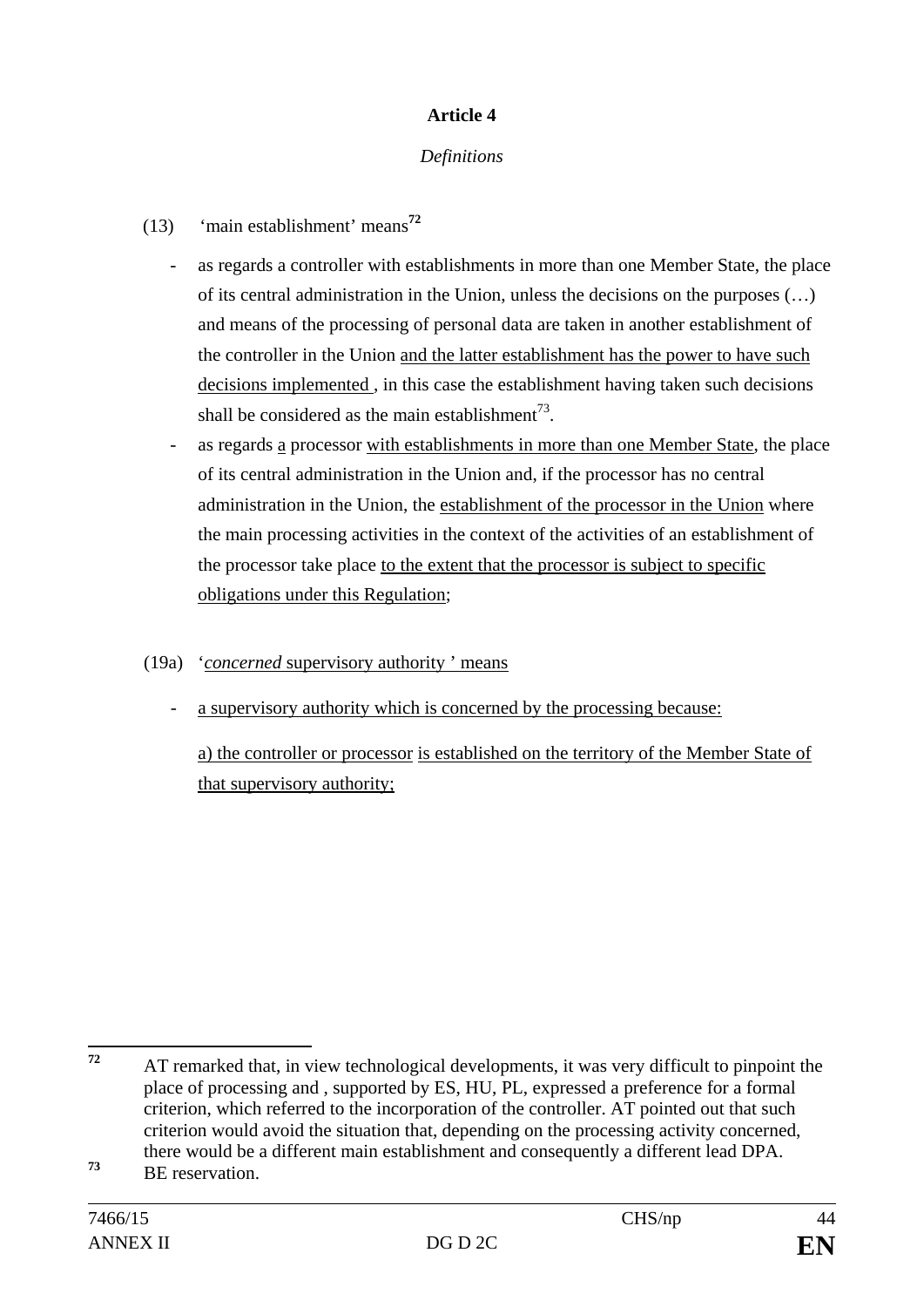b) data subjects residing in this Member State are substantially**<sup>74</sup>** affected or likely to be substantially affected by the processing; or

c) the underlying complaint has been lodged to that supervisory authority.

(19b) "transnational processing of personal data" means either:

(a) processing which takes place in the context of the activities of establishment**s**  in more than one Member State of a controller or a processor in the Union and the controller or processor is established in more than one Member State; or

(b) processing which takes place in the context of the activities of a single establishment of a controller or processor in the Union but which substantially affects or is likely to substantially affect<sup>75</sup> data subjects in more than one Member State.

(19c) "relevant and reasoned objection" means :

an objection as to whether there is an infringement of this Regulation or not, or, as the case may be, whether the envisaged action in relation to the controller or processor is in conformity with the Regulation. The objection shall clearly demonstrate**<sup>76</sup>** the significance of the risks posed by the draft decision as regards the fundamental rights and freedoms of data subjects**<sup>77</sup>** and where applicable, the free flow of personal data.

<sup>74</sup>  $^{74}$  IE and UK would prefer the term 'materially'.

<sup>&</sup>lt;sup>75</sup> Several Member States thought that this should be clarified in recital: CZ, FI, HU, SE.

 $\frac{76}{77}$  BE thought that this was a threshold too high.

IE thought that also risks to the controller should be covered.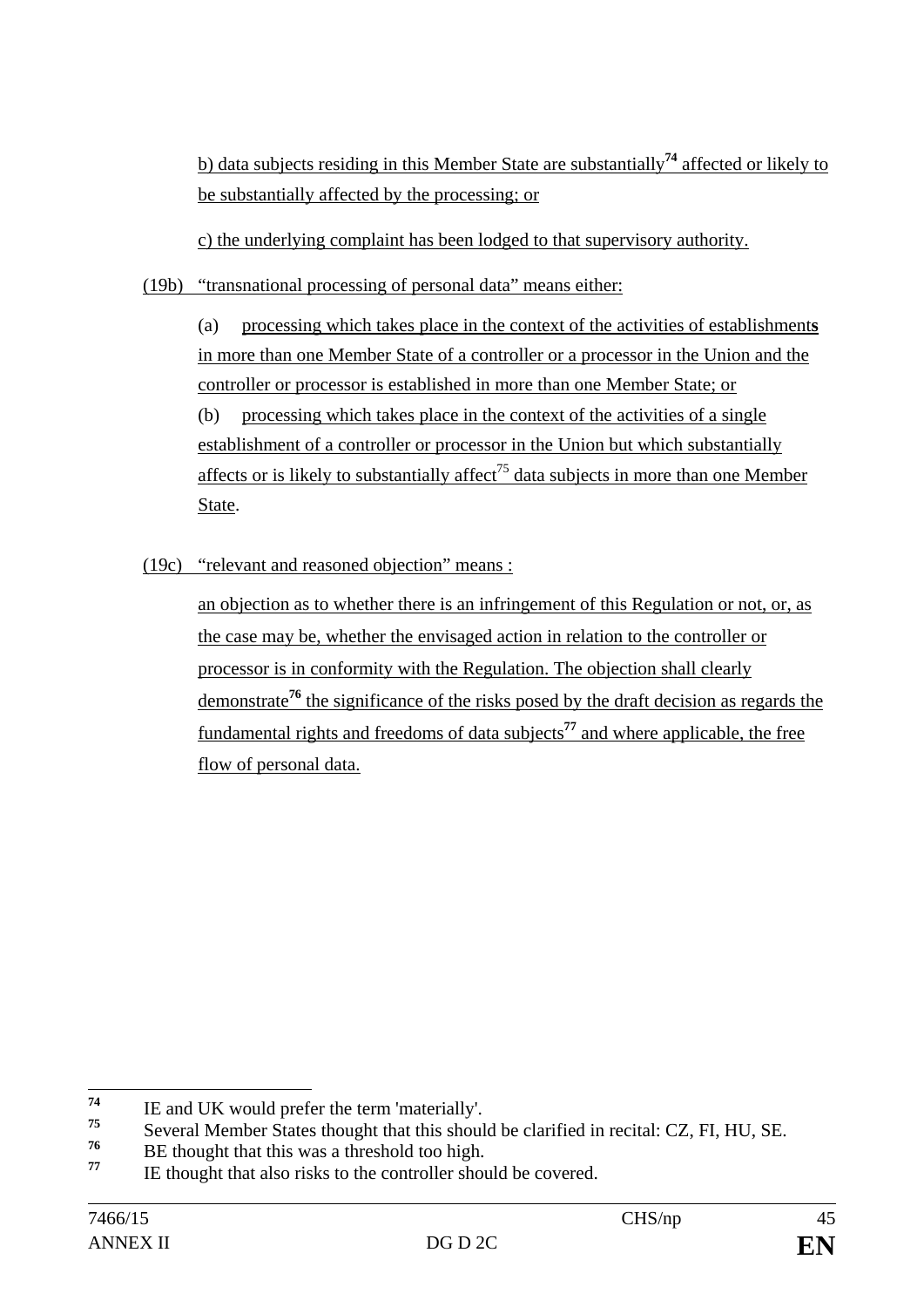# **CHAPTER VI INDEPENDENT SUPERVISORY AUTHORITIES**

## **SECTION 1**

### **INDEPENDENT STATUS**

#### *Article 46*

#### *Supervisory authority*

- 1. Each Member State shall provide that one or more independent public authorities are responsible for monitoring the application of this Regulation.
- 1a. Each supervisory authority shall contribute to the consistent application of this Regulation throughout the Union (…). For this purpose, the supervisory authorities shall co-operate with each other and the Commission in accordance with Chapter VII.
- 2. Where in a Member State more than one supervisory authority are established, that Member State shall designate the supervisory authority which shall represent those authorities in the European Data Protection Board and shall set out the mechanism to ensure compliance by the other authorities with the rules relating to the consistency mechanism referred to in Article 57.
- [3. Each Member State shall notify to the Commission those provisions of its law which it adopts pursuant to this Chapter, by the date specified in Article 91(2) at the latest and, without delay, any subsequent amendment affecting them<sup>78</sup>l.

#### *Article 47*

#### *Independence*

1. Each supervisory authority shall act with complete independence in performing the duties<sup>79</sup> and *exercising* the powers entrusted to it in accordance with this Regulation.

<sup>78</sup> <sup>78</sup> DE, FR and EE that thought that this paragraph could be moved to the final provisions.

GR scrutiny reservation.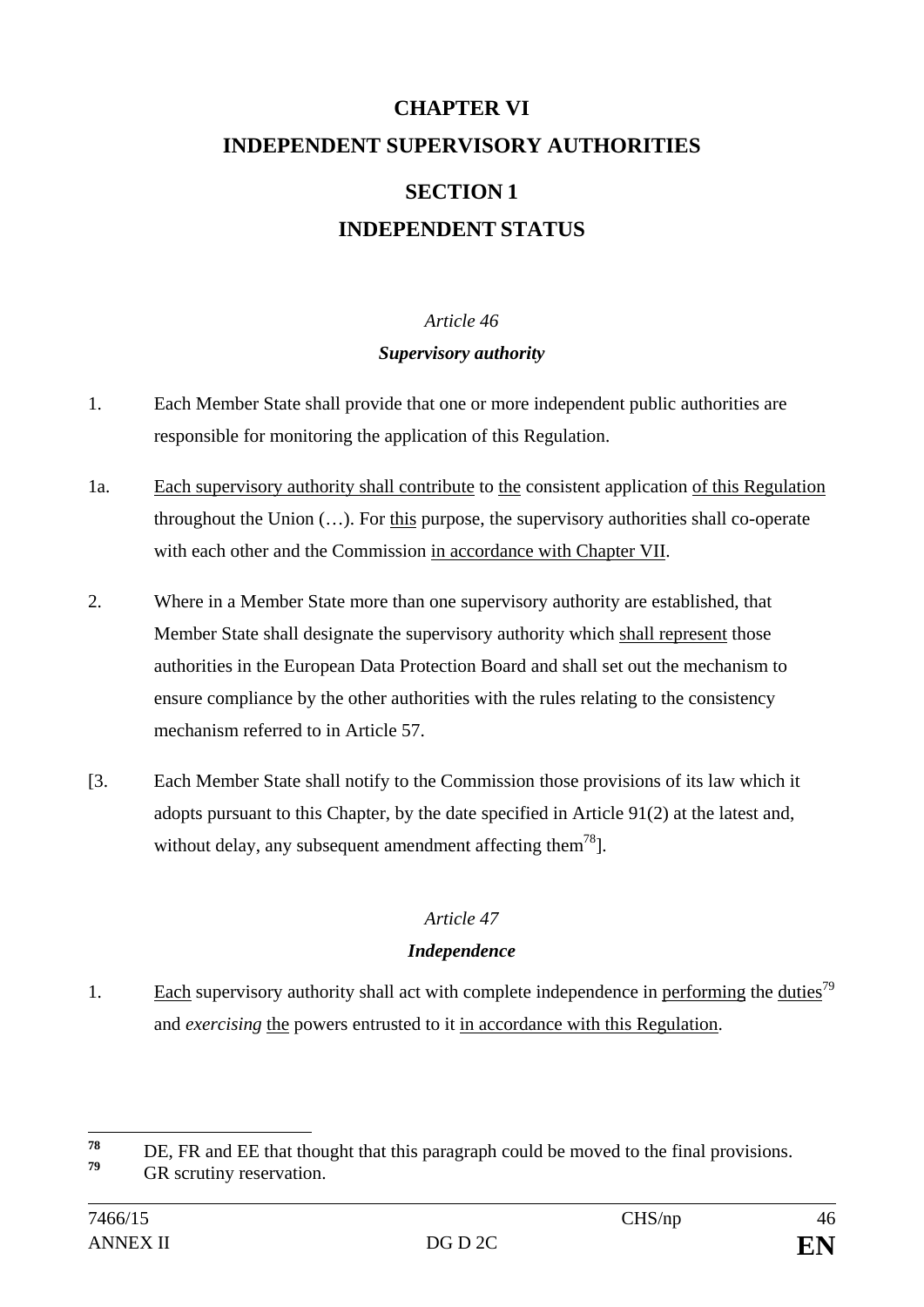- 2. The member or members of each supervisory authority shall, in the performance of their duties and exercise of their powers in accordance with this Regulation, remain free from external influence, whether direct or indirect and neither seek nor take instructions from anybody<sup>80</sup>.
- 3.  $(\ldots)^{81}$
- 4.  $(\ldots)^{82}$
- 5. Each Member State shall ensure that each supervisory authority is provided with the (…) human, technical and financial resources, premises and infrastructure necessary for the effective performance of its duties and exercise of its powers, including those to be carried out in the context of mutual assistance, co-operation and participation in the European Data Protection Board.
- 6. Each Member State shall ensure that each supervisory authority has its own staff which shall  $(...)$  be subject to the direction of the member or members of the supervisory authority.
- 7. Member States shall ensure that each supervisory authority is subject to financial control<sup>83</sup> which shall not affect its independence. Member States shall ensure that each supervisory authority has separate, public, annual budgets, which may be part of the overall state or national budget.

<sup>80</sup> <sup>80</sup> IE reservation: IE thought the latter part of this paragraph was worded too strongly.<br><sup>81</sup> AT PE PE and HH morth and profession installed this test. CZ FE and SE mass patients

**<sup>81</sup>** AT, BE, DE and HU would prefer to reinstate this text. CZ, EE and SE were satisfied with the deletion.

**<sup>82</sup>** COM and DE, AT reservation on deletion of paragraphs 3 and 4.

**<sup>83</sup>** EE reservation.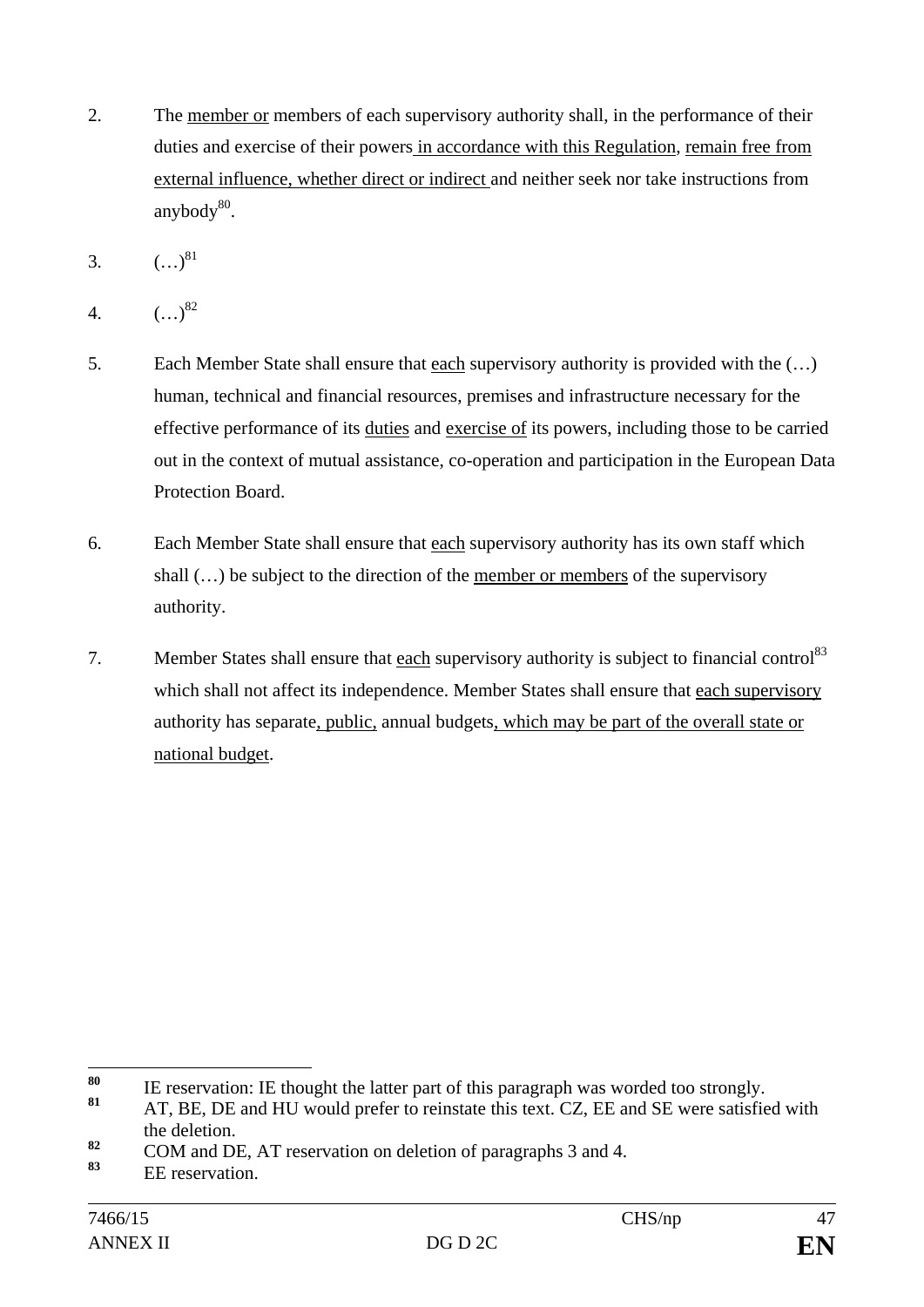#### *General conditions for the members of the supervisory authority*

- 1. Member States shall provide that the member or members of each supervisory authority must be appointed (…) by the parliament and/or the government or the head of State of the Member State concerned or by an independent body entrusted by Member State law with the appointment by means of a transparent procedure  $84$ .
- 2. The member or members shall have the qualifications, experience and skills required to perform their duties and exercise their powers*.*
- 3. The duties of a member shall end in the event of the expiry of the term of office, resignation or compulsory retirement in accordance with the law of the Member State concerned $^{85}$ .
- 4. (…)
- 5.  $\left(1\right)^{86}$ .

<sup>84</sup> **<sup>84</sup>** Several delegations (FR, SE, SI and UK) thought that other modes of appointment should have been allowed for. FR (and RO) thought that a recital should clarify that "independent body" also covers courts.

<sup>&</sup>lt;sup>85</sup> COM reservation and DE scrutiny reservation on the expression "in accordance with the law of the Member States concerned". The question is whether this means that the Member States are being granted the power to define the duties further or whether the wording should be understood as meaning that only constitutional conditions or other legal framework conditions (e.g. civil service law) should be taken into account. DE and HU also suggest that rules in the event of death or invalidity be added (see, for example, Article 42(4) of Regulation (EC) No 45/2001) as well as referring to a procedure for the nomination of a representative in case the member is prevented from performing his or her duties. CZ, NO, SE see no need for paragraph 3

**<sup>86</sup>** COM, DE and AT scrutiny reservation on deletion of paragraphs 4 and 5.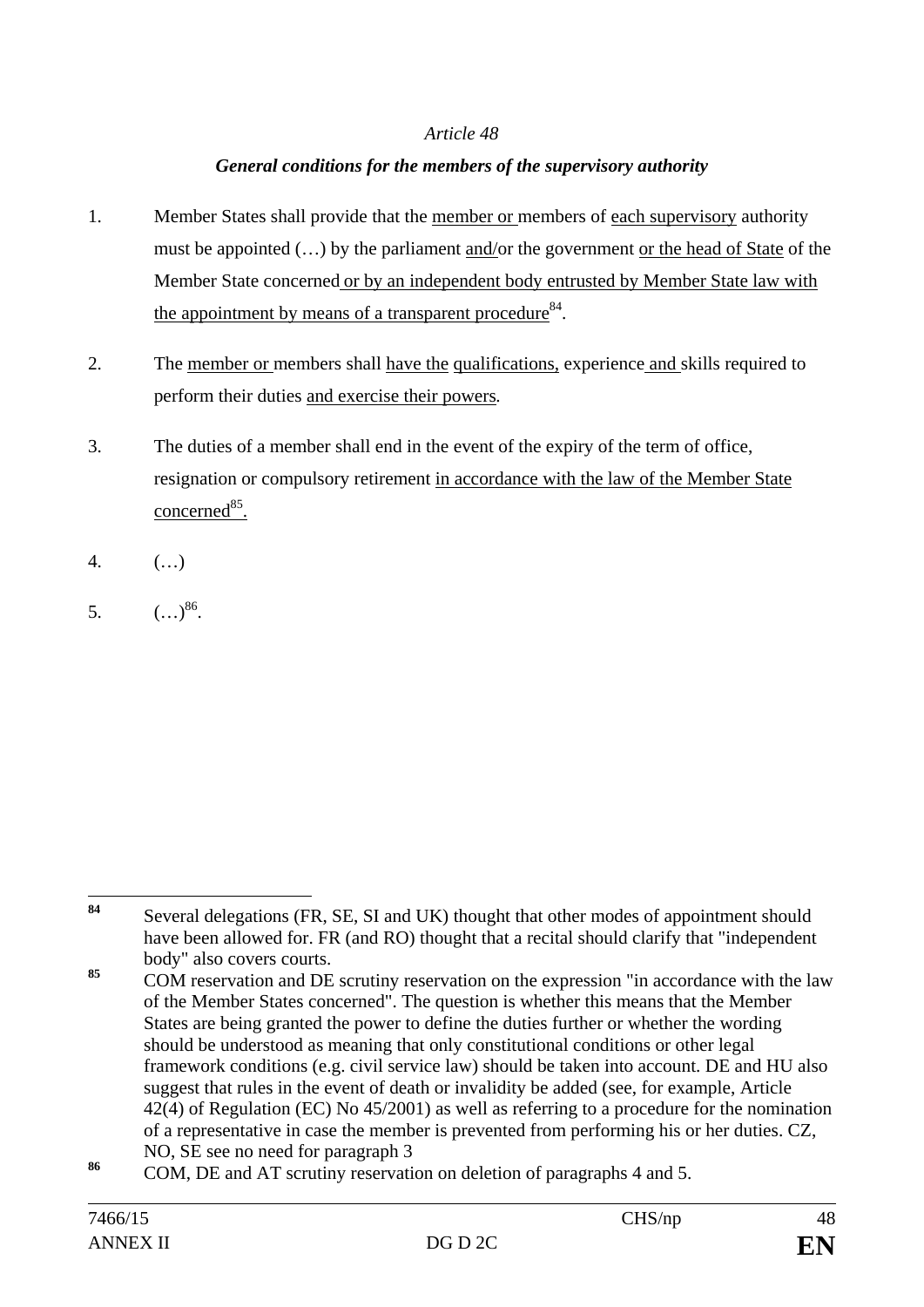## *Article 49 Rules on the establishment of the supervisory authority*

1. Each Member State shall provide by law for:

(a) the establishment (…) of each supervisory authority;

(b) the qualifications  $(\ldots)$  required to perform the duties of the members of the supervisory authority**<sup>87</sup>**;

(c) the rules and procedures for the appointment of the member or members of each supervisory authority (…);

(d) the duration of the term of the member or members of each supervisory authority which shall not be (…) less than four years, except for the first appointment after entry into force of this Regulation, part of which may take place for a shorter period where this is necessary to protect the independence of the supervisory authority by means of a staggered appointment procedure;

(e) whether and, if so, for how many terms the member or members of each supervisory authority shall be eligible for reappointment;

 (f) the (…) conditions governing the obligations of the member or members and staff of each supervisory authority, prohibitions on actions and occupations incompatible therewith during and after the term of office and rules governing the cessation of employment;

(g) (…)**<sup>88</sup>**.

2. The member or members and the staff of each supervisory authority shall, in accordance with Union or Member State law, be subject to a duty of professional secrecy *both during and after their term of office*, with regard to any confidential information which has come to their knowledge in the course of the performance of their (…) duties or exercise of their powers.

 $\mathbf{Q}$ <sup>87</sup> IE reservation: IE thought these qualifications need not be laid down in law.

**<sup>88</sup>** CZ, DE scrutiny reservation on deletion of this point.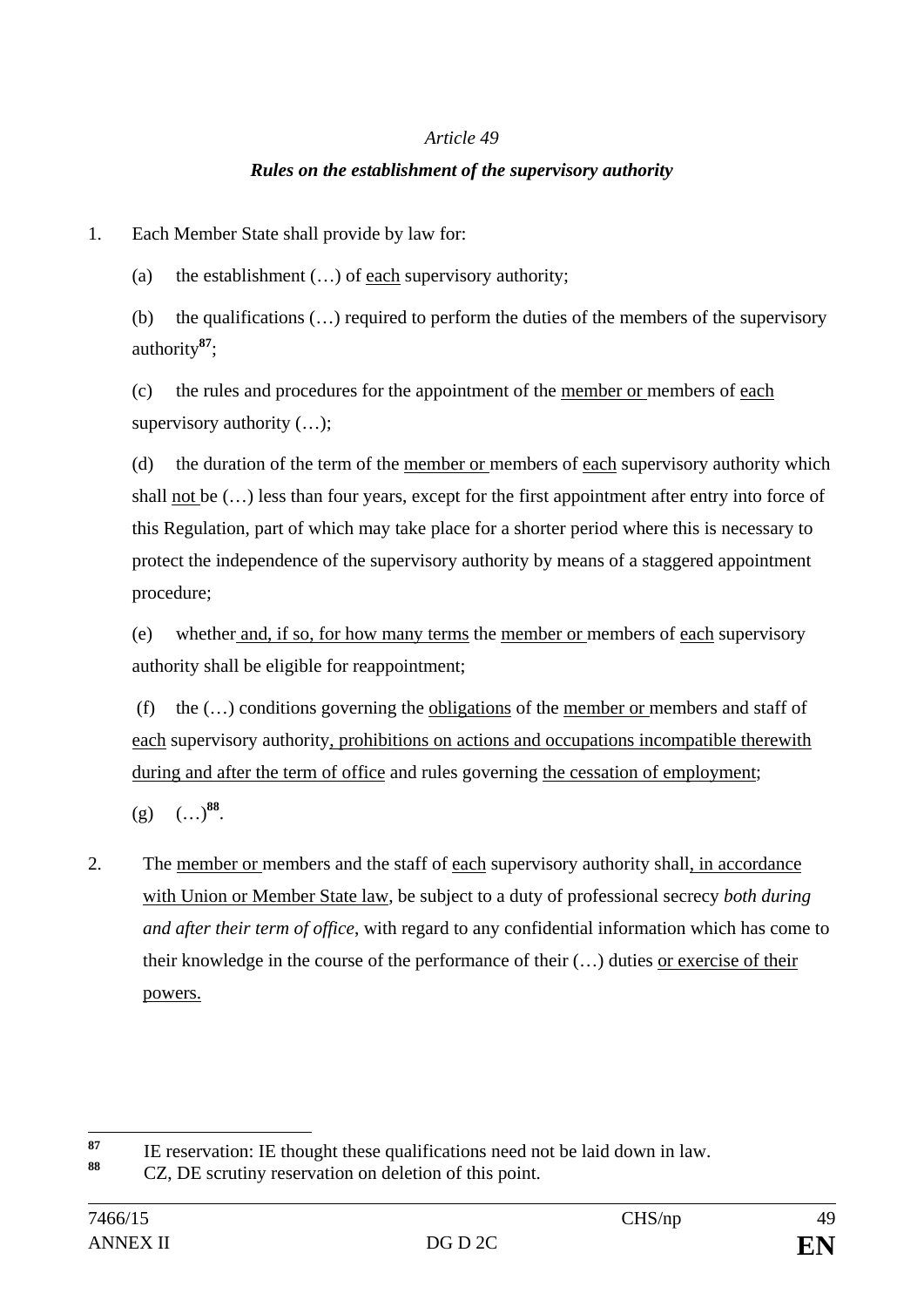### *Professional secrecy*

(…)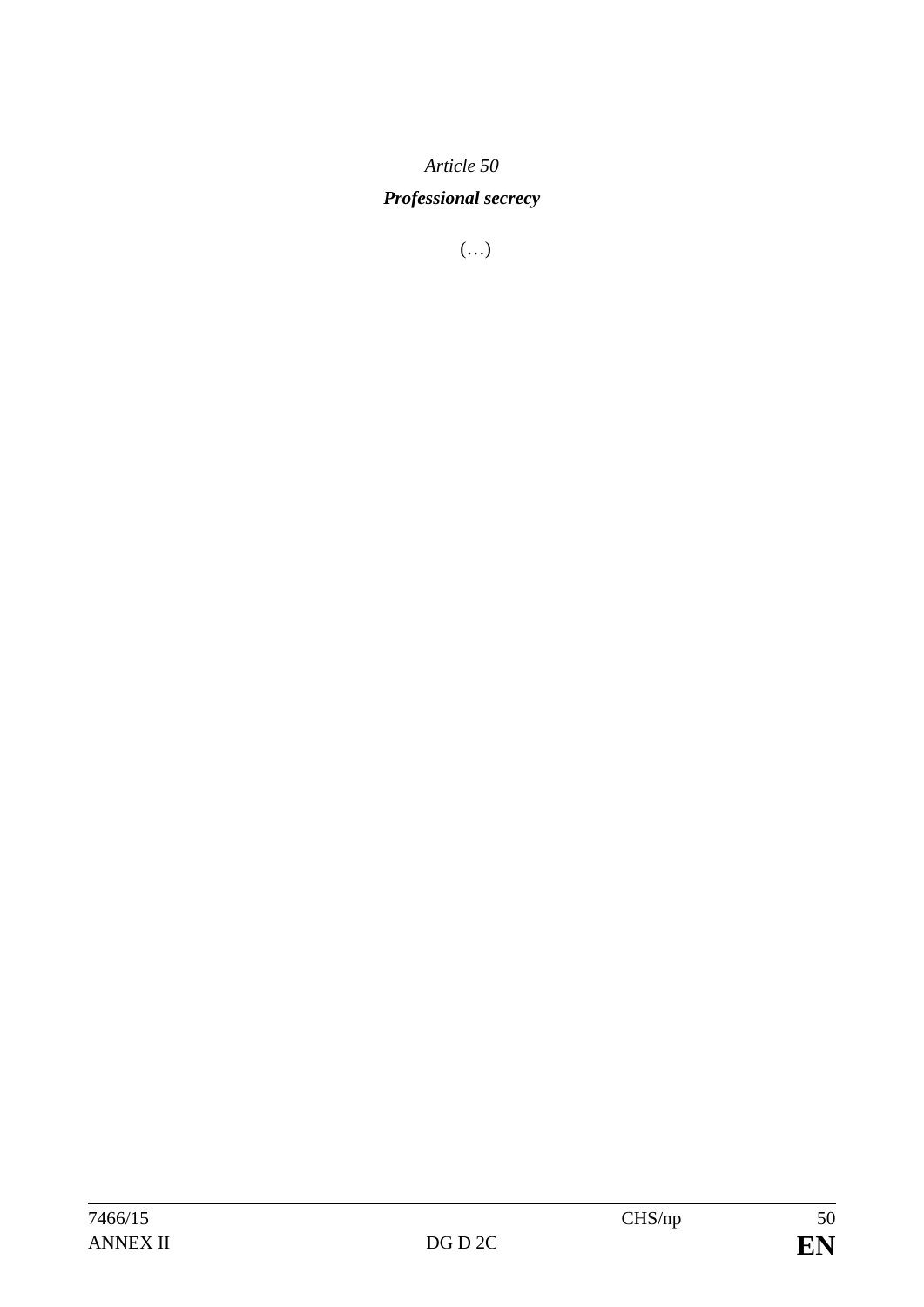## **SECTION 2 COMPETENCE, TASKS AND POWERS**

#### *Article 51 Competence*

- 1. Each supervisory authority shall be competent to perform the tasks and exercise the powers conferred on it in accordance with this Regulation on the territory of its own Member State. (…)
- 2. Where the processing is carried out by public authorities or private bodies acting on the basis of points (c) or (e) of Article 6(1), the supervisory authority of the Member State concerned shall be competent<sup>89</sup>. In such cases Article 51a does not apply.
- 3. Supervisory authorities shall not be competent to supervise processing operations of courts acting in their judicial capacity<sup>90</sup>.  $(...)$ .

### *Article 51a*

#### *Competence of the lead supervisory authority*

- 1. Without prejudice to Article 51, the supervisory authority of the main establishment or of the single establishment of the controller or processor shall be competent to act as lead supervisory authority for the transnational processing of this controller or processor in accordance with the procedure in Article 54a.
- $2.$  (...)

<sup>89</sup> **<sup>89</sup>** COM opposes the exclusion of private bodies from the one-stop mechanism, pointing to the example of cross-border infrastructure provided by private bodies in the public interest. AT, IE, FR and FI preferred to refer to ' processing carried out by public authorities and bodies of a Member State or by private bodies acting on the basis of a legal obligation to discharge functions in the public interest'.

**<sup>90</sup>** FR, HU, RO and UK scrutiny reservation. DE suggested adding "other matters assigned to courts for independent performance. The same shall apply insofar as judicially independent processing has been ordered, approved or declared admissible", as the derogation must apply whenever courts' work falls within the scope of their institutional independence, which is not only the case in the core area of judicial activity but also in areas where courts are assigned tasks specifically for independent performance.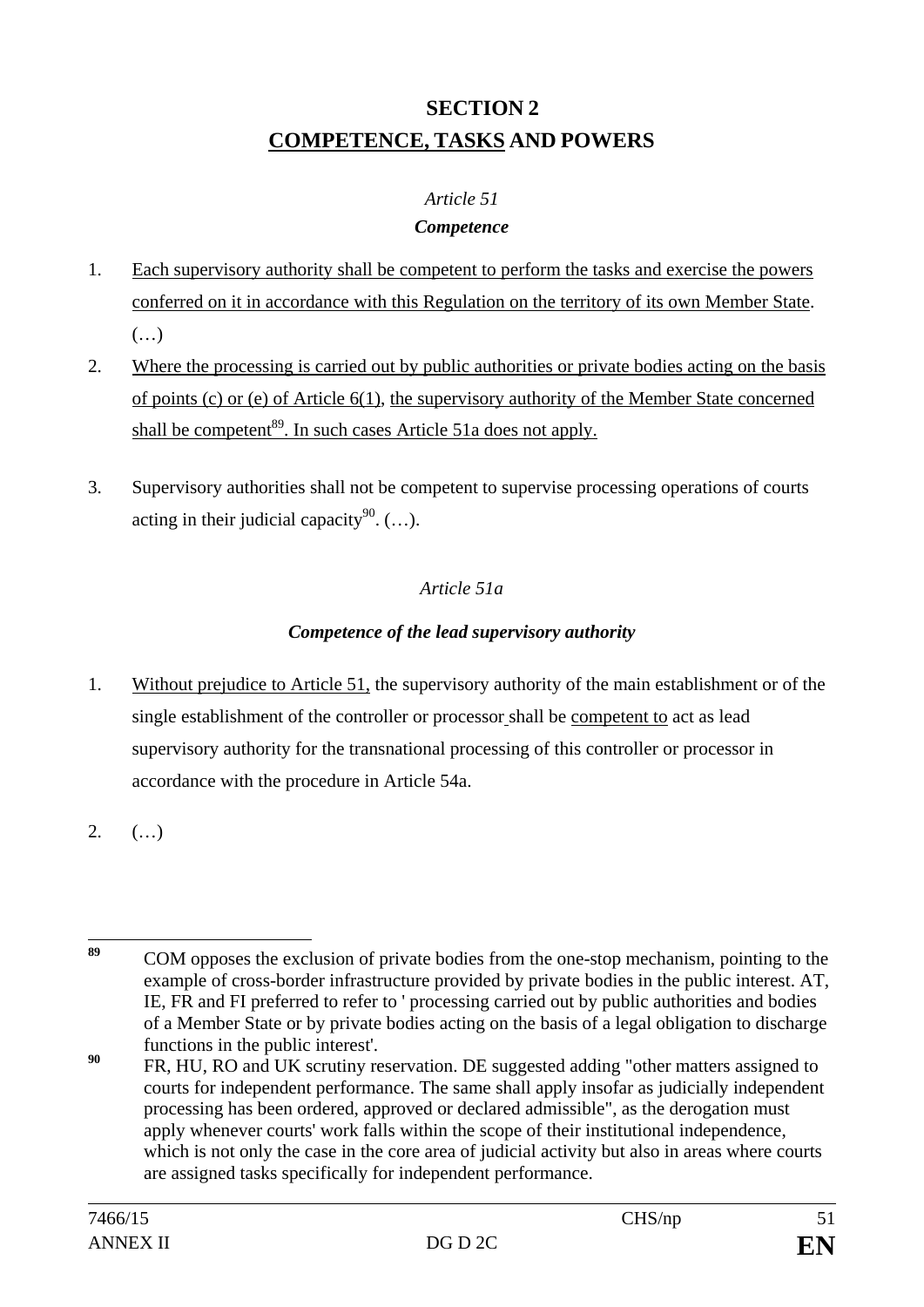- 2a. By derogation from paragraph 1, each supervisory authority shall be competent to deal with a complaint lodged with it or to deal with a possible infringement of this Regulation, if the subject matter relates only to an establishment in its Member State or substantially affects data subjects only in its Member State.
- 2b. In the cases referred to in paragraph 2a, the supervisory authority shall inform the lead supervisory authority without delay on this matter. Within a period of three weeks after being informed the lead supervisory authority shall decide whether or not it will deal with the case in accordance with the procedure provided in Article 54a, taking into account whether or not there is an establishment of the controller or processor in the Member State of which the supervisory authority informed it.
- 2c. Where the lead supervisory authority decides to deal with the case, the procedure provided in Article 54a shall apply. The supervisory authority which informed the lead supervisory authority may submit to such supervisory authority a draft for a decision. The lead supervisory authority shall take utmost account of that draft when preparing the draft decision referred to in paragraph 2 of Article 54a.
- 2d. In case the lead supervisory authority decides not to deal with it, the supervisory authority which informed the lead supervisory authority shall deal with the case according to Articles 55 and 56.
- 3. The lead supervisory authority shall be the sole interlocutor of the controller or processor for their transnational processing.
- 4. (…).

### *Article 51b*

### *Identification of the supervisory authority competent for the main establishment*

(…)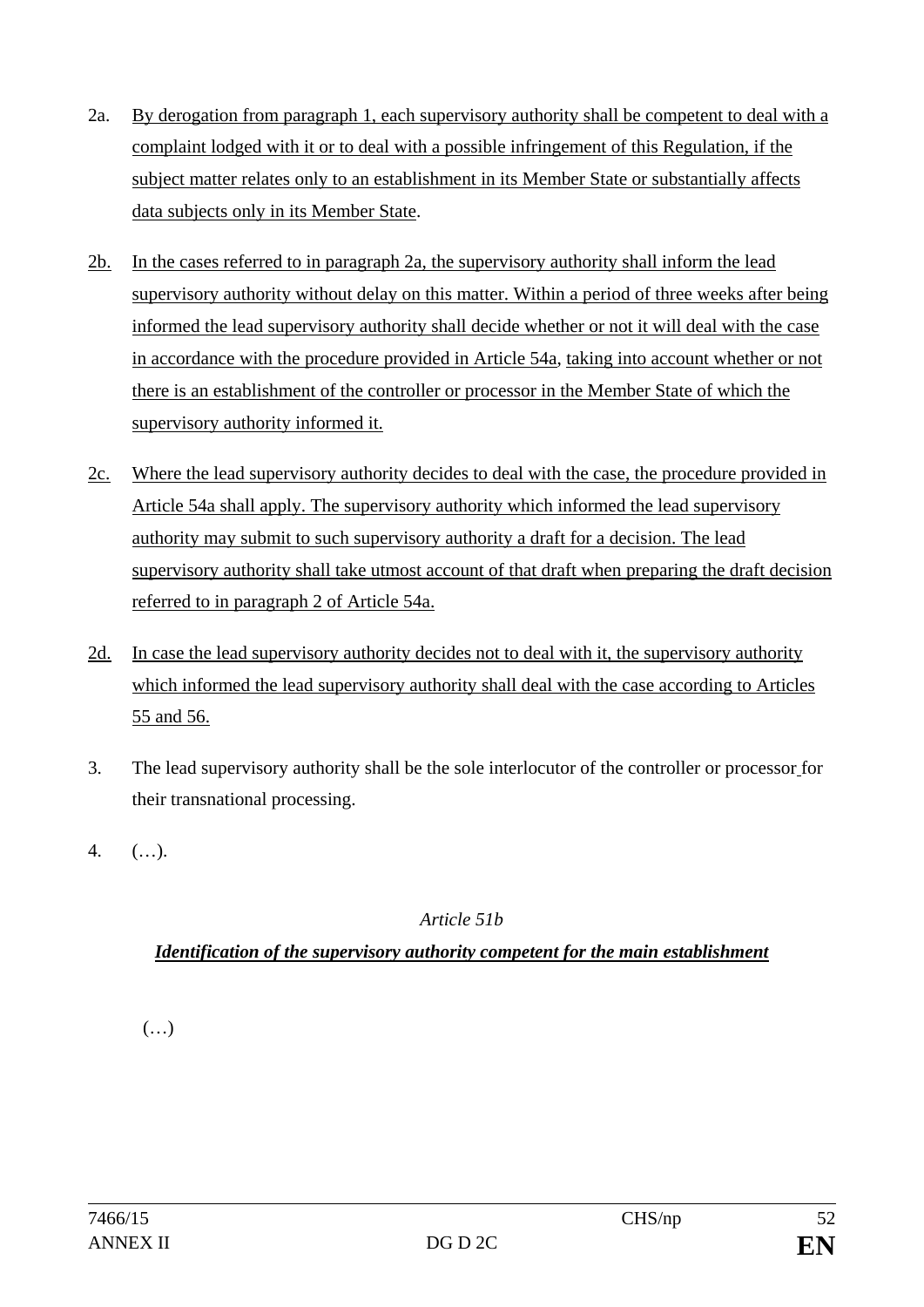## *Article 51c*

### *One-stop shop register*

 $(...)^{91}$ 

## *Article 52*   $Tasks$ <sup>92</sup>

- 1. Without prejudice to other tasks set out under this Regulation, each supervisory authority shall on its territory:
	- (a) monitor and enforce the application of this Regulation;
	- (aa) promote public awareness and understanding of the risks, rules, safeguards and rights in relation to the processing of personal data. Activities addressed specifically to children shall receive specific attention;
	- (ab) advise, in accordance with national law, the national parliament, the government, and other institutions and bodies on legislative and administrative measures relating to the protection of individuals' rights and freedoms with regard to the processing of personal data;
	- (ac) promote the awareness of controllers and processors of their obligations under this Regulation;
	- (ad) upon request, provide information to any data subject concerning the exercise of their rights under this Regulation and, if appropriate, co-operate with the supervisory authorities in other Member States to this end;

 $91$ <sup>91</sup> AT reservation on the deletion of Articles 51b and 51c.

DE, IT, AT, PT and SE scrutiny reservation.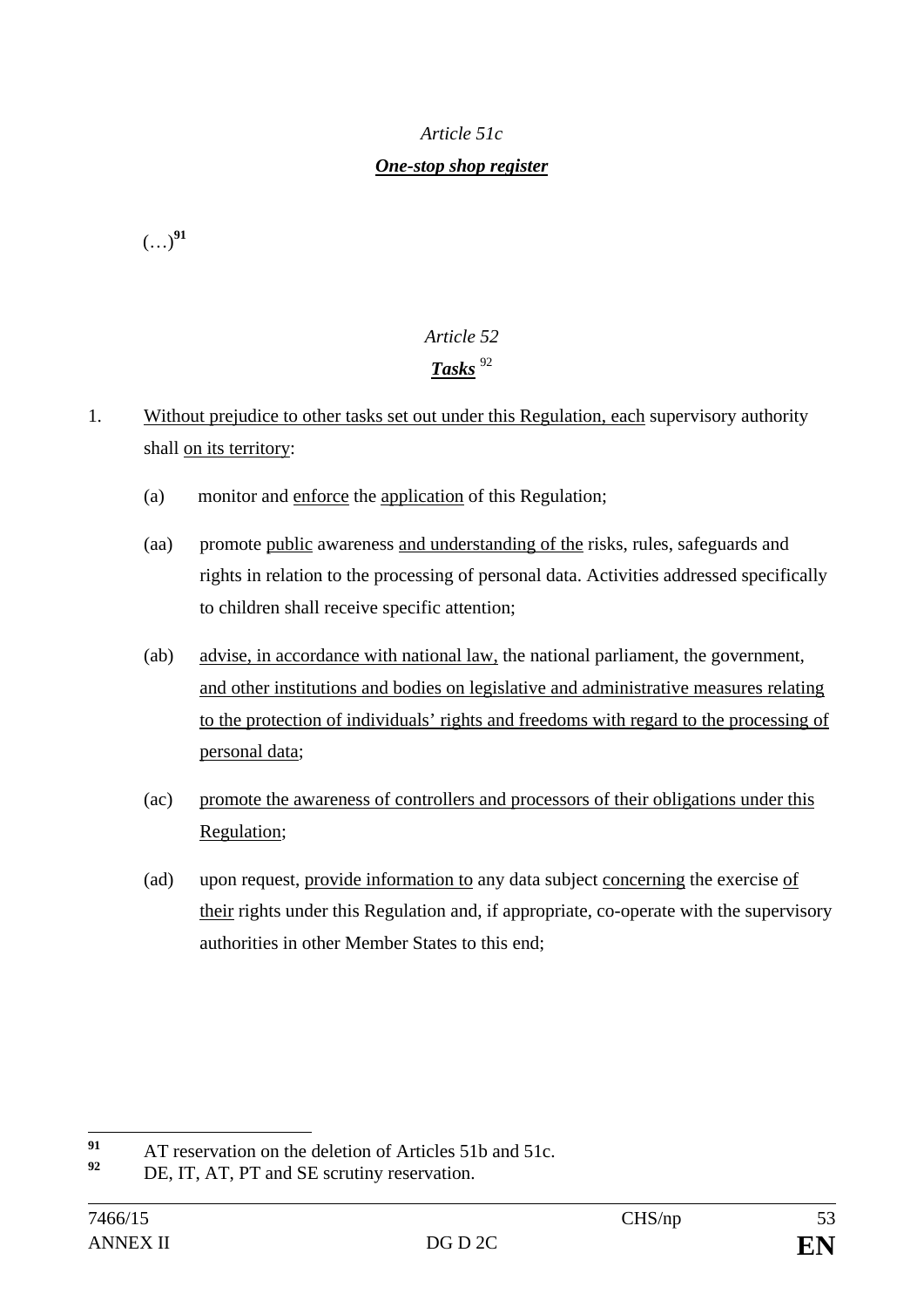- (b) deal with complaints lodged by a data subject, or body, organisation or association representing a data subject in accordance with Article 73, and investigate, to the extent appropriate, the subject matter of the complaint and inform the data subject or the body, organisation or association of the progress and the outcome of the investigation within a reasonable period , in particular if further investigation or coordination with another supervisory authority is necessary;
- (c) cooperate with, including sharing information, and provide mutual assistance to other supervisory authorities with a view to ensuring the consistency of application and enforcement of this Regulation;
- (d) conduct investigations on the application of this Regulation, including on the basis of a information received from another supervisory or other public authority;
- (e) monitor relevant developments, insofar as they have an impact on the protection of personal data, in particular the development of information and communication technologies and commercial practices;
- (f) adopt standard contractual clauses referred to in Article  $26(2c)$ ;
- (fa) establish and make a list in relation to the requirement for data protection impact assessment pursuant to Article 33(2a);
- (g) give advice on the processing operations referred to in Article  $34(3)$ ;
- (ga) encourage the drawing up of codes of conduct pursuant to Article 38 and give an opinion and approve such codes of conduct which provide sufficient safeguards, pursuant to Article 38 (2);
- (gb) promote the establishment of data protection certification mechanisms and of data protection seals and marks, and approve the criteria of certification pursuant to Article 39 (2a)**;**
- (gc) where applicable, carry out a periodic review of certifications issued in accordance with Article 39(4);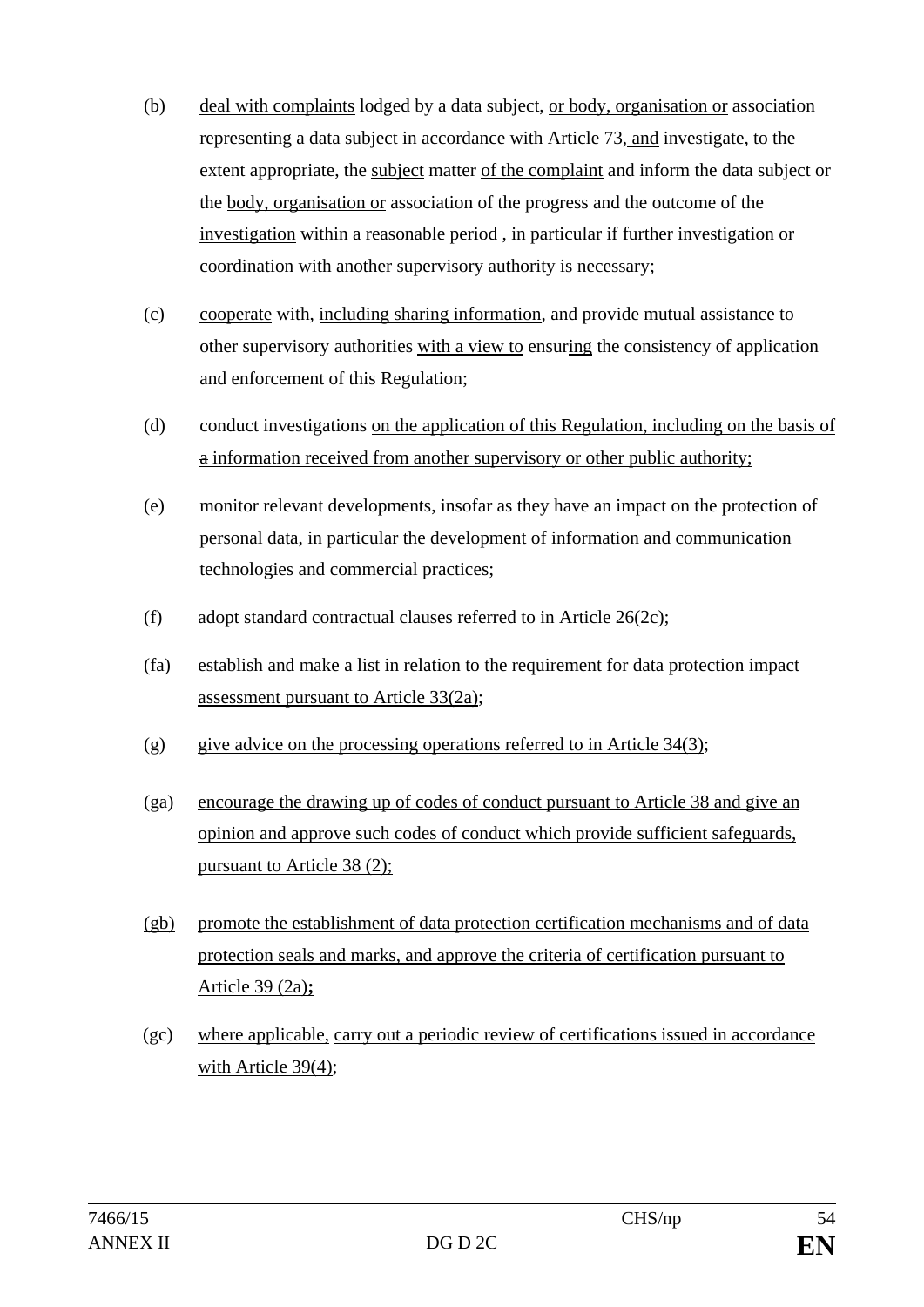- (h) draft and publish the criteria for accreditation of a body for monitoring codes of conduct pursuant to Article 38a and of a certification body pursuant to Article 39a;
- (ha) conduct the accreditation of a body for monitoring codes of conduct pursuant to Article 38a and of a certification body pursuant to Article 39a;
- (hb) authorise contractual clauses referred to in Article  $42(2a)(a)$ ;
- (i) approve binding corporate rules pursuant to Article 43;
- (j) contribute to the activities of the European Data Protection Board;
- (k) fulfil any other tasks related to the protection of personal data.
- 2.  $(...)$
- 3. (…).
- 4. Each supervisory authority shall facilitate the submission of complaints referred to in point (b) of paragraph 1, by measures such as providing a complaint submission form which can be completed also electronically, without excluding other means of communication.
- 5. The performance of the tasks of each supervisory authority shall be free of charge for the data subject and for the data protection officer, if any.
- 6. Where requests are manifestly unfounded or excessive, in particular because of their repetitive character, the supervisory authority may refuse to act on the request. The supervisory authority shall bear the burden of demonstrating the manifestly unfounded or excessive character of the request<sup>93</sup>.

 $93$ DE and SE reservation: this could be left to general rules.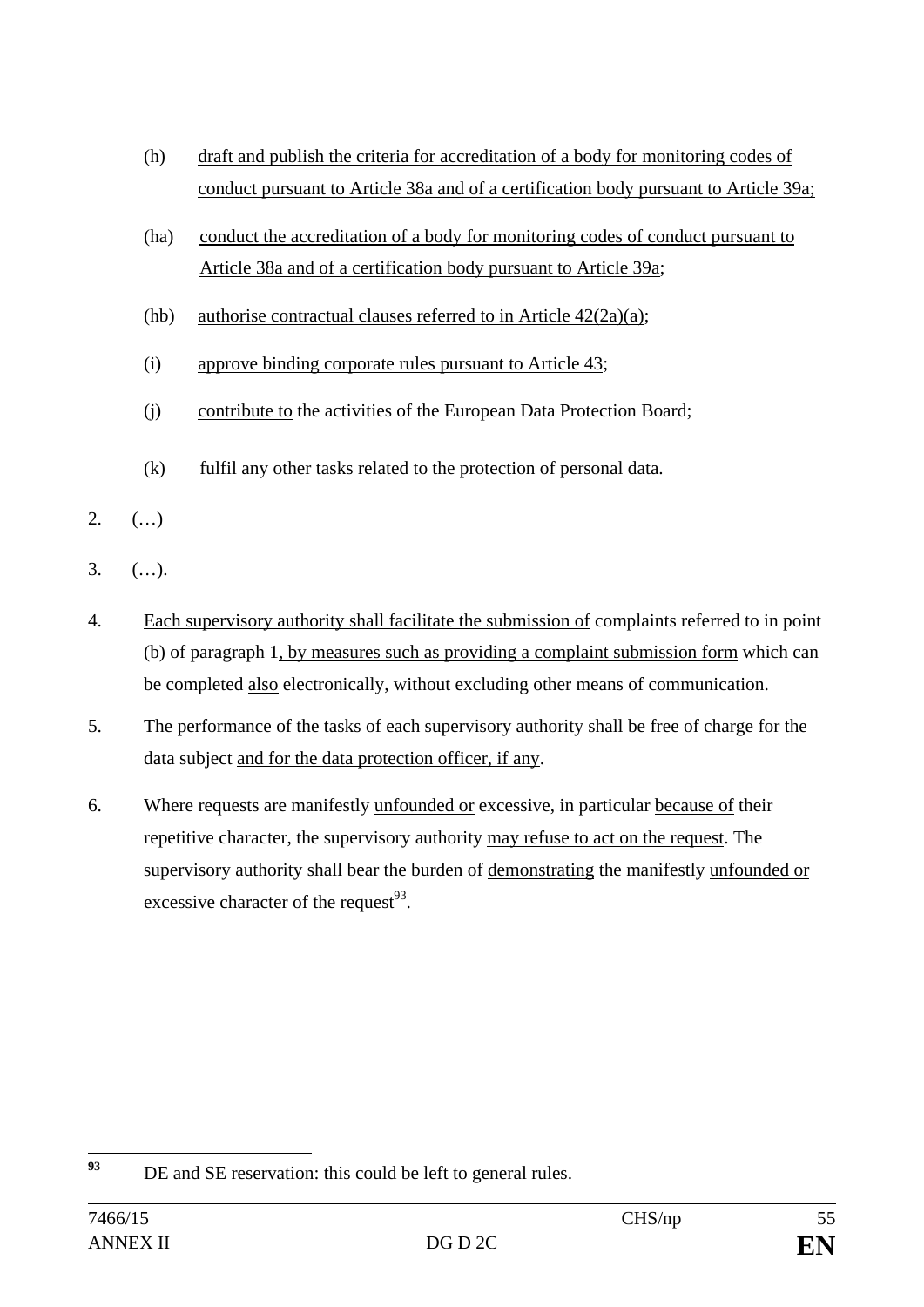## *Article 53*   $Powers<sup>94</sup>$

1. Each Member State shall provide by law that its supervisory authority shall have at least  $95$ the following investigative powers:

- (a) to order the controller and the processor, and, where applicable, the controller's representative to provide any information it requires for the performance of its tasks;
- (aa) to carry out investigations in the form of data protection audits<sup>96</sup>;
- (ab) to carry out a review on certifications issued pursuant to Article 39(4);
- (b)  $(...)$
- $(c)$   $(...)$
- (d) to notify the controller or the processor of an alleged infringement of this Regulation;
- (da) to obtain, from the controller and the processor, access to all personal data and to all information necessary for the performance of its tasks;
- (db) to obtain access to any premises of the controller and the processor , including to any data processing equipment and means, in conformity with Union law or Member State procedural law.

 $94$ DE, RO, PT and SE scrutiny reservation; SE thought this list was too broad. Some Member States were uncertain (CZ, RO and UK) or opposed (DE, DK, and IE) to categorising the DPA powers according to their nature.

<sup>&</sup>lt;sup>95</sup> RO argued in favour of the inclusion of an explicit reference to the power of DPAs to issue administrative orders regarding the uniform application of certain data protection rules. COM and ES scrutiny reservation on 'at least' in paragraphs 1 and 1a.

**<sup>96</sup>** CZ, IT, PL scrutiny reservation. CZ and PL pleaded for a recital explaining that audit could be understood as inspection.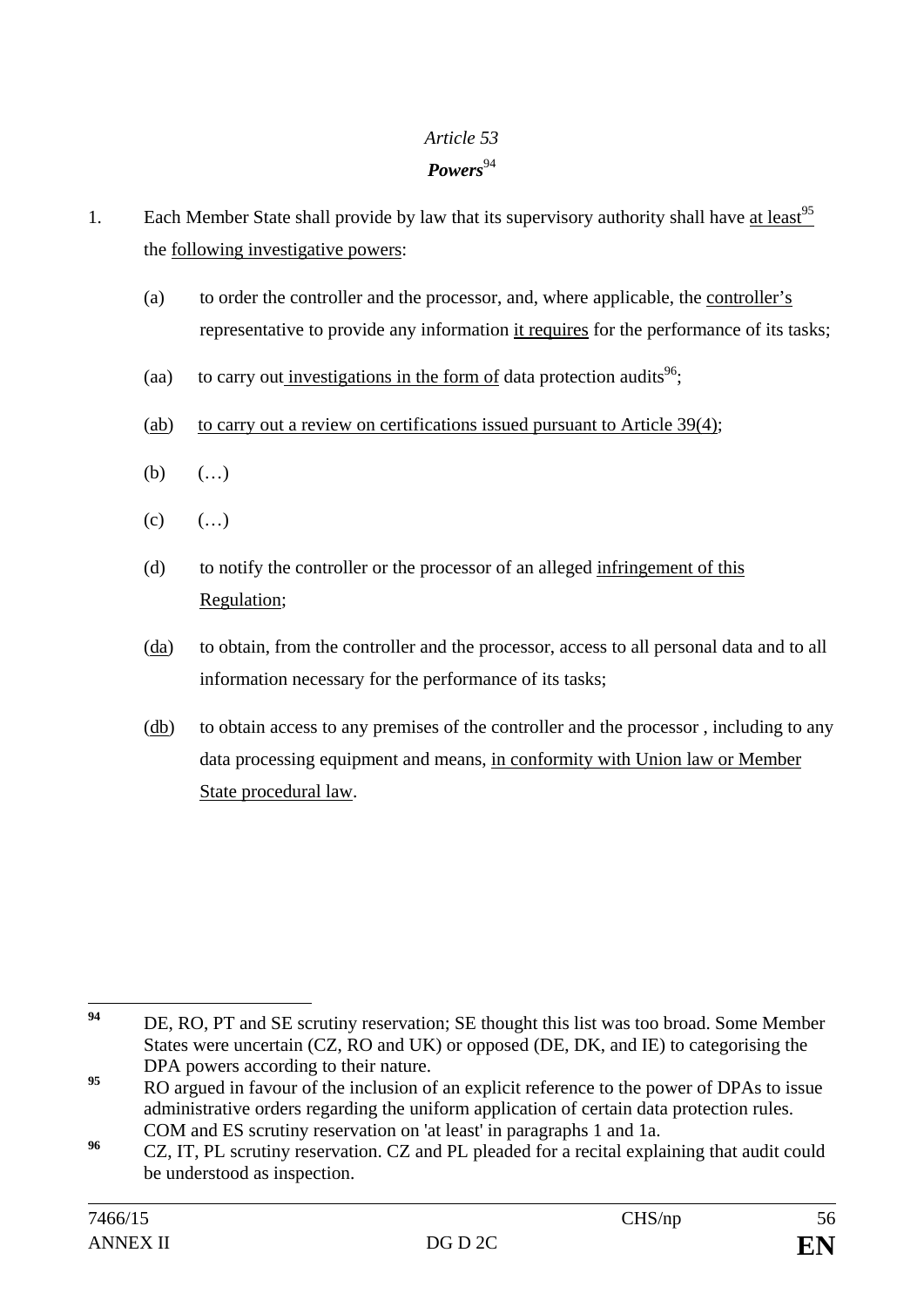- 1a. (…).
- 1b. Each Member State shall provide by law that its supervisory authority shall have the following corrective powers:
	- (a) to issue warnings to a controller or processor that intended processing operations are likely to infringe provisions of this Regulation;
	- (b) to issue reprimands*<sup>97</sup>* to a controller or processor where processing operations have infringed provisions of this Regulation*<sup>98</sup>*;
	- $(c)$   $(...);$
	- (ca) to order the controller or the processor to comply with the data subject's requests to exercise his or her rights pursuant to this Regulation;
	- (d) to order the controller or processor to bring processing operations into compliance with the provisions of this Regulation, where appropriate, in a specified manner and within a specified period; in particular by ordering the rectification, restriction or erasure of data pursuant to Articles 16, 17 and 17a and the notification of such actions to recipients to whom the data have been disclosed pursuant to Articles 17(2a) and 17b;
	- (e) to impose a temporary or definitive limitation on processing  $(...);$
	- (f) to order the suspension of data flows to a recipient in a third country or to an international organisation;
	- (g) to impose an administrative fine pursuant to Articles 79 and 79a**<sup>99</sup>**, in addition to, or instead of measures referred to in this paragraph, depending on the circumstances of each individual case.

<sup>97</sup> <sup>97</sup> PL scrutiny reservation.

**<sup>98</sup>** PL scrutiny reservation on points (a) and (b).

DK constitutional reservation on the introduction of administrative fines, irrespective of the level of the fines.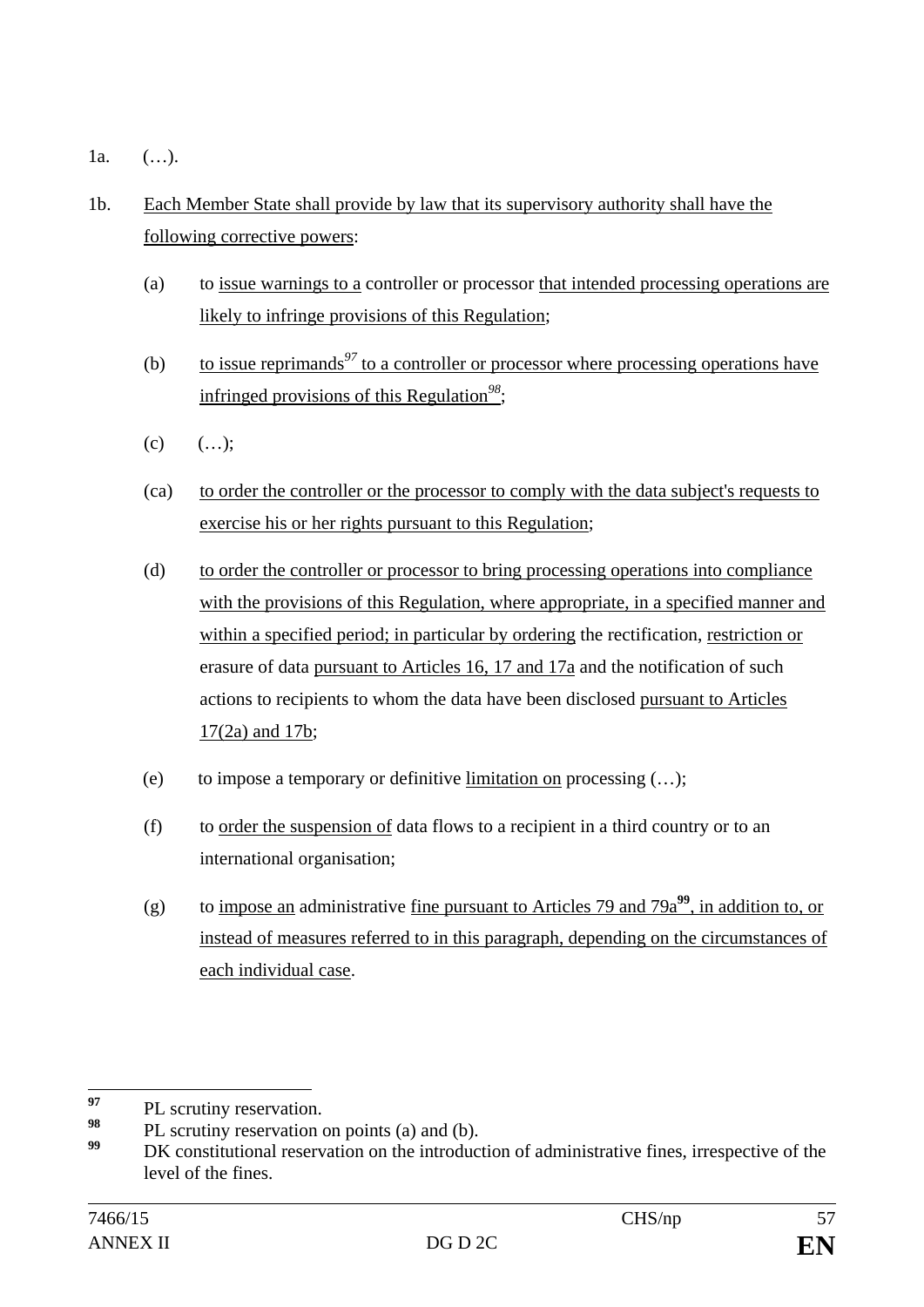- 1c. Each Member State shall provide by law that its supervisory authority shall have the following authorisation and advisory powers:
	- (a) to advise the controller in accordance with the prior consultation procedure referred to in Article 34,
	- (aa) to issue, on its own initiative or on request, opinions to the national parliament, the Member State government or, in accordance with national law, to other institutions and bodies as well as to the public on any issue related to the protection of personal data;
	- (ab) to authorise processing referred to in Article  $34(7a)$ , if the law of the Member State requires such prior authorisation;
	- (ac) to issue an opinion and approve draft codes of conduct pursuant to Article 38(2);
	- (ad) to accredit certification bodies under the terms of Article 39a;
	- (ae) to issue certifications and approve criteria of certification in accordance with Article 39(2a);
	- (b) to adopt standard data protection clauses referred to in point (c) of Article 42(2);
	- (c) to authorise contractual clauses referred to in point (a) of Article  $42$  (2a);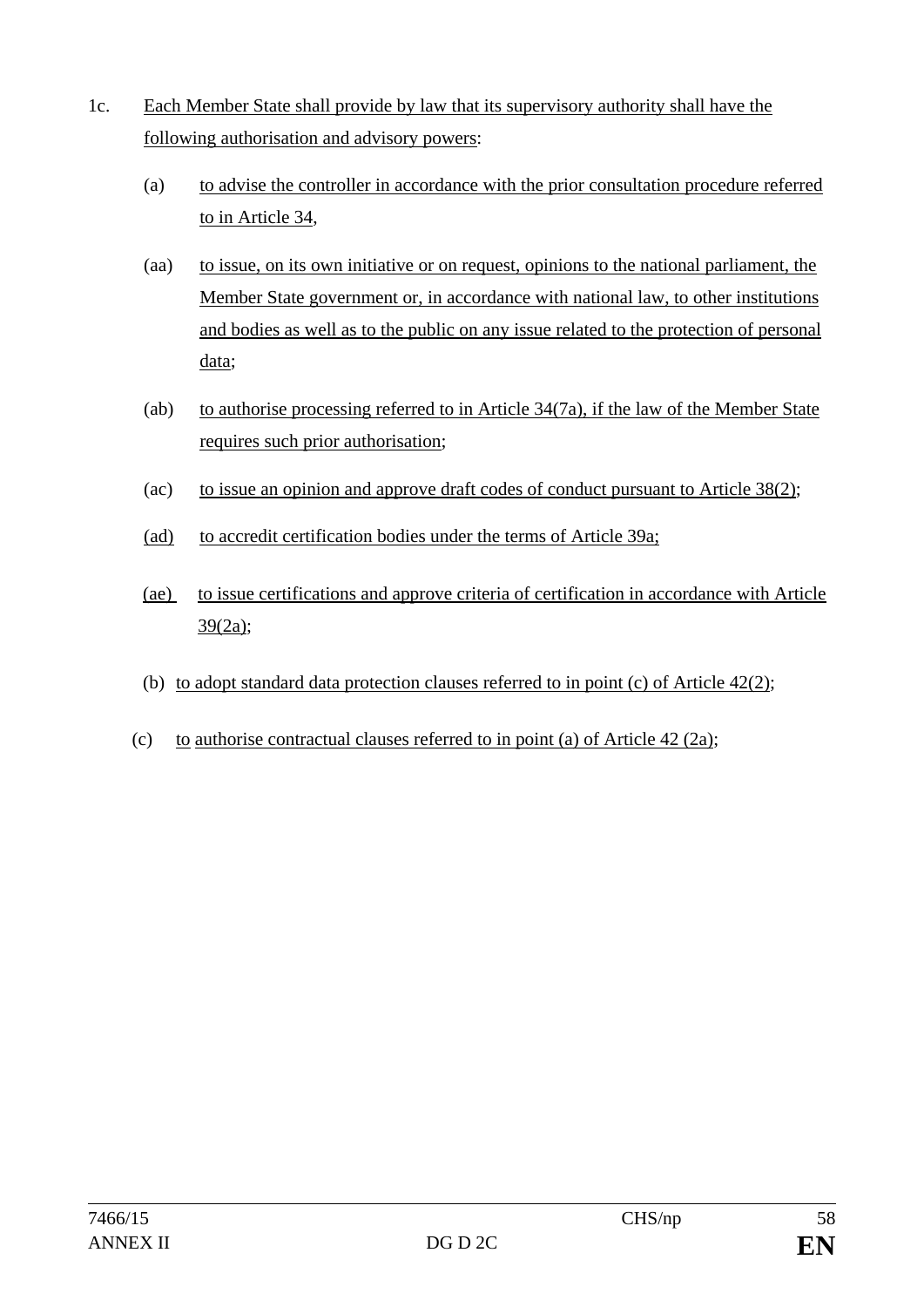(ca) to authorise administrative agreements referred to in point (d) of Article 42 (2a);

- (d) to approve binding corporate rules pursuant to Article 43.
- 2. *The exercise of the powers conferred on the supervisory authority pursuant to this Article shall be subject to appropriate safeguards, including effective judicial remedy and due process, set out in Union and Member State law in accordance with the Charter of Fundamental Rights of the European Union.100*
- 3. Each Member State shall provide by law that its supervisory authority shall have the power to bring infringements of this Regulation to the attention of the judicial authorities and (...). where appropriate, to commence or engage otherwise in legal proceedings<sup>101</sup>, in order to enforce the provisions of this Regulation<sup>102</sup>.
- 4. (…)
- 5. (…)

<sup>102</sup> DE thought para. 3 should be deleted.

<sup>100</sup> **<sup>100</sup>** CY, ES, FR, IT and RO thought this could be put in a recital as these obligations were binding upon the Member States at any rate.

<sup>&</sup>lt;sup>101</sup> DE, FR and RO reservation on proposed DPA power to engage in legal proceedings. UK scrutiny reservation. CZ and HU reservation on the power to bring this to the attention of the judicial authorities.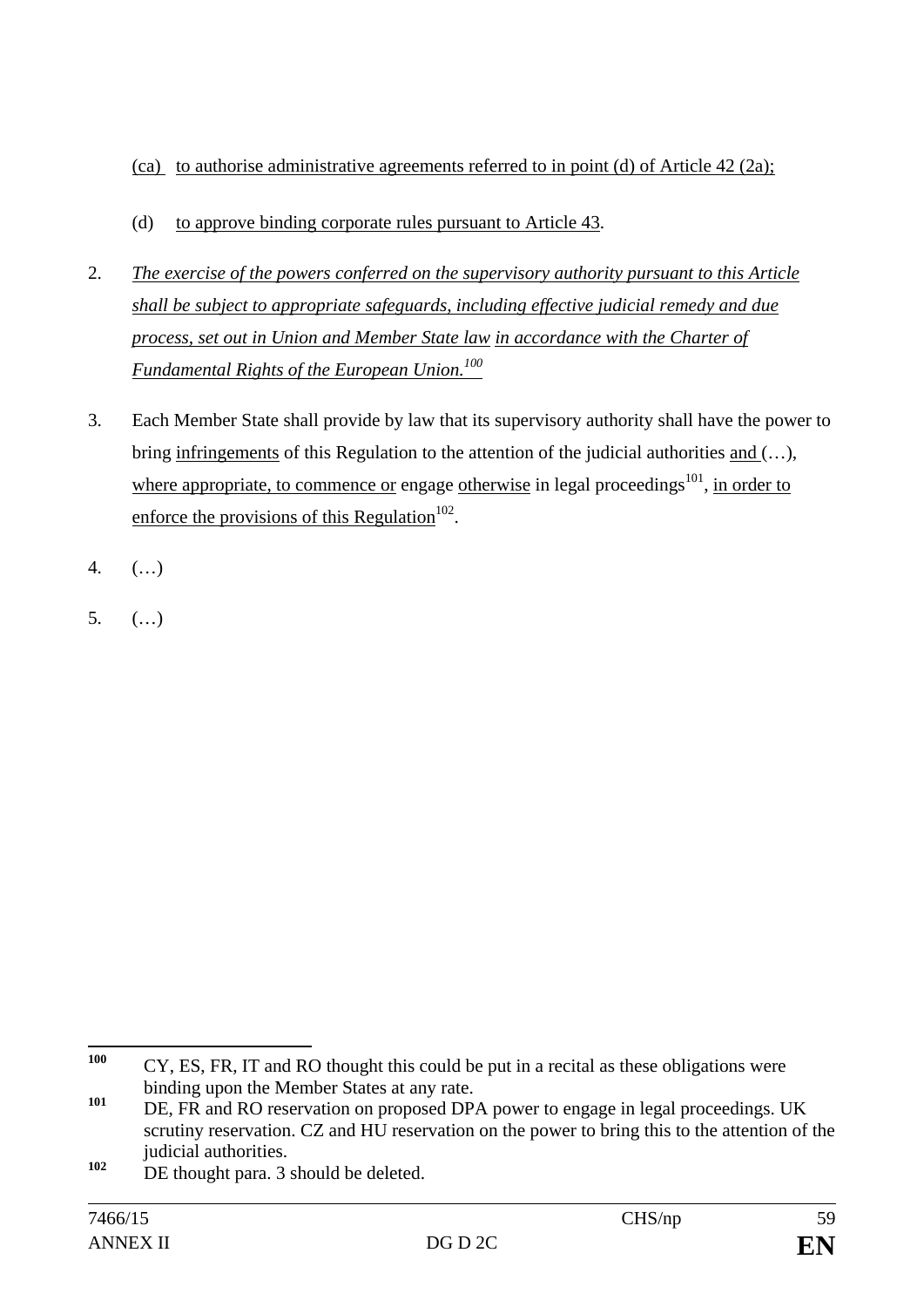### *Activity Report*

Each supervisory authority shall draw up an annual report of its activities. The report shall be transmitted to the national Parliament, the government and other authorities as designated by national law. It shall be made available to the public, the European Commission and the European Data Protection Board.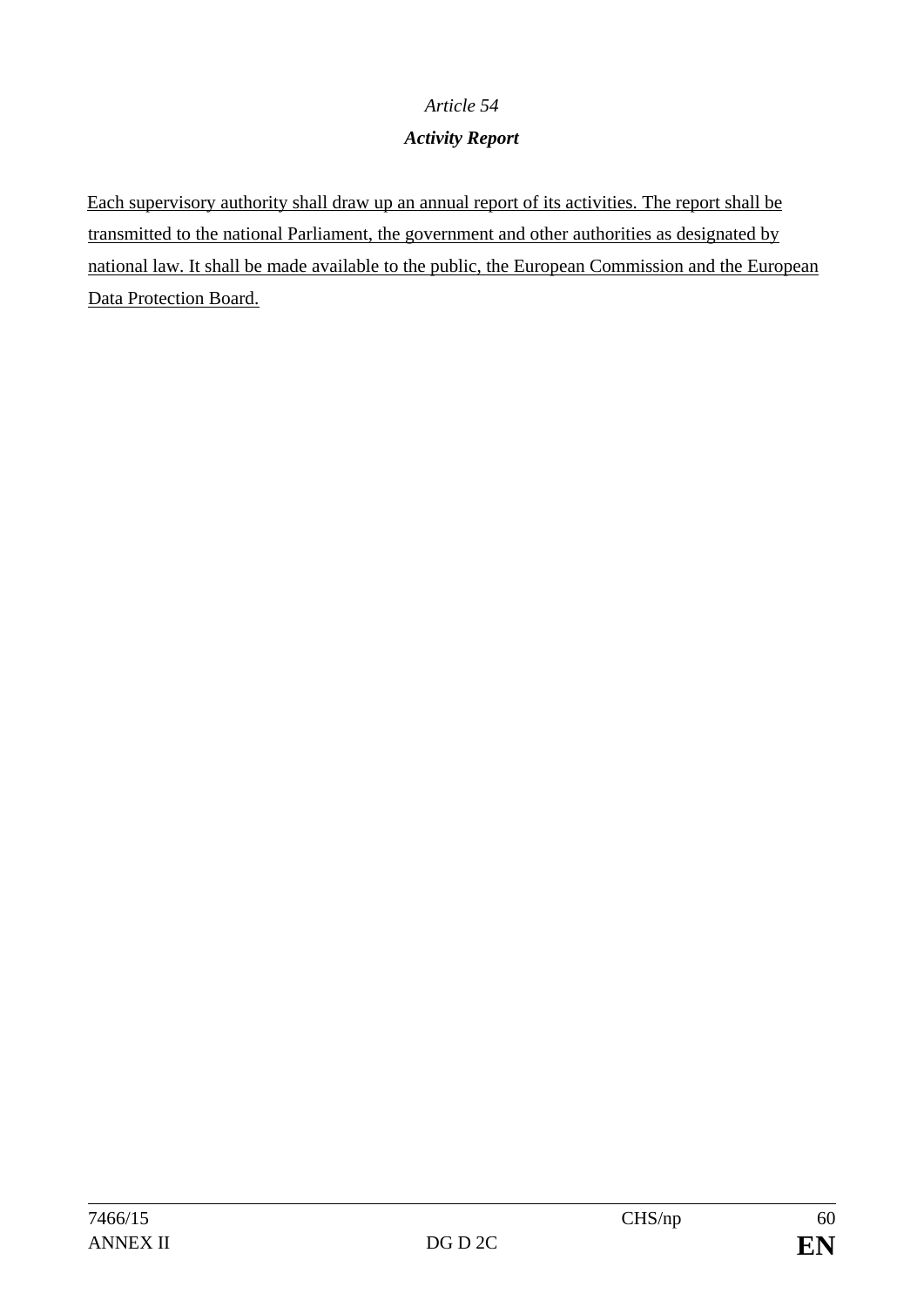## **CHAPTER VII103 CO-OPERATION AND CONSISTENCY SECTION 1 CO-OPERATION**

#### *Article 54a*

#### *Cooperation between the lead supervisory authority and other concerned supervisory authorities <sup>104</sup>*

- 1. The lead supervisory authority (…) shall cooperate with the other concerned supervisory authorities in accordance with this article in an endeavour to reach consensus (…). The lead supervisory authority and the concerned supervisory authorities shall exchange all relevant information with each other.
- 1a. The lead supervisory authority may request at any time other concerned supervisory authorities to provide mutual assistance pursuant to Article 55 and may conduct joint operations pursuant to Article 56, in particular for carrying out investigations or for monitoring the implementation of a measure concerning a controller or processor established in another Member State.
- 2. The lead supervisory authority shall, without delay communicate the relevant information on the matter to the other concerned supervisory authorities. It shall without delay submit a draft decision to the other concerned supervisory authorities for their opinion and take due account of their views.

<sup>103</sup> <sup>103</sup> AT and FR scrutiny reservation on Chapter VII.

**<sup>104</sup>** CZ, CY, DE, EE, FR, FI, IE, LU, RO and PT scrutiny reservation.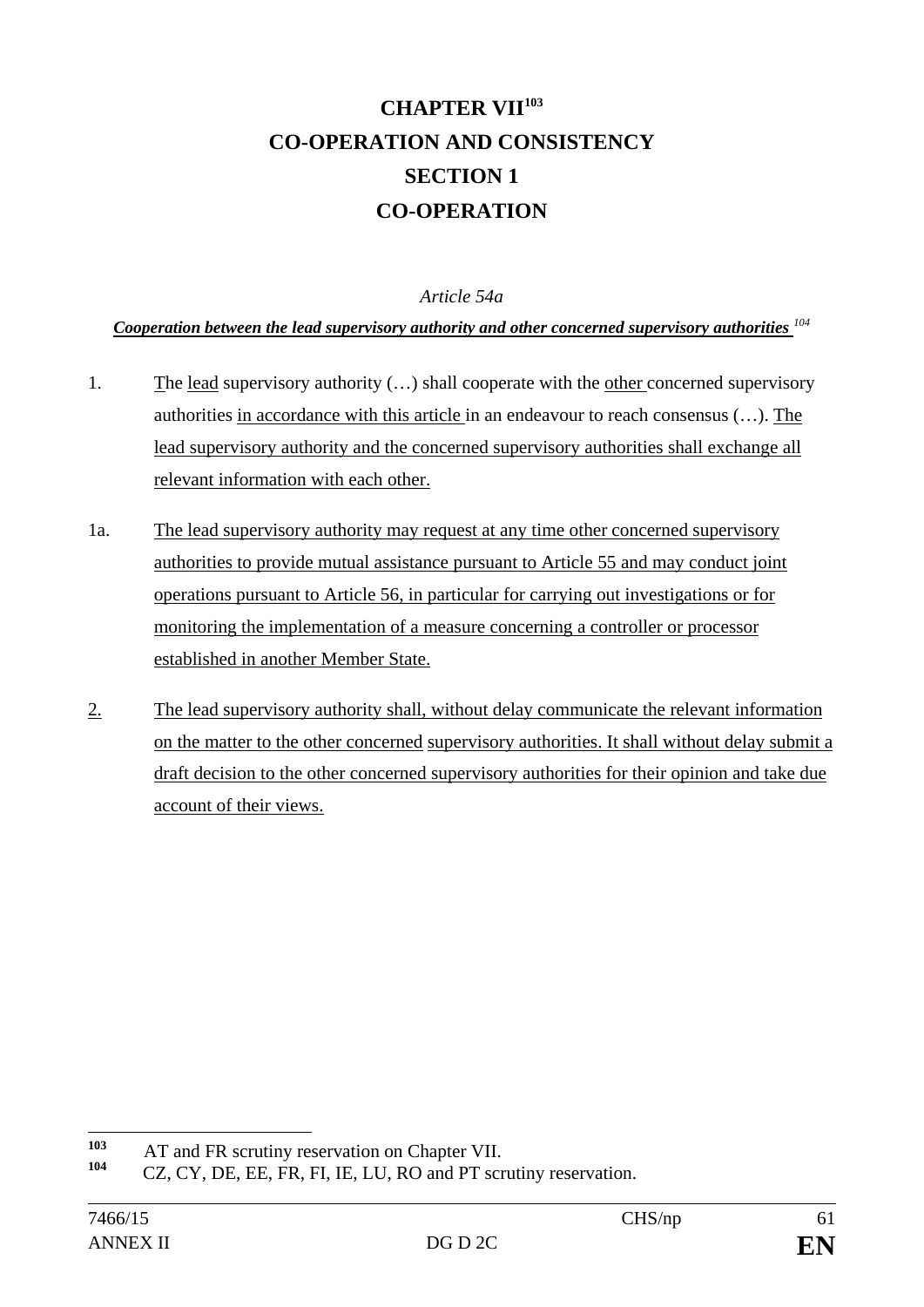- 3. Where any**<sup>105</sup>** of the other concerned supervisory authorities within a period of four weeks after having been consulted in accordance with paragraph 2, expresses a relevant and reasoned objection *to the draft decision*, the lead supervisory authority shall, if it does not follow the objection or is of the opinion it is not relevant and reasoned, submit the matter to the consistency mechanism referred to in Article 57. (…)
- 3a. Where the lead supervisory authority intends to follow the objection made, it shall submit to the other concerned supervisory authorities a revised draft decision for their opinion. This revised draft decision shall be subject to the procedure referred to in paragraph 3 within a period of two weeks.
- 4. Where none of the other concerned supervisory authority has objected to the draft decision submitted by the lead supervisory authority within the period referred to in paragraphs 3 and 3a, the lead supervisory authority and the concerned supervisory authorities shall be deemed to be in agreement with this draft decision and shall be bound by it.
- 4a. The lead supervisory authority shall adopt and notify the decision to the main establishment or single establishment of the controller or processor, as the case may be and inform the other concerned supervisory authorities and the European Data Protection Board of the decision in question including a summary of the relevant facts and grounds. The supervisory authority to which a complaint has been lodged shall inform the complainant on the decision.
- 4b. By derogation from paragraph 4a, where a complaint is dismissed or rejected, the supervisory authority to which the complaint was lodged shall adopt the decision and notify it to the complainant and shall inform the controller thereof.

<sup>105</sup> **<sup>105</sup>** A number of Member States (CZ, IE, NL, PL, FI and UK) still prefers a quantitative threshold by which an objection would need to be supported by 1/3 of the concerned supervisory authorities before the lead authority is obliged to refer the matter to the EDPB.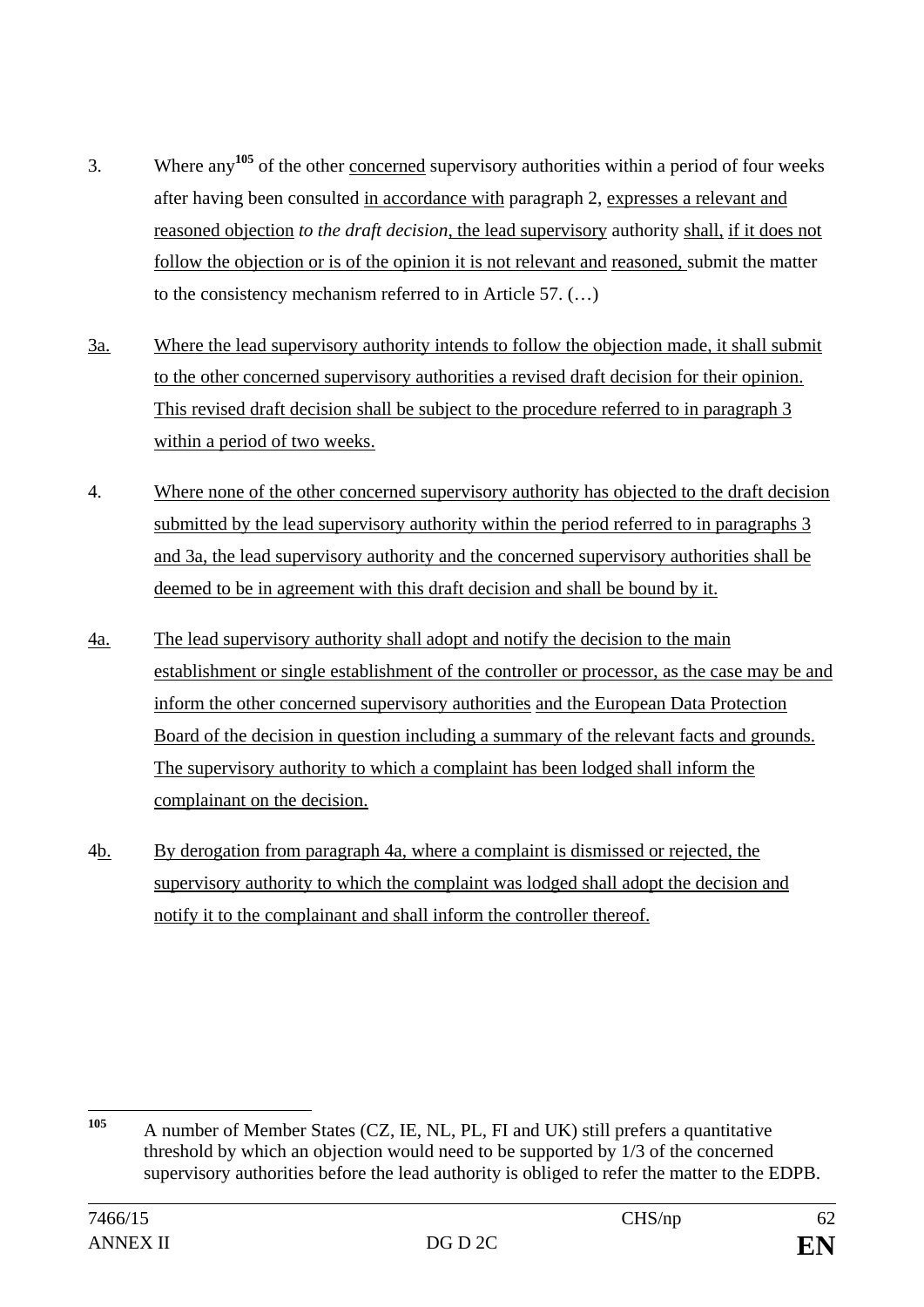- 4bb. Where the lead supervisory authority and the concerned supervisory authorities are in agreement to dismiss or reject parts of a complaint and to act on other parts of that complaint, a separate decision shall be adopted for each of those parts of the matter.The lead supervisory authority shall adopt the decision for the part concerning actions in relation to the controller and notify it to the main establishment or single establishment of the controller or processor on the territory of its Member State and shall inform the complainant thereof**<sup>106</sup>**, while the supervisory authority of the complainant shall adopt the decision for the part concerning dismissal or rejection of that complaint and notify it on that complainant<sup> $107$ </sup> and shall inform the controller or processor thereof.<sup>108</sup>
- 4c. After being notified of the decision of the lead supervisory authority pursuant to paragraph 4a and 4bb, the controller or processor shall take the necessary measures to ensure compliance with the decision as regards the processing activities in the context of all its establishments in the Union. The controller or processor shall notify the measures taken for complying with the decision to the lead supervisory authority, which shall inform the other concerned supervisory authorities.
- 4d. Where, in exceptional circumstances, a concerned supervisory authority has reasons to consider that there is an urgent need to act in order to protect the interests of data subjects, the urgency procedure referred to in Article 61 shall apply.
- 5. The lead supervisory authority and the other concerned supervisory authorities shall supply the information required under this Article (…) to each other by electronic means, using a standardised format.

<sup>106</sup> <sup>106</sup> Further to suggestions from HU and IE.

**<sup>107</sup>** SI scrutiny reservation. PL reservation on paras 4b and 4bb: PL and FI thought para. 4bb should be deleted as it was opposed to the concept of a split decision. IT thought para 4bb overlapped with para 4b.

**<sup>108</sup>** Further to suggestions from HU and IE.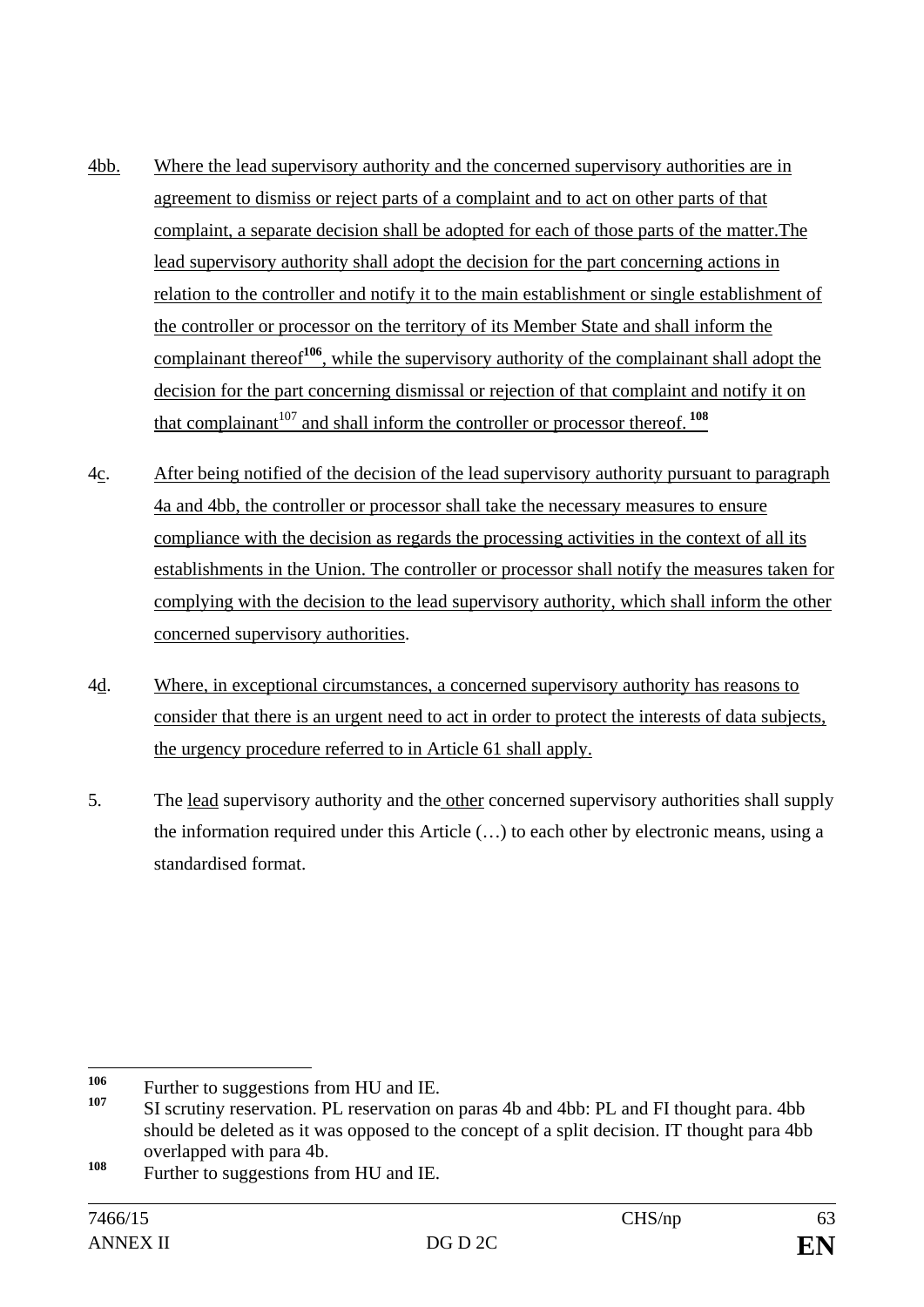#### *Article 54b*

## *Cooperation between the lead supervisory authority and the other supervisory authorities concerned in individual cases of possible non-compliance with the Regulation*

(…)

## *Article 55 Mutual assistance<sup>109</sup>*

- 1. Supervisory authorities shall provide each other with relevant information and mutual assistance in order to implement and apply this Regulation in a consistent manner, and shall put in place measures for effective co-operation with one another. Mutual assistance shall cover, in particular, information requests and supervisory measures, such as requests to carry out prior authorisations and consultations, inspections and investigations. (...)
- 2. Each supervisory authority shall take all appropriate measures required to reply to the request of another supervisory authority without undue delay and no later than one month $110$  after having received the request. Such measures may include, in particular, the transmission of relevant information on the conduct of an investigation (…).
- 3. The request for assistance shall contain all the necessary information<sup>111</sup>, including the purpose of the request and reasons for the request. Information exchanged shall be used only for the purpose for which it was requested.
- 4. A supervisory authority to which a request for assistance is addressed may not refuse to comply with it unless:

<sup>109</sup> <sup>109</sup> DE, SE and UK scrutiny reservation.

**<sup>110</sup>** ES, supported by PT, had suggested 15 days. RO and SE found one month too short. COM indicated that it was only a deadline for replying, but that paragraph 5 allowed longer periods for executing the assistance requested.

<sup>&</sup>lt;sup>111</sup> EE and SE scrutiny reservation.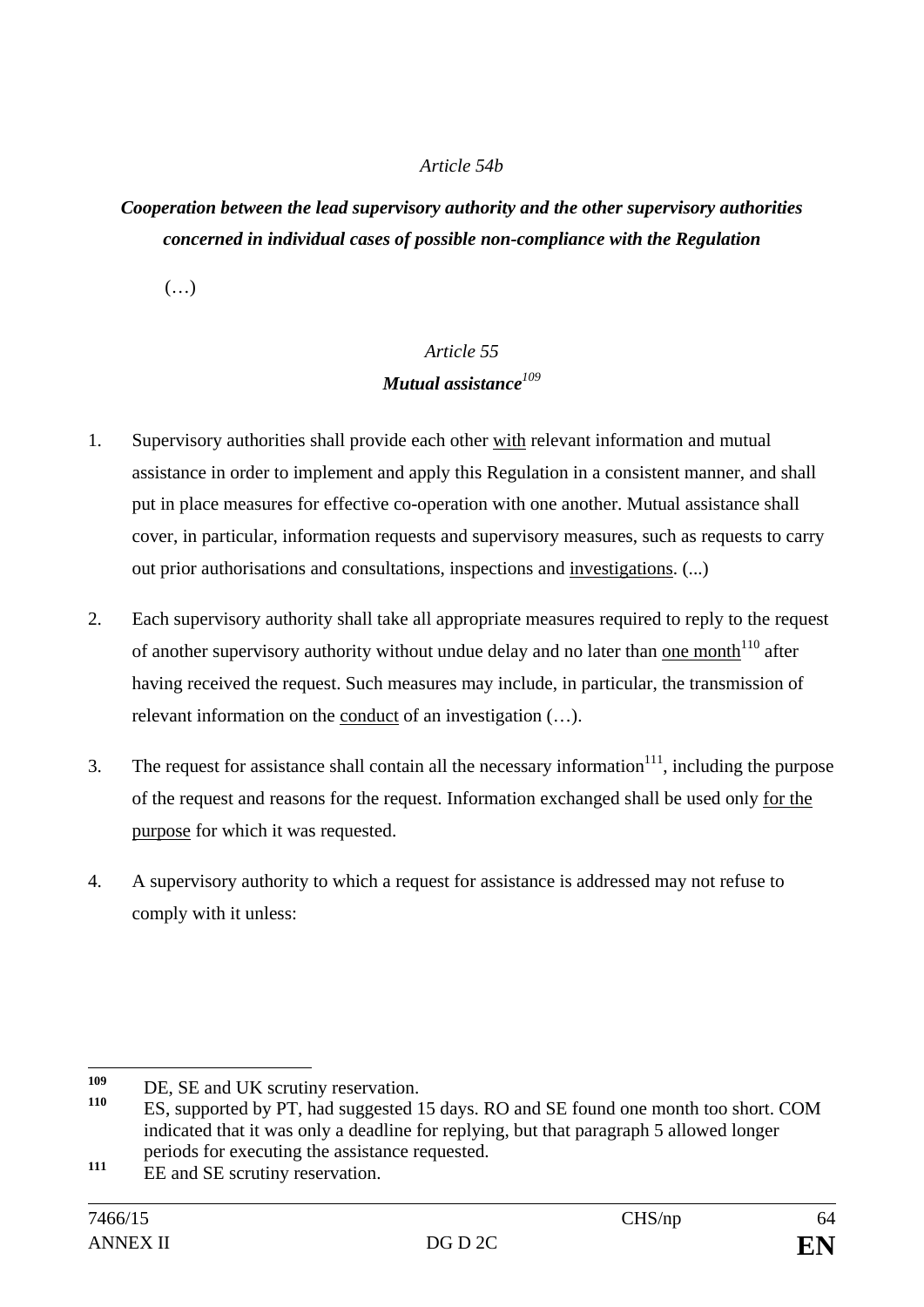(a) it is not competent for the subject-matter of the request or for the measures it is <u>requested to execute<sup>112</sup>;</u> or

(b) compliance with the request would be incompatible with the provisions of this Regulation or with Union or Member State law to which the supervisory authority receiving the request is subject.

- 5. The requested supervisory authority shall inform the requesting supervisory authority of the results or, as the case may be, of the progress or the measures taken in order to respond to the request. In cases of a refusal under paragraph 4, it shall explain its reasons for refusing the request $^{113}$ .
- 6. Supervisory authorities shall, as a rule, supply the information requested by other supervisory authorities by electronic means $^{114}$ , using a standardised format.
- 7. No fee shall be charged for any action taken following a request for mutual assistance. Supervisory authorities may agree with other supervisory authorities rules for indemnification by other supervisory authorities for specific expenditure arising from the provision of mutual assistance in exceptional circumstances $^{115}$ .

<sup>112</sup> Several delegations stressed the importance of establishing which is the competent DPA: DE, EE, SE, SI, and IT asked for further clarification.

 $113$  RO scrutiny reservation.<br>  $114$  RO scruting reservation.

PT (supported by RO) suggested adding "or other means if for some reason, electronic means are not available, and the communication is urgent".

<sup>&</sup>lt;sup>115</sup> PT, UK and DE asked for clarification in relation to the resources needed / and estimate of costs.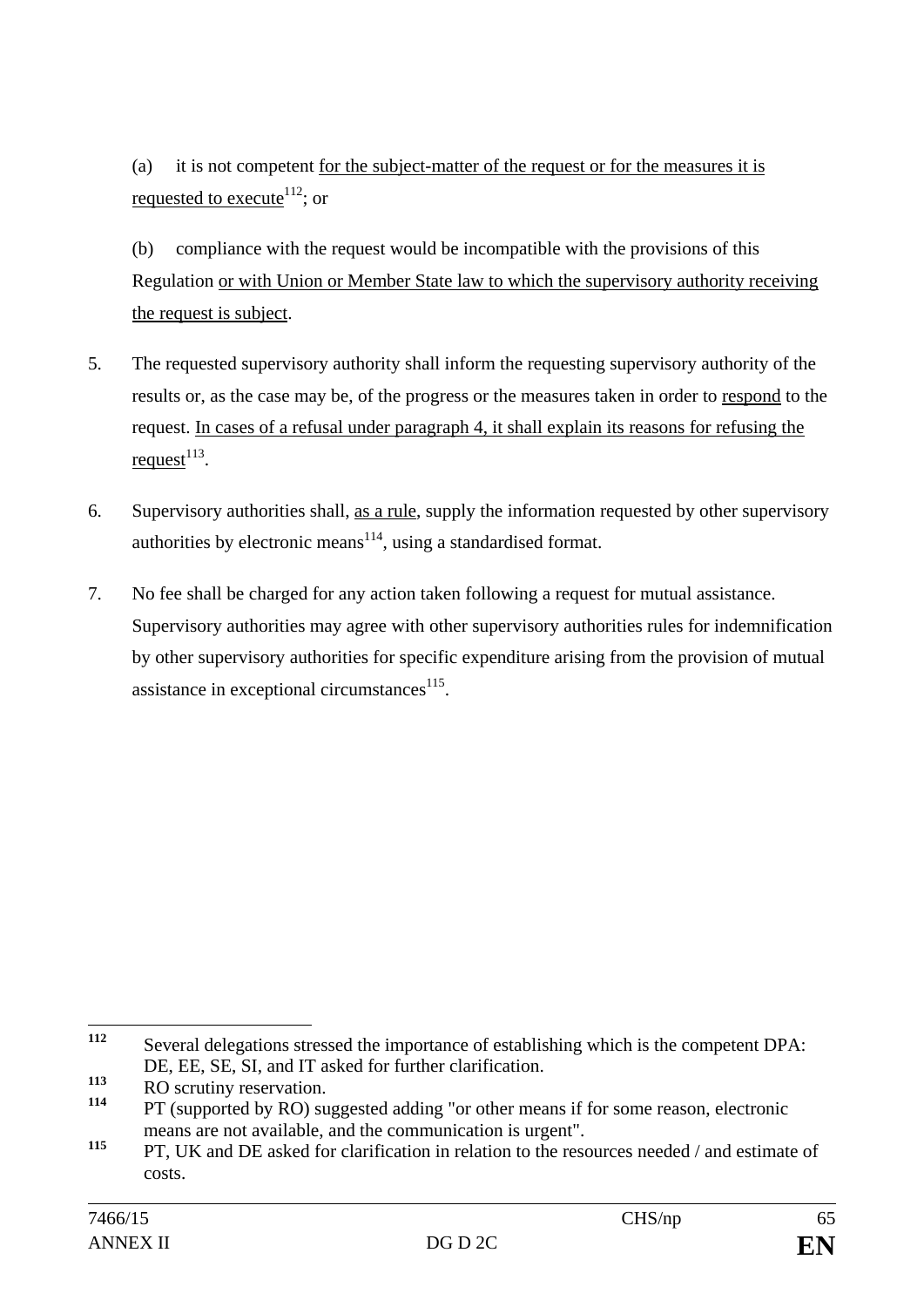- 8. Where a supervisory authority does not provide the information referred to in paragraph 5 within one month of receiving the request of another supervisory authority, the requesting supervisory authority may adopt a provisional measure<sup>116</sup> on the territory of its Member State in accordance with Article 51(1) and shall submit the matter to the European Data Protection Board  $(...)$  in accordance with the consistency mechanism referred to in Article  $57^{117}$ .
- 9. The supervisory authority shall specify the period of validity of such a provisional measure which shall not exceed three months<sup>118</sup>. The supervisory authority shall, without delay, communicate such a measure, together with its reasons for adopting it, to the European Data Protection Board  $(...)$  in accordance with the consistency mechanism referred to in Article 57.
- 10. The Commission may specify the format and procedures for mutual assistance referred to in this article and the arrangements for the exchange of information by electronic means between supervisory authorities, and between supervisory authorities and the European Data Protection Board, in particular the standardised format referred to in paragraph 6. Those implementing acts shall be adopted in accordance with the examination procedure referred to in Article  $87(2)^{119}$ .

<sup>116</sup> **<sup>116</sup>** LU requested more clarification with regard to what would happen if this provisional measure were not confirmed.

**<sup>117</sup>** EE, FR, RO and UK reservation. DE scrutiny.

**<sup>118</sup>** DE asked for deletion of this deadline; the measure should be withdrawn if the conditions for imposing it were no longer fulfilled.

<sup>&</sup>lt;sup>119</sup> DE. IT, EE and CZ reservation.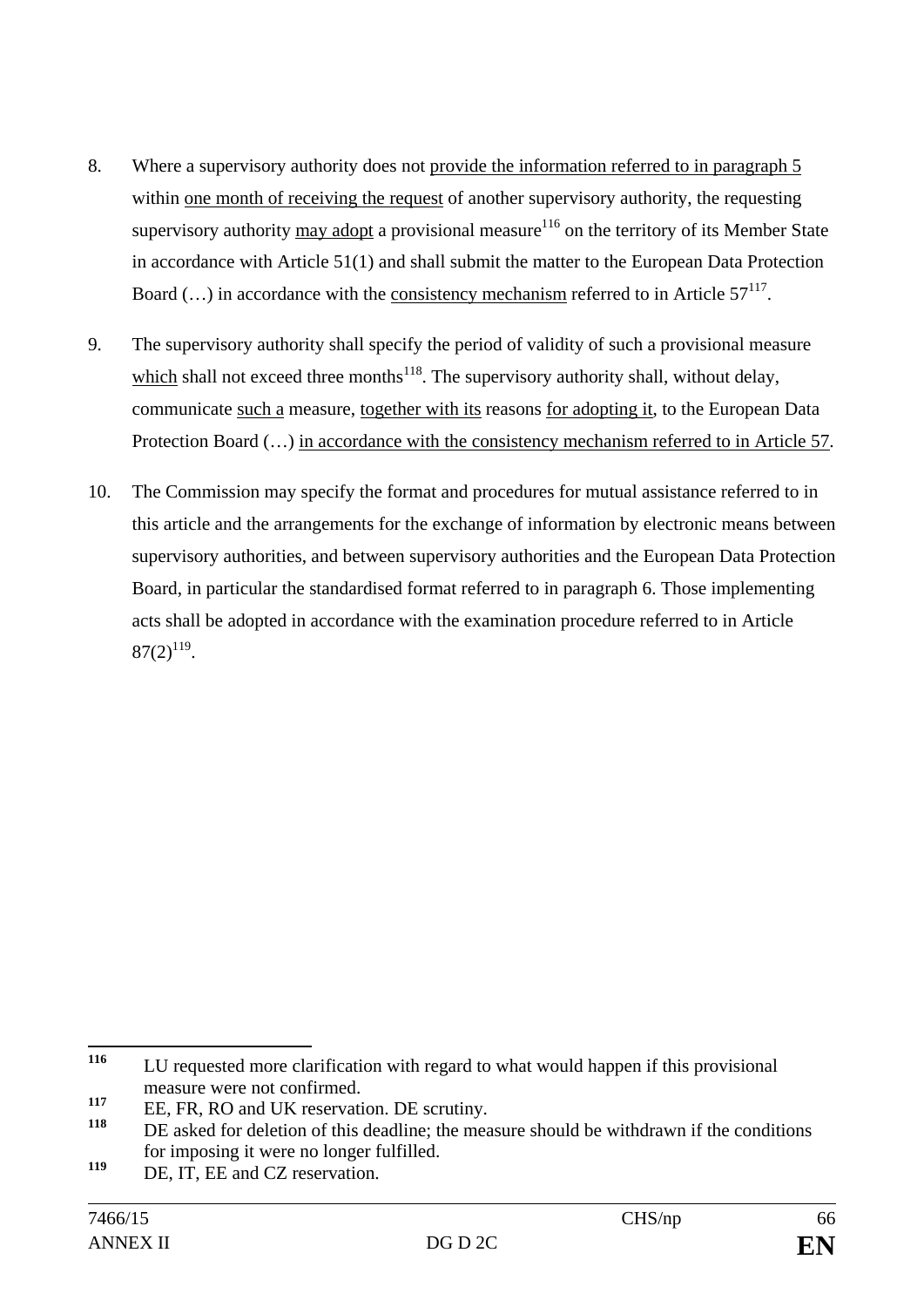### *Joint operations of supervisory authorities*<sup>120</sup>

- 1. The supervisory authorities may, where appropriate, conduct joint operations, including joint investigations and joint enforcement measures in which members or staff from other Member States' supervisory authorities are involved.
- 2. In cases where the controller or processor has establishments in several Member States or where a significant number of  $121$  data subjects in more than one Member State are likely to be substantially affected by processing operations, a supervisory authority of each of those Member States shall have the right to participate in the joint operations, as appropriate. The competent supervisory authority shall invite the supervisory authority of each of those Member States to take part in the joint operations concerned and respond without delay to the request of a supervisory authority to participate.
- 3. A supervisory authority may, in compliance with its own Member State law, and with the seconding supervisory authority's authorisation, confer powers, including investigative powers on the seconding supervisory authority's members or staff involved in joint operations or, in so far as the law of the Member State of the host supervisory authority permits, allow the seconding supervisory authority's members or staff to exercise their investigative powers in accordance with the law of the Member State of the seconding supervisory authority. Such investigative powers may be exercised only under the guidance and in the presence of members or staff of the host supervisory authority. The seconding supervisory authority's members or staff shall be subject to the host supervisory authority's national law.  $(...)$ <sup>122</sup>

<sup>120</sup> <sup>120</sup> DE, EE, PT and UK scrutiny reservation.

**<sup>121</sup>** COM reservation; IT, supported by FR and CZ suggested stressing the multilateral aspect.

DE, LU, PT and COM scrutiny reservation on the deletion of this last phrase.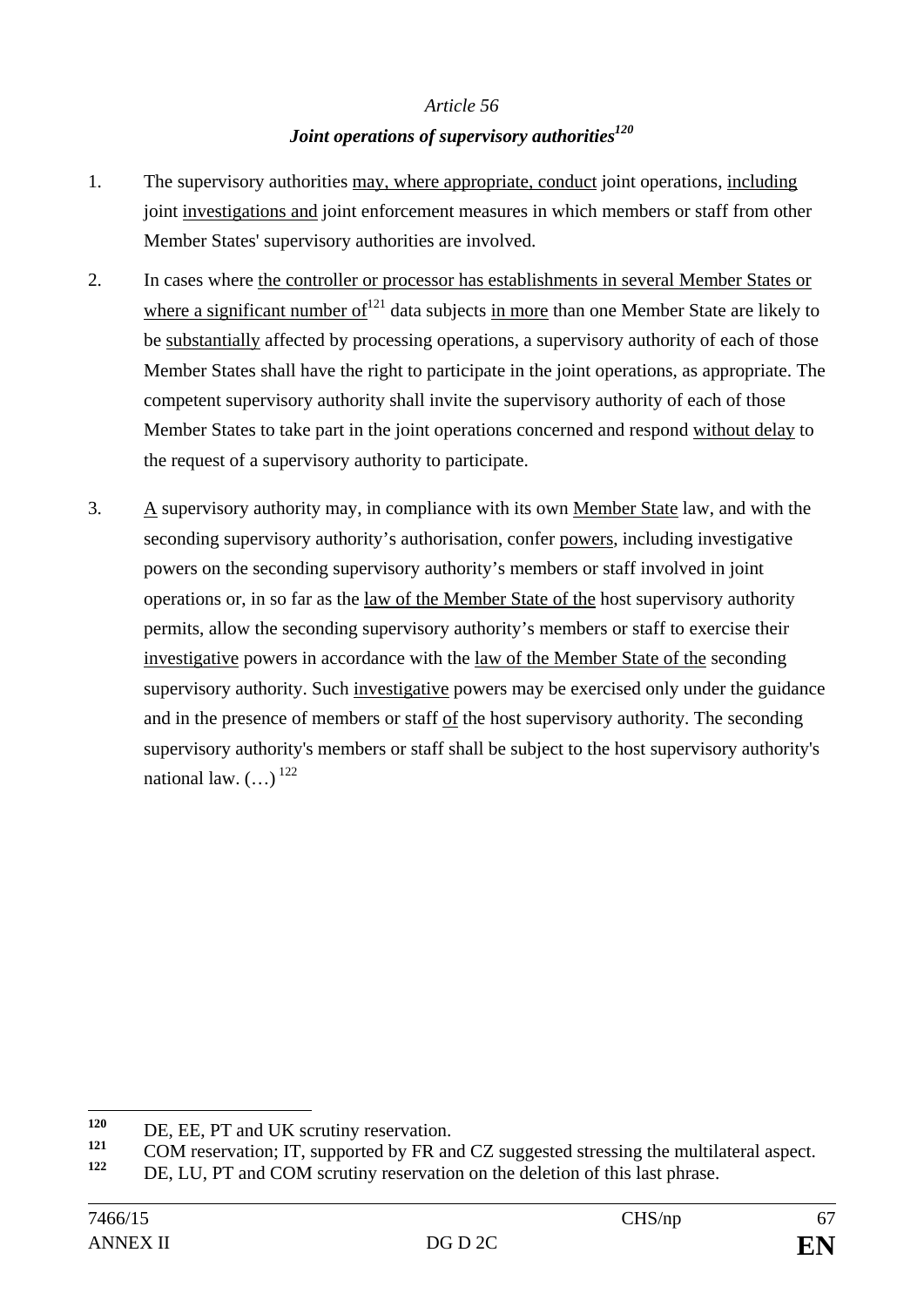- 3a. Where, in accordance with paragraph 1, staff of a seconding supervisory authority are operating in another Member State, the Member State of the host supervisory authority shall be liable for any damage caused by them during their operations, in accordance with the law of the Member State in whose territory they are operating.
- 3b. The Member State in whose territory the damage was caused shall make good such damage under the conditions applicable to damage caused by its own staff. The Member State of the seconding supervisory authority whose staff has caused damage to any person in the territory of another Member State shall reimburse the latter in full any sums it has paid to the persons entitled on their behalf.
- 3c. Without prejudice to the exercise of its rights vis-à-vis third parties and with the exception of paragraph 3b, each Member State shall refrain, in the case provided for in paragraph 1, from requesting reimbursement of damages it has sustained from another Member State<sup>123</sup>.
- 4. (…)
- 5. Where a joint operation is intended and a supervisory authority does not comply within one month with the obligation laid down in the second sentence of paragraph 2, the other supervisory authorities may adopt a provisional measure on the territory of its Member State in accordance with Article 51(1).
- 6. The supervisory authority shall specify the period of validity of a provisional measure referred to in paragraph 5, which shall not exceed three months. The supervisory authority shall, without delay, communicate such a measure, together with its reasons for adopting it, to the European Data Protection Board (…) in accordance with the consistency mechanism referred to in Article 57.

 $123$ **<sup>123</sup>** UK reservation on paras. 3a, 3b and 3c.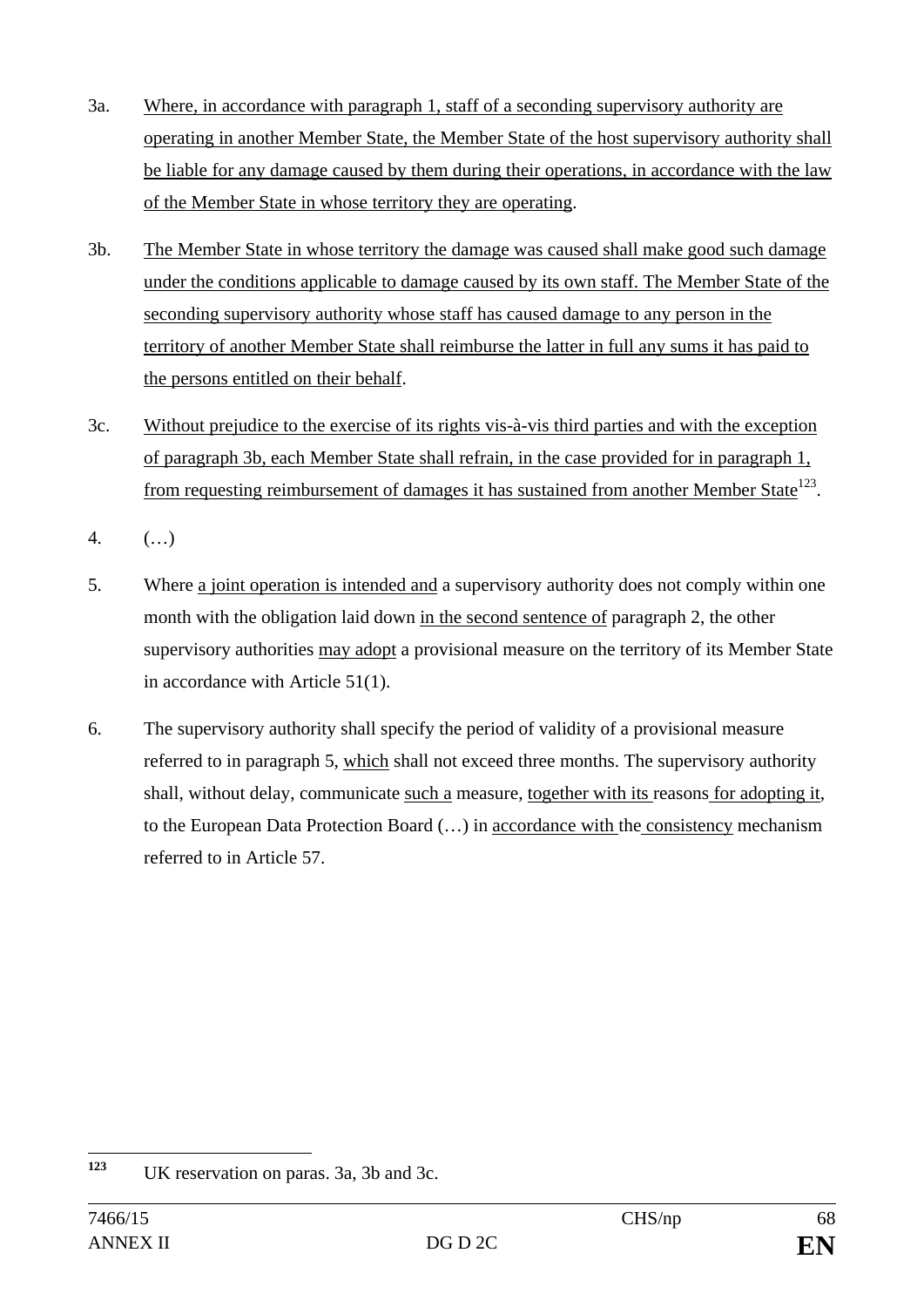## **SECTION 2**

#### **CONSISTENCY<sup>124</sup>**

## *Article 57 Consistency mechanism<sup>125</sup>*

- 1. For the purpose set out in Article 46(1a), the supervisory authorities shall co-operate with each other through the consistency mechanism as set out in this section<sup>126</sup>.
- 2. The European Data Protection Board shall issue an opinion whenever a competent *supervisory authority* intends *to adopt* any of the measures below (…). To that end, the competent supervisory authority shall communicate the draft decision to the European Data Protection Board, when it:
	- (a)  $(...);$
	- (b)  $(...);$
	- (c) aims at adopting a list of the processing operations subject to the requirement for a data protection impact assessment pursuant to Article 33(2a); or
	- (ca) concerns a matter pursuant to Article 38(2b) whether a draft code of conduct or an amendment or extension to a code of conduct is in compliance with this Regulation; or
	- (cb) aims at approving the criteria for accreditation of a body pursuant to paragraph 3 of Article 38a or a certification body pursuant to (…) paragraph 3 of Article 39a;

<sup>124</sup> **<sup>124</sup>** IT and SI scrutiny reservation. DE parliamentary reservation and UK reservation on the role of COM in the consistency mechanism.

<sup>&</sup>lt;sup>125</sup> EE, FI and UK scrutiny reservation.

**<sup>126</sup>** CZ, DE, ES and RO thought that supervisory authorities of third countries for which there is an adequacy decision should be involved in the consistency mechanism; if third countries participated in the consistency mechanism, they would be bound by uniform implementation and interpretation.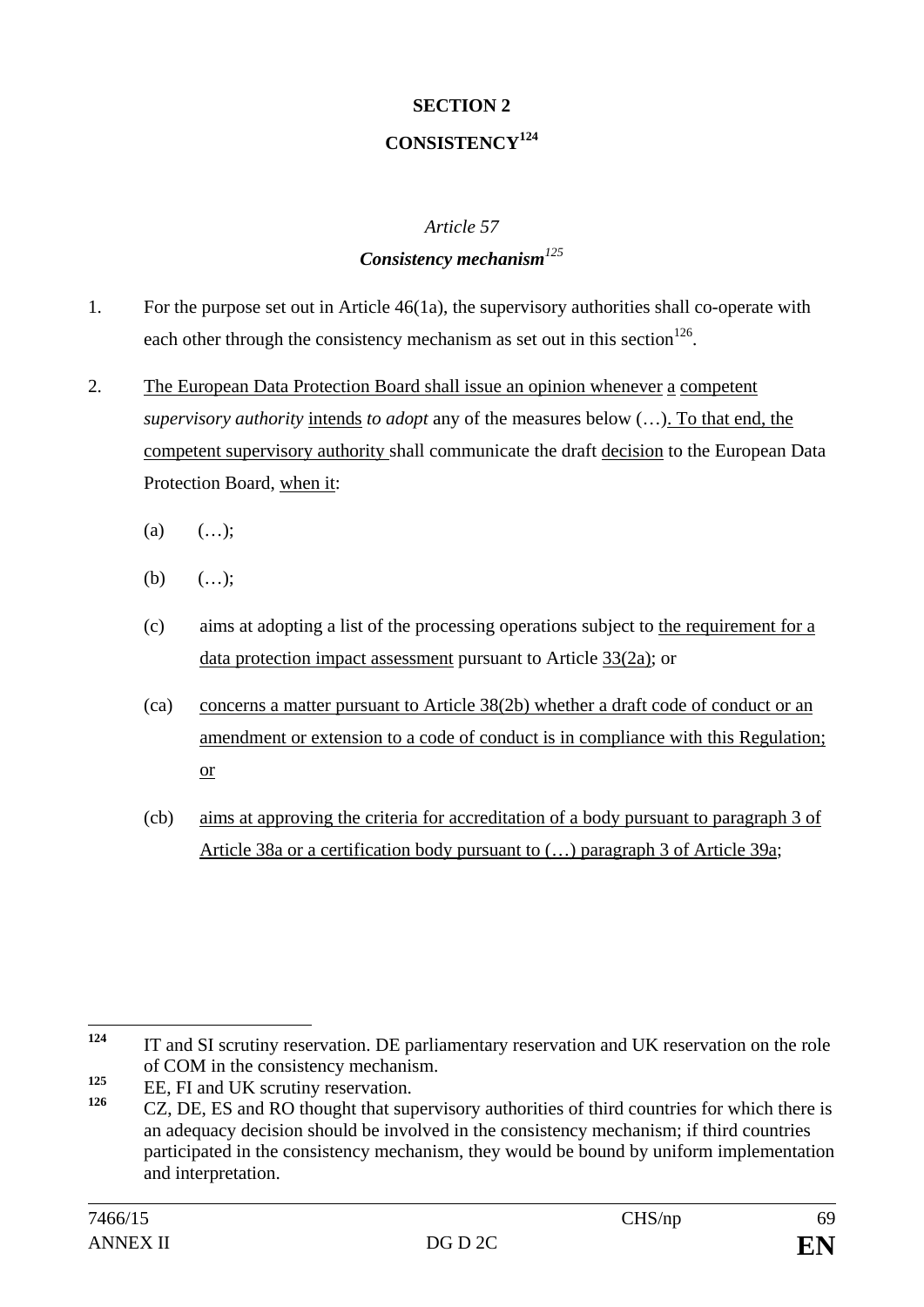- (d) aims at determining standard data protection clauses referred to in point (c) of Article 42(2); or
- (e) aims to authorising contractual clauses referred to in point (d) of Article 42(2); or
- (f) aims at approving binding corporate rules within the meaning of Article 43.
- 3. The European Data Protection Board shall adopt a binding decision in the following cases:
	- a) Where, in a case referred to in paragraph 3 of Article 54a, a *concerned* supervisory authority has expressed a relevant and reasoned objection to a draft decision of the lead authority or the lead authority has rejected an objection as being not relevant and/or reasoned. The binding decision shall concern all the matters which are the subject of the relevant and reasoned objection, in particular whether there is an infringement of the Regulation;
	- b) Where, there are conflicting views on which of the *concerned* supervisory authorities is competent for the main establishment;
	- c)  $\qquad \qquad (\ldots)$
	- d) Where a competent supervisory authority does not request the opinion of the European Data Protection Board in the cases mentioned in paragraph 2 of this Article, or does not follow the opinion of the European Data Protection Board issued under Article 58. In that case, any concerned supervisory authority or the Commission may communicate the matter to the European Data Protection Board.
- 4. Any supervisory authority, the Chair of the European Data Protection Board or the Commission may request that any matter of general application or producing effects in more than one Member State be examined by the European Data Protection Board with a view to obtaining an opinion, in particular where a competent supervisory authority does not comply with the obligations for mutual assistance in accordance with Article 55 or for joint operations in accordance with Article 56.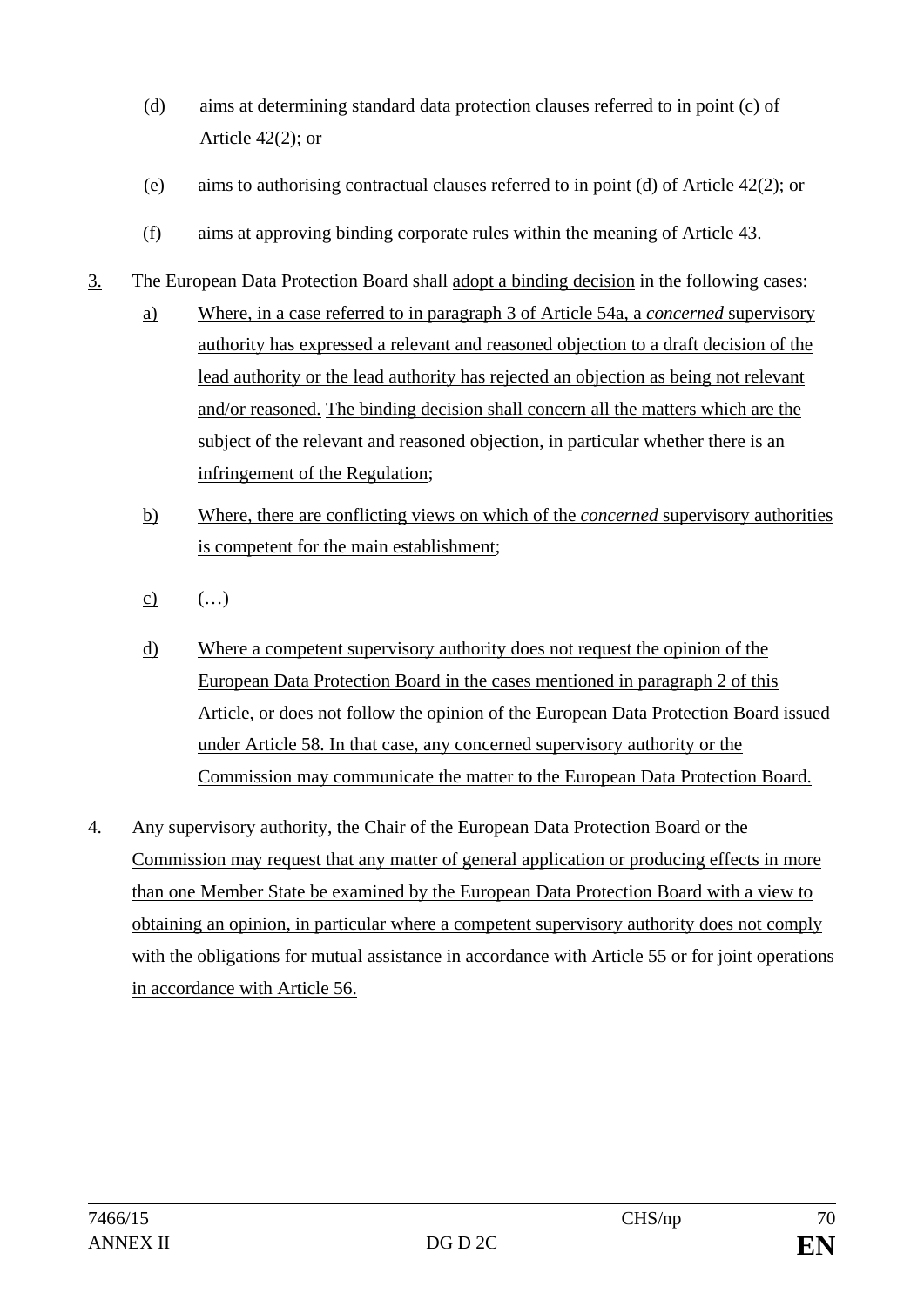- 5. Supervisory authorities and the Commission shall electronically communicate to the European Data Protection Board, using a standardised format any relevant information, including as the case may be a summary of the facts, the draft decision, the grounds which make the enactment of such measure necessary, and the views of other *concerned* supervisory authorities.
- 6. The chair of the European Data Protection Board shall without undue delay electronically inform the members of the European Data Protection Board and the Commission of any relevant information which has been communicated to it using a standardised format. The secretariat of the European Data Protection Board shall, where necessary, provide translations of relevant information.

#### *Opinion by the European Data Protection Board<sup>127</sup>*

- $1.$   $($ ...)
- 2.  $(...)$
- 3. (…)
- 4. (…)
- 5. (…)
- 6. (…)

<sup>127</sup> UK scrutiny reservation.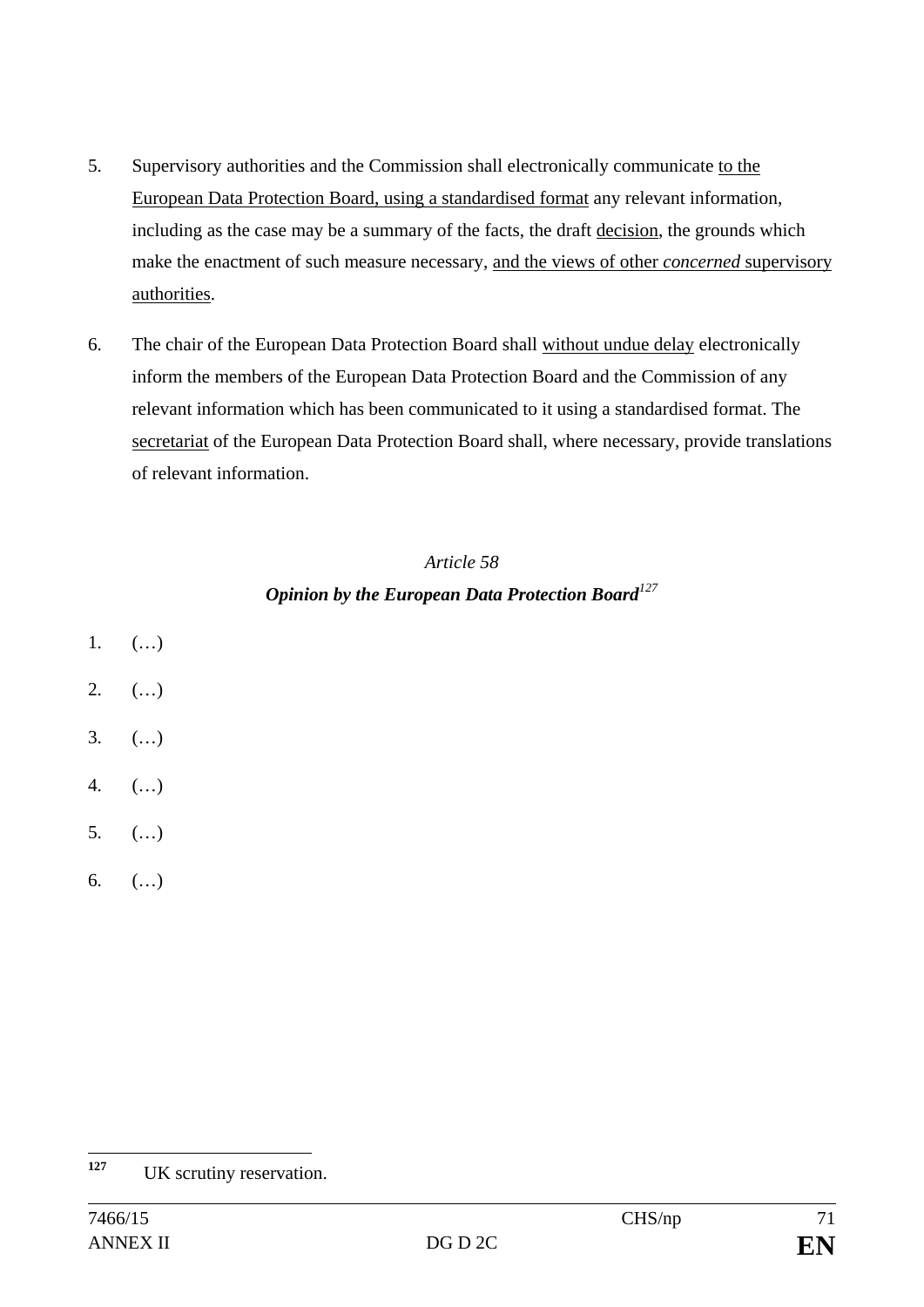- 7. In the cases referred to in paragraphs 2 and 4 of Article 57, the European Data Protection Board shall issue an opinion on the subject- matter submitted to it provided it has not already issued an opinion on the same matter. This opinion shall be adopted within one month by simple majority of the members of the European Data Protection Board. This period may be extended by a further month, taking into account the complexity of the subject matter. Regarding the draft decision circulated to the members of the Board in accordance with paragraph 6 of Article 57, a member which has not objected within the period indicated by the Chair, shall be deemed to be in agreement with the draft decision.
- 7a. Within the period referred to in paragraph 7 the competent supervisory authority shall not adopt its draft decision in accordance with paragraph 2 of Article 57.
- 7b. The chair of the European Data Protection Board shall inform, without undue delay, the supervisory authority referred to, as the case may be, in paragraphs 2 and 4 of Article 57 and the Commission of the opinion and make it public.
- 8. The supervisory authority referred to in paragraph 2 of Article 57 shall take utmost account of the opinion of the European Data Protection Board and shall within two weeks after receiving the opinion, electronically communicate to the chair of the European Data Protection Board whether it maintains or will amend its draft decision and, if any, the amended draft decision, using a standardised format.
- 9. Where the concerned supervisory authority informs the chair of the European Data Protection Board within the period referred to in paragraph 8 that it does not intend to follow the opinion of the Board, in whole or in part, providing the relevant grounds, paragraph **3** of Article 57 shall apply.
- $10.$   $($ ...)
- $11.$  (...)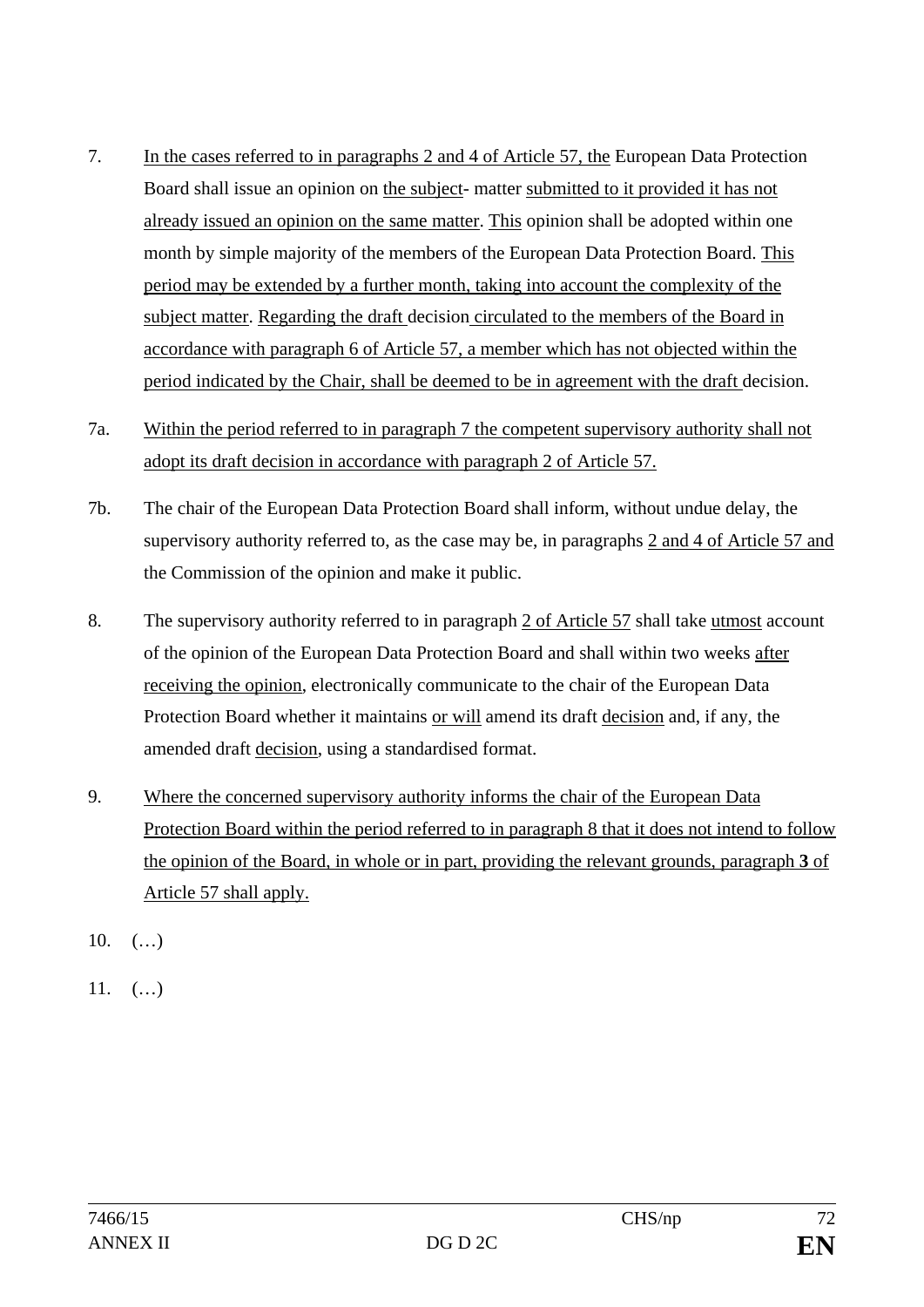### *Article 58a Decisions by the European Data Protection Board<sup>128</sup>*

- 1. In the cases referred to in paragraph 3 of Article 57, the European Data Protection Board shall adopt a decision on the subject-matter submitted to it in order to ensure the correct and consistent application of this Regulation in individual cases. The decision shall be reasoned and addressed to the lead supervisory authority and all the concerned supervisory authorities and binding on them.
- 2. The decision referred to in paragraph 1 shall be adopted within one month from the referral of the subject-matter by a two-third majority of the members of the Board. This period may be extended by a further month on account of the complexity of the subject-matter.
- 3. In case the Board has been unable to adopt a decision within the periods referred to in paragraph 2, it shall adopt its decision within two weeks following the expiration of the second month referred to in paragraph 2 by a simple majority of the members of the Board<sup>129</sup>. In case the members of the Board are split, the decision shall by adopted by the vote of its Chair.
- 4. The concerned supervisory authorities shall not adopt a decision on the subject matter submitted to the Board under paragraph 1 during the periods referred to in paragraphs 2 and 3.
- 5. (…)

<sup>128</sup> **<sup>128</sup>** PL scrutiny reservation. IE thought the controller should have standing to intervene in the proceedings before the EDPB.

<sup>&</sup>lt;sup>129</sup> AT and HU reservation. HU believes that this option will make the general two-thirds majority rule meaningless and symbolic, since there will be no effective incentive for the EDPB to adopt a decision that reflects the view of the vast majority of DPAs of the Member States, as eventually every decision could be adopted by only a slight majority of them. It would also undermine the general validity of the EDPB's decision, since the fact that the Board could not come to an agreement on a particular matter supported by at least the twothirds of its members might give rise to serious doubts whether the finding of such decision is commonly shared across the Union. AT believes that a simple majority would be more effective and would not prolong the procedure.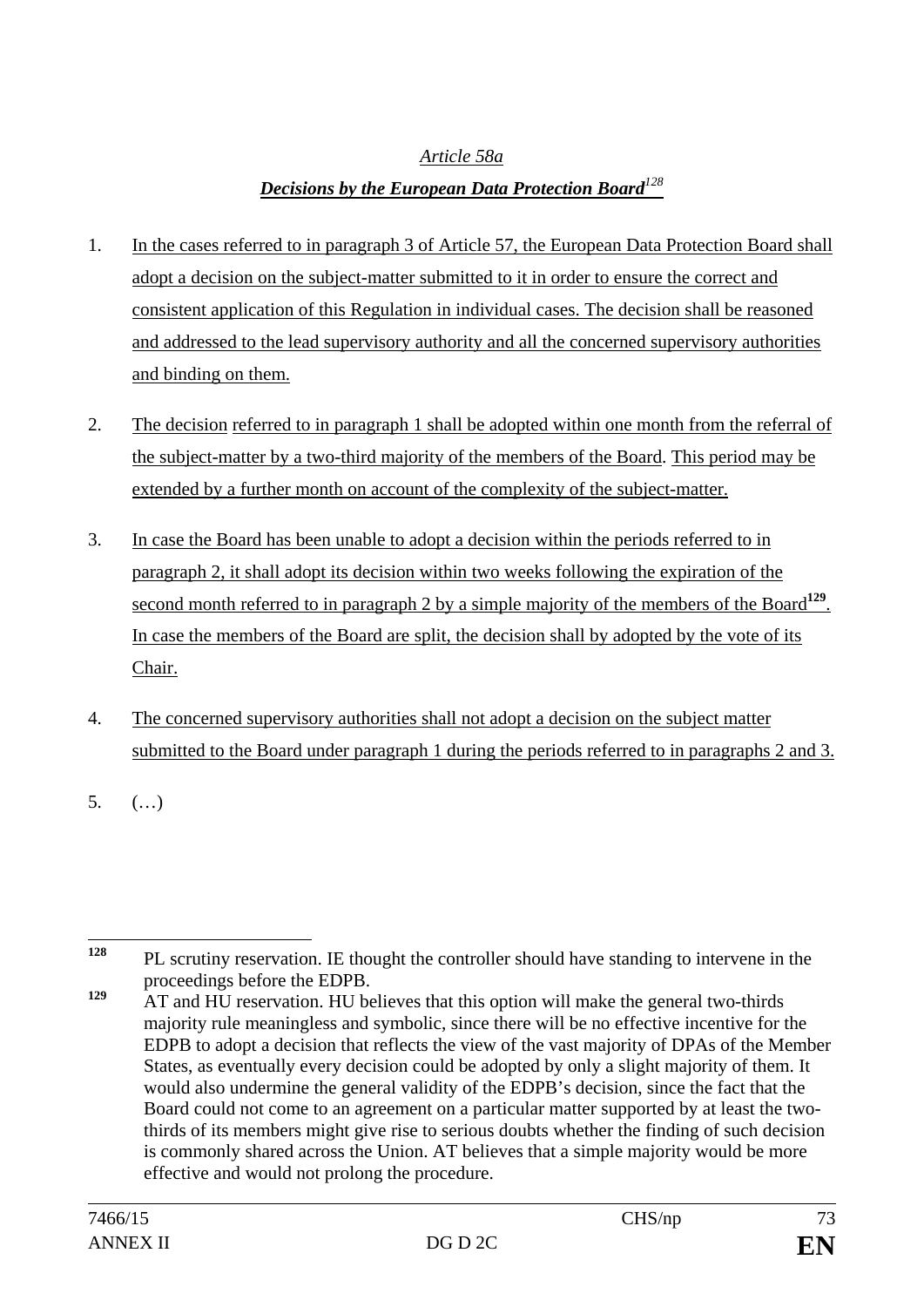- 6. The Chair of the European Data Protection Board shall notify, without undue delay, the decision referred to in paragraph 1 to the concerned supervisory authorities. It shall inform the Commission thereof. The decision shall be published on the website of the European Data Protection Board without delay after the supervisory authority has notified the final decision referred to in paragraph 7.
- 7. The lead supervisory authority or, as the case may be, the supervisory authority to which the complaint has been lodged shall adopt their final decision on the basis of the decision referred to in paragraph  $1^{130}$ , without undue delay and at the latest by one month after the European Data Protection Board has notified its decision. The lead supervisory authority or, as the case may be, the supervisory authority to which the complaint has been lodged, shall inform the European Data Protection Board of the date when its final decision is notified respectively to the controller or the processor and the data subject. The final decision of the concerned supervisory authorities shall be adopted under the terms of Article 54a, paragraph 4a, 4b and 4bb. The final decision shall refer to the decision referred to in paragraph 1 and shall specify that the decision referred to in paragraph 1 will be published on the website of the European Data Protection Board in accordance with paragraph 6. The final decision shall attach the decision referred to in paragraph 1.

### *Article 59 Opinion by the Commission<sup>131</sup>*

(…)

<sup>130</sup> **<sup>130</sup>** FI reservation; would prefer a system under which the EDPB decision would be directly applicable and would not have to be transposed by the lead DPA.

<sup>131</sup> COM and FR reservation on deletion.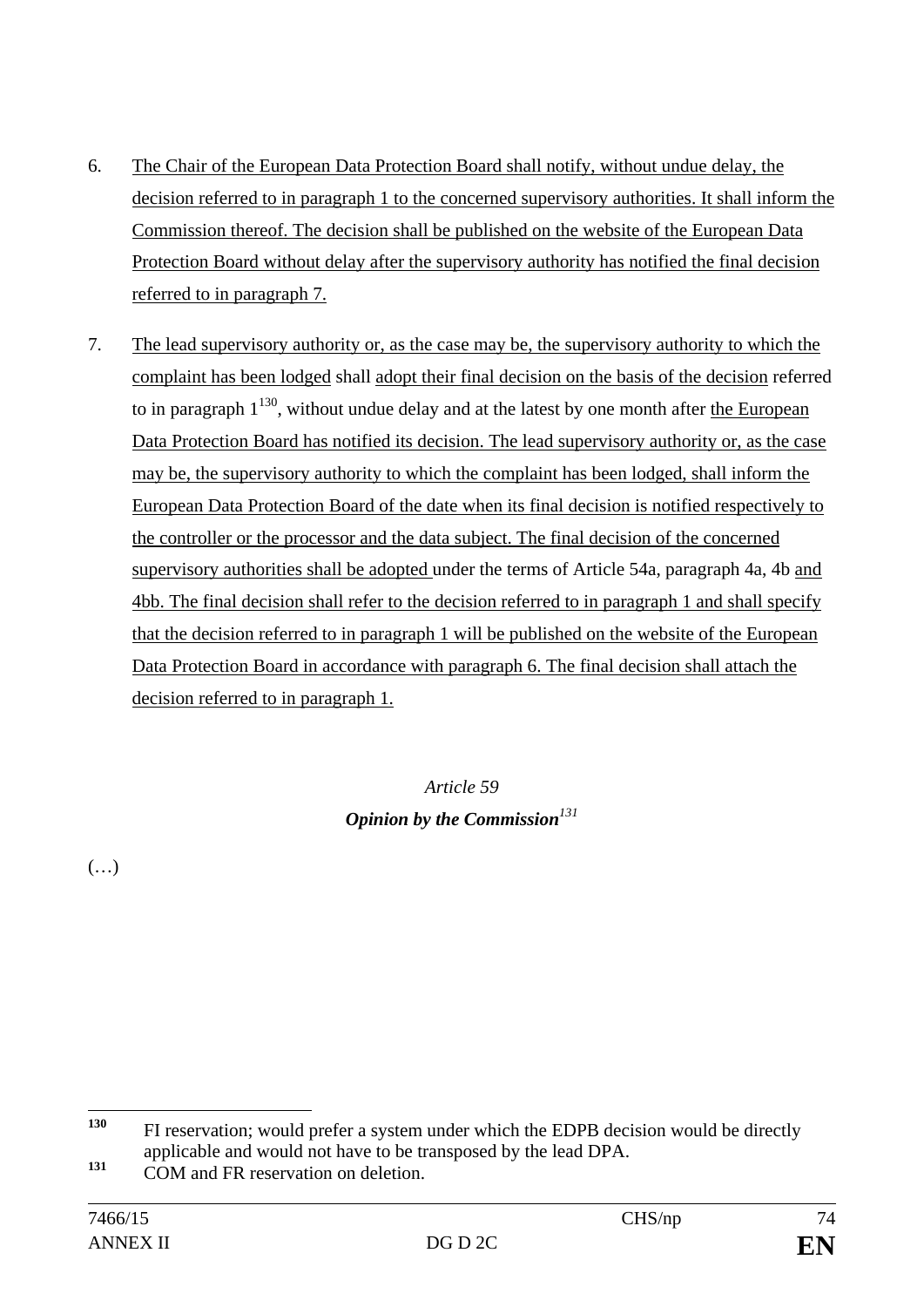### *Article 60 Suspension of a draft measure<sup>132</sup>*

(…)

### *Article 61 Urgency procedure<sup>133</sup>*

- 1. In exceptional circumstances, where a concerned supervisory authority considers that there is an urgent need to act in order to protect rights and freedoms of data subjects, it may, by way of derogation from the consistency mechanism referred to in Article 57**<sup>134</sup>** or the procedure referred to in Article 54a, immediately adopt provisional measures intended to produce legal effects within the territory of its own Member State<sup>135</sup>, with a specified period of validity. The supervisory authority shall, without delay, communicate those measures and the reasons for adopting them, to the other concerned supervisory authorities, the European Data Protection Board and to the Commission.
- 2. Where a supervisory authority has taken a measure pursuant to paragraph 1 and considers that final measures need urgently be adopted, it may request an urgent opinion or an urgent binding decision from the European Data Protection Board, giving reasons for requesting such opinion or decision.

<sup>132</sup> <sup>132</sup> COM and FR reservation on deletion.

<sup>&</sup>lt;sup>133</sup> DE scrutiny reservation.

**<sup>134</sup>** HU remarked that it should be clarified whether provisional measures can be adopted pending a decision by the EDPB. The Presidency thinks that the reference to Article 57 makes it clear that this is indeed possible.

<sup>135</sup> **COM** scrutiny reservation.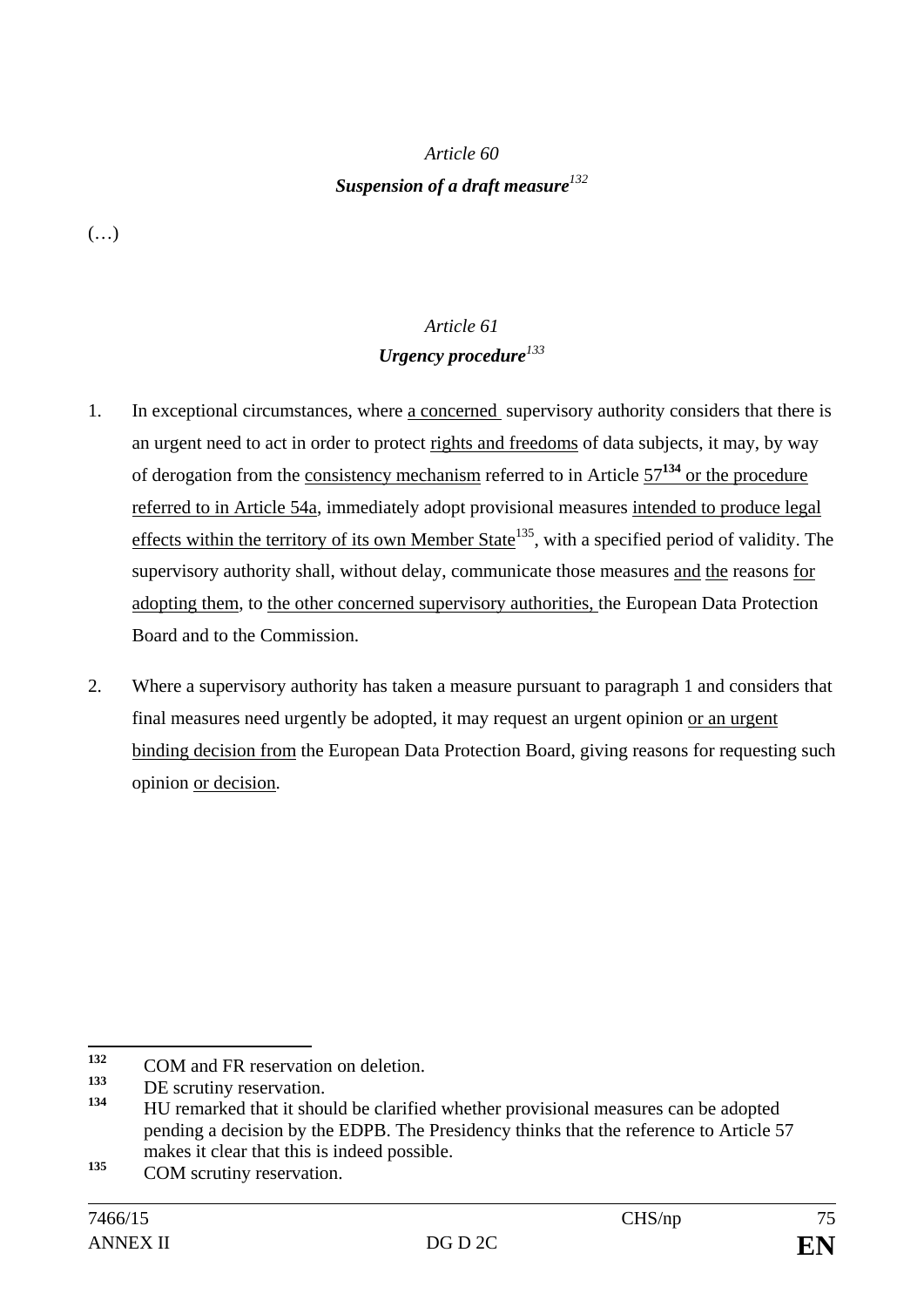- 3. Any supervisory authority may request an urgent opinion or an urgent binding decision, as the case may be, from the European Data Protection Board where a competent supervisory authority has not taken an appropriate measure in a situation where there is an urgent need to act, in order to protect the rights and freedoms of data subjects, giving reasons for requesting such opinion <u>or decision</u>, including for the urgent need to act.
- 4. By derogation from paragraph 7 of Article 58 and paragraph 2 of Article 58a, an urgent opinion or an urgent binding decision referred to in paragraphs 2 and 3 of this Article shall be adopted within two weeks by simple majority of the members of the European Data Protection Board.

### *Article 62 Implementing acts*

- 1. The Commission may adopt implementing acts of general scope for:
	- (a)  $(...)^{136}$ ;
	- (b)  $(...);$
	- $(c)$   $(...);$
	- (d) specifying the arrangements for the exchange of information by electronic means between supervisory authorities, and between supervisory authorities and the European Data Protection Board, in particular the standardised format referred to in Article 57(5) and (6) and in Article 58(8).

Those implementing acts shall be adopted in accordance with the examination procedure referred to in Article 87(2).

<sup>136</sup> **<sup>136</sup>** COM reservation on deletion.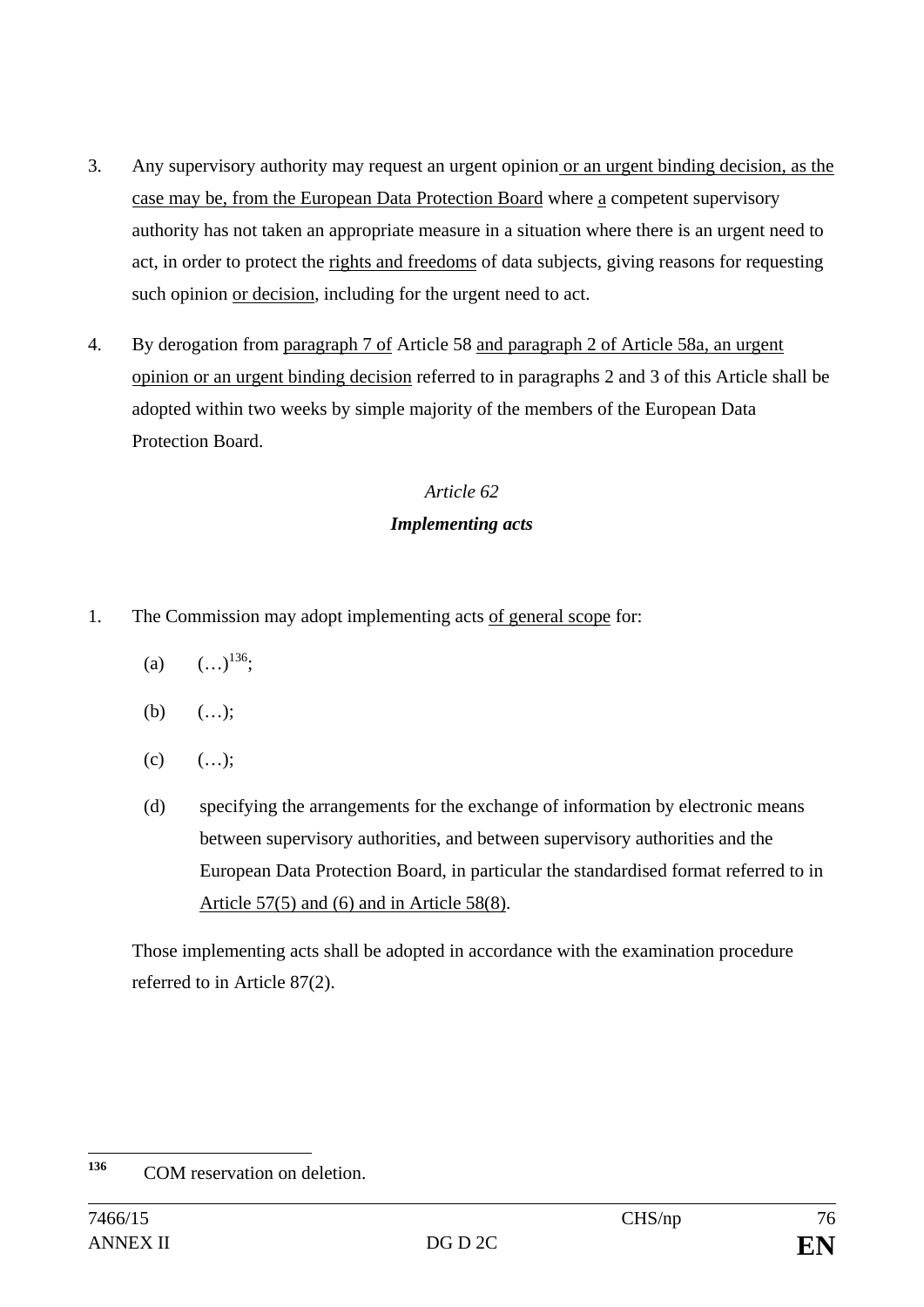- 2. (…)
- 3. (…)

### *Enforcement*

(…)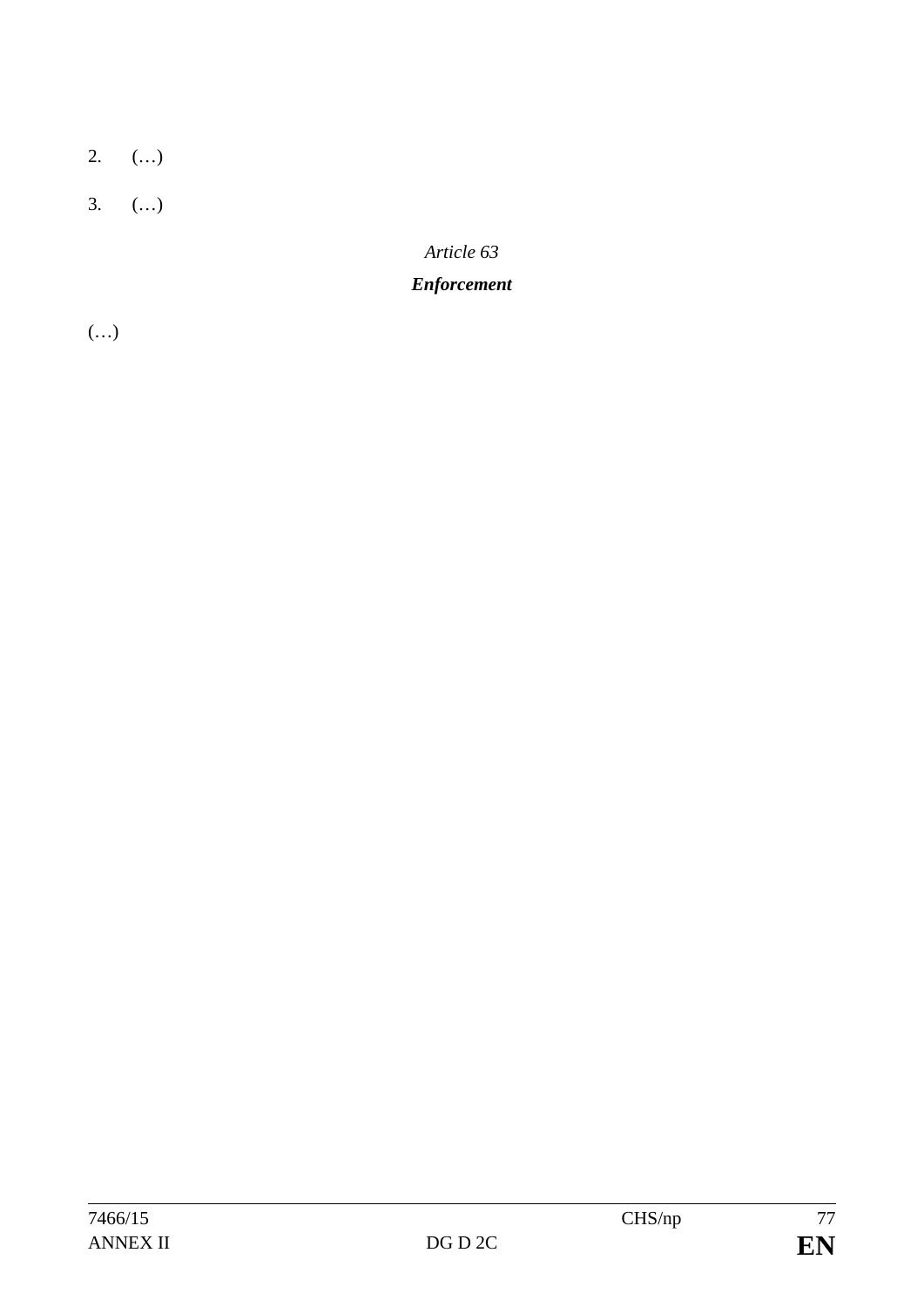## **SECTION 3 EUROPEAN DATA PROTECTION BOARD**

#### *Article 64*

#### *European Data Protection Board*

- 1a. The European Data Protection Board is hereby established as body of the Union and shall have legal personality.
- 1b. The European Data Protection Board shall be represented by its Chair**.**
- 2. The European Data Protection Board shall be composed of the head of one supervisory authority of each Member State or his/her representative and of the European Data Protection Supervisor.
- 3. Where in a Member State more than one supervisory authority is responsible for monitoring the application of the provisions pursuant to this Regulation, (…) a joint representative shall be appointed in accordance with the national law of that Member State.
- 4. The Commission and the European Data Protection Supervisor or his/her representative shall have the right to participate in the activities and meetings of the European Data Protection Board *without voting right*. The Commission shall designate a representative. The chair of the European Data Protection Board shall, communicate to the Commission **(…)** the activities of the European Data Protection Board.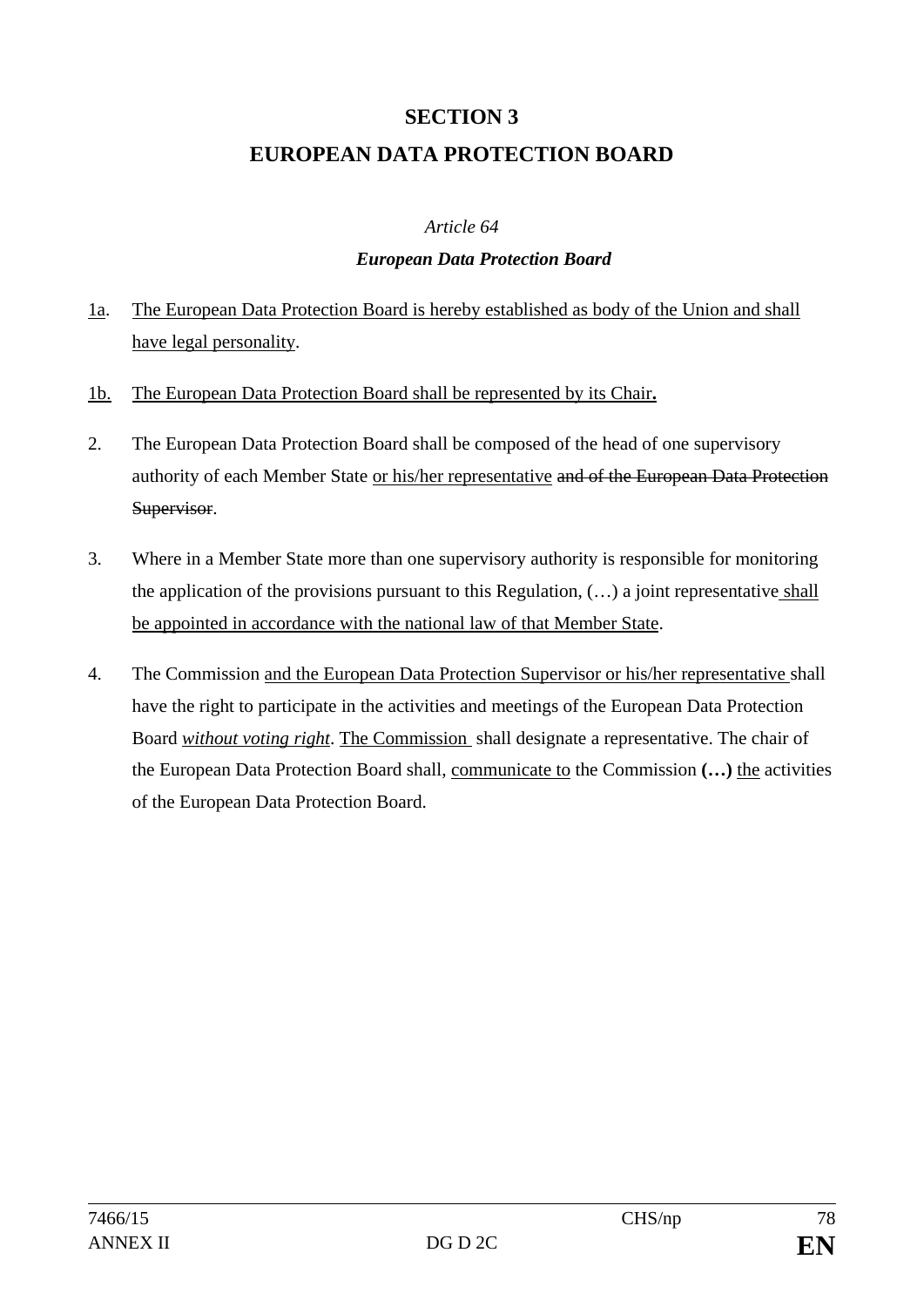#### *Independence*

- 1. The European Data Protection Board shall act independently when performing its tasks or exercising its powers pursuant to Articles 66  $(...)$  and 67.<sup>137</sup>
- 2. Without prejudice to requests by the Commission referred to in point (b) of paragraph 1 and in paragraph 2 of Article 66, the European Data Protection Board shall, in the performance of its tasks or the exercise of its powers, neither seek nor take instructions from anybody<sup>138</sup>.

### *Article 66 Tasks of the European Data Protection Board*

- 1. The European Data Protection Board shall promote the consistent application of this Regulation. To this effect, the European Data Protection Board shall, on its own initiative or at the request of the Commission, in particular:
	- (aa) monitor and ensure the correct application of this Regulation in the cases provided for in Article 57(3) without prejudice to the tasks of national supervisory authorities;
	- (a) advise the Commission on any issue related to the protection of personal data in the Union, including on any proposed amendment of this Regulation;
	- (b) examine, on its own initiative or on request of one of its members or on request of the Commission, any question covering the application of this Regulation and issue guidelines, recommendations and best practices in order to encourage consistent application of this Regulation;

<sup>137</sup> <sup>137</sup> **UK** and SI scrutiny reservation.

DE scrutiny reservation.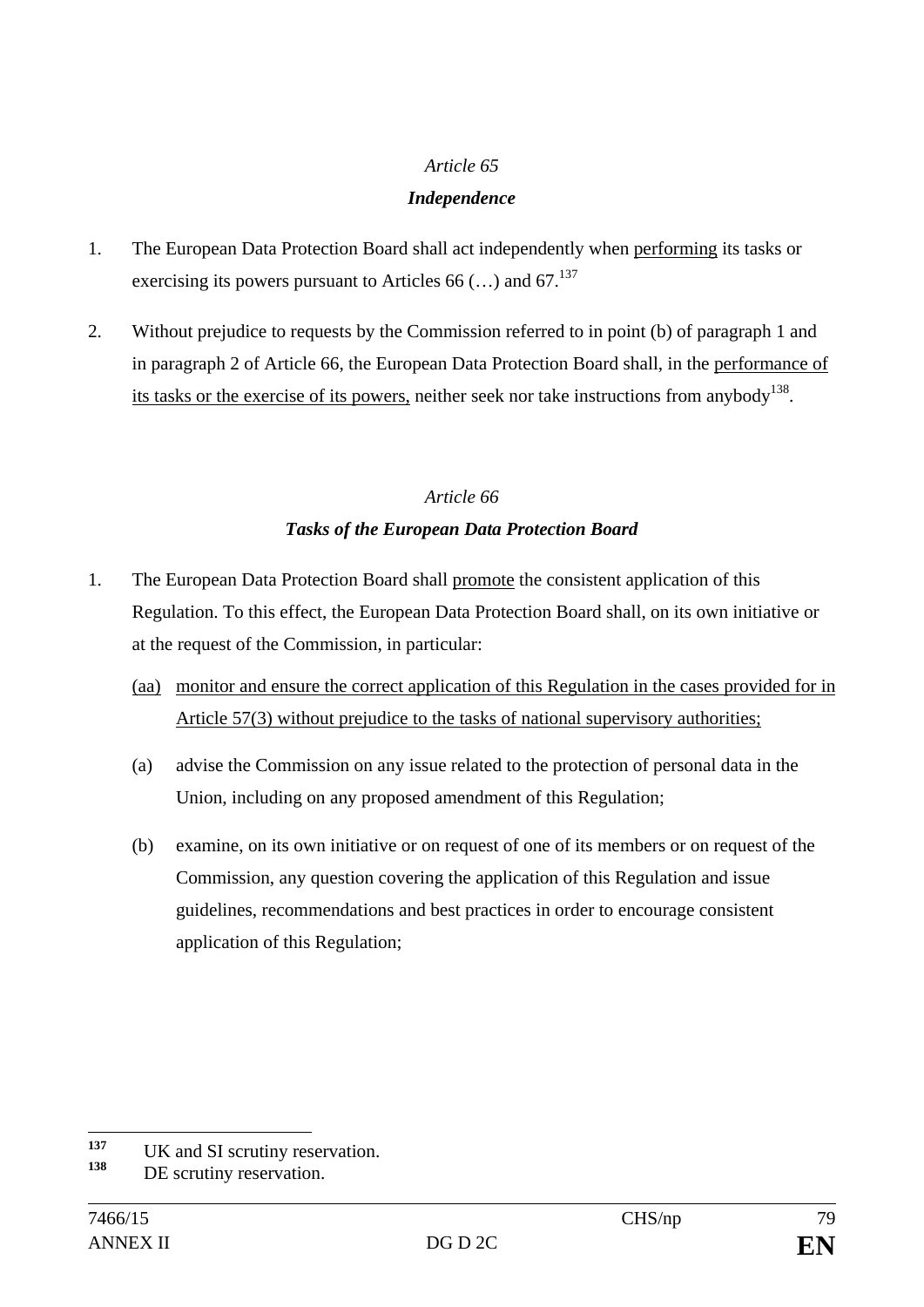- (ba) draw up guidelines for supervisory authorities concerning the application of measures referred to in paragraph 1, 1b and 1c of Article 53 and the fixing of administrative fines pursuant to Articles 79 and 79a**<sup>139</sup>**;
- (c) review the practical application of the guidelines, recommendations and best practices referred to in points (b) and (ba);
- (ca) encourage the drawing-up of codes of conduct and the establishment of data protection certification mechanisms and data protection seals and marks pursuant to Articles 38 and 39;
- (cb) carry out the accreditation of certification bodies and its periodic review pursuant to Article 39a and maintain a public register of accredited bodies pursuant to paragraph 6 of Article 39a and of the accredited controllers or processors established in third countries pursuant to paragraph 4 of Article 39**<sup>140</sup>**;
- (cd) specify the requirements mentioned in paragraph 3 of Article 39a with a view to the accreditation of certification bodies under Article 39;
- (ce) give the Commission an opinion on the level of protection of personal data in third countries or international organisations, in particular in the cases referred to in Article 41;
- (d) issue opinions on draft decisions of supervisory authorities pursuant to the consistency mechanism referred to in paragraph 2 and on matters submitted pursuant to paragraph 4 of Article 57;
- (e) promote the co-operation and the effective bilateral and multilateral exchange of information and practices between the supervisory authorities;

<sup>139</sup> DK constitutional reservation on the introduction of administrative fines, irrespective of the level of the fines.

<sup>&</sup>lt;sup>140</sup> HU said that paragraphs (ca) and (cb) were contrary to the text of the general approach reached in June 2014 (11028/14); it is for the national supervisory authority to do this.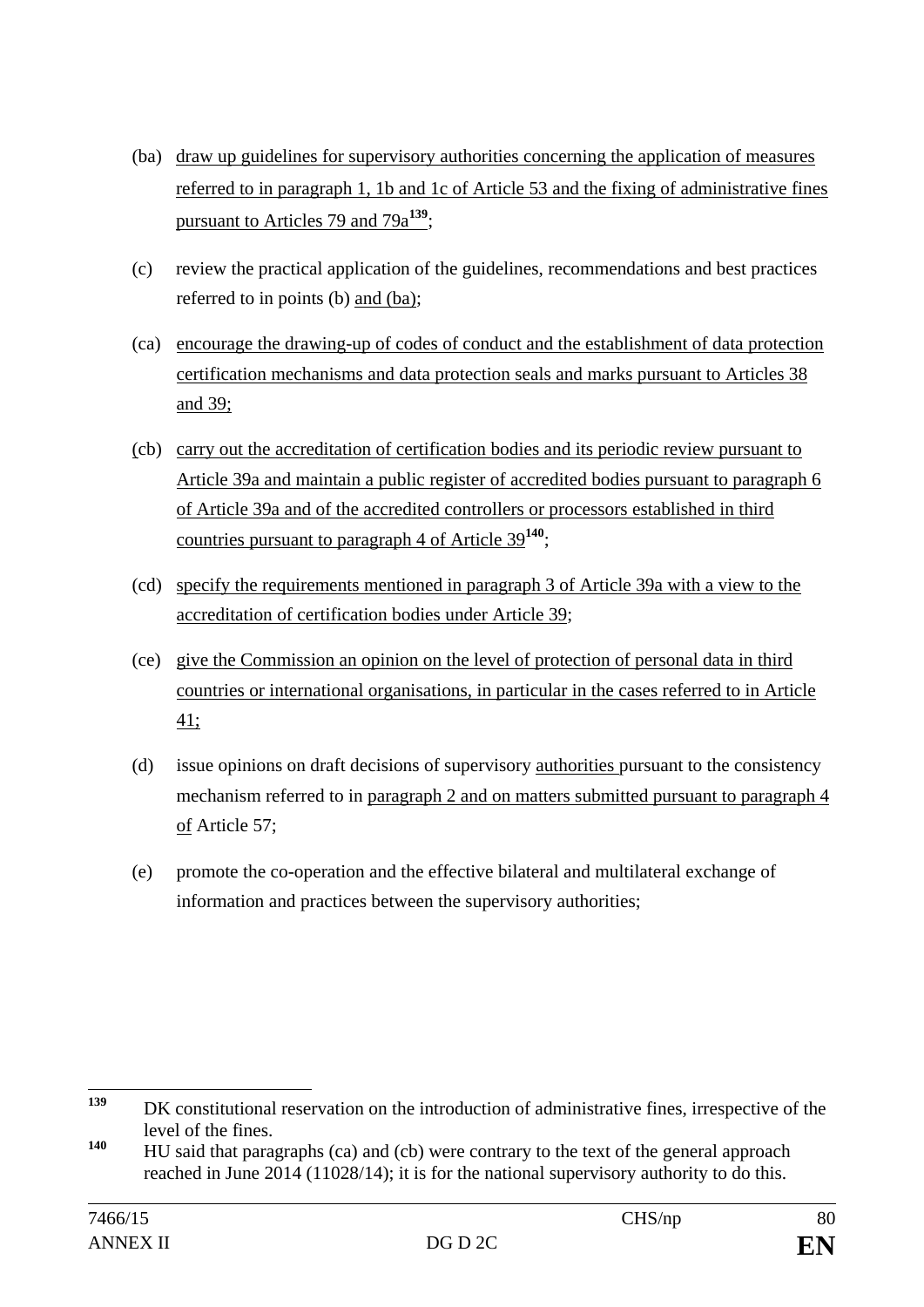- (f) promote common training programmes and facilitate personnel exchanges between the supervisory authorities, as well as, where appropriate, with the supervisory authorities of third countries or of international organisations;
- (g) promote the exchange of knowledge and documentation on data protection legislation and practice with data protection supervisory authorities worldwide;
- $(h)$   $($ ... $)$ :
- (i) maintain a publicly accessible electronic register of decisions taken by supervisory authorities and courts on issues dealt with in the consistency mechanism.
- 2. Where the Commission requests advice from the European Data Protection Board, it may indicate a time limit, taking into account the urgency of the matter.
- 3. The European Data Protection Board shall forward its opinions, guidelines, recommendations, and best practices to the Commission and to the committee referred to in Article 87 and make them public.

### *Reports*

- $1.$   $($ ...)
- 2. The European Data Protection Board *shall draw up an annual report regarding the protection of natural persons with regard to the processing of personal data in the Union and*, where relevant, *in third countries* and international organisations. The report shall be made public and be transmitted to the European Parliament, the Council and the Commission.
- 3. The annual report shall include a review of the practical application of the guidelines, recommendations and best practices referred to in point (c) of Article 66(1) as well as of the binding decisions referred to in paragraph 3 of Article 57.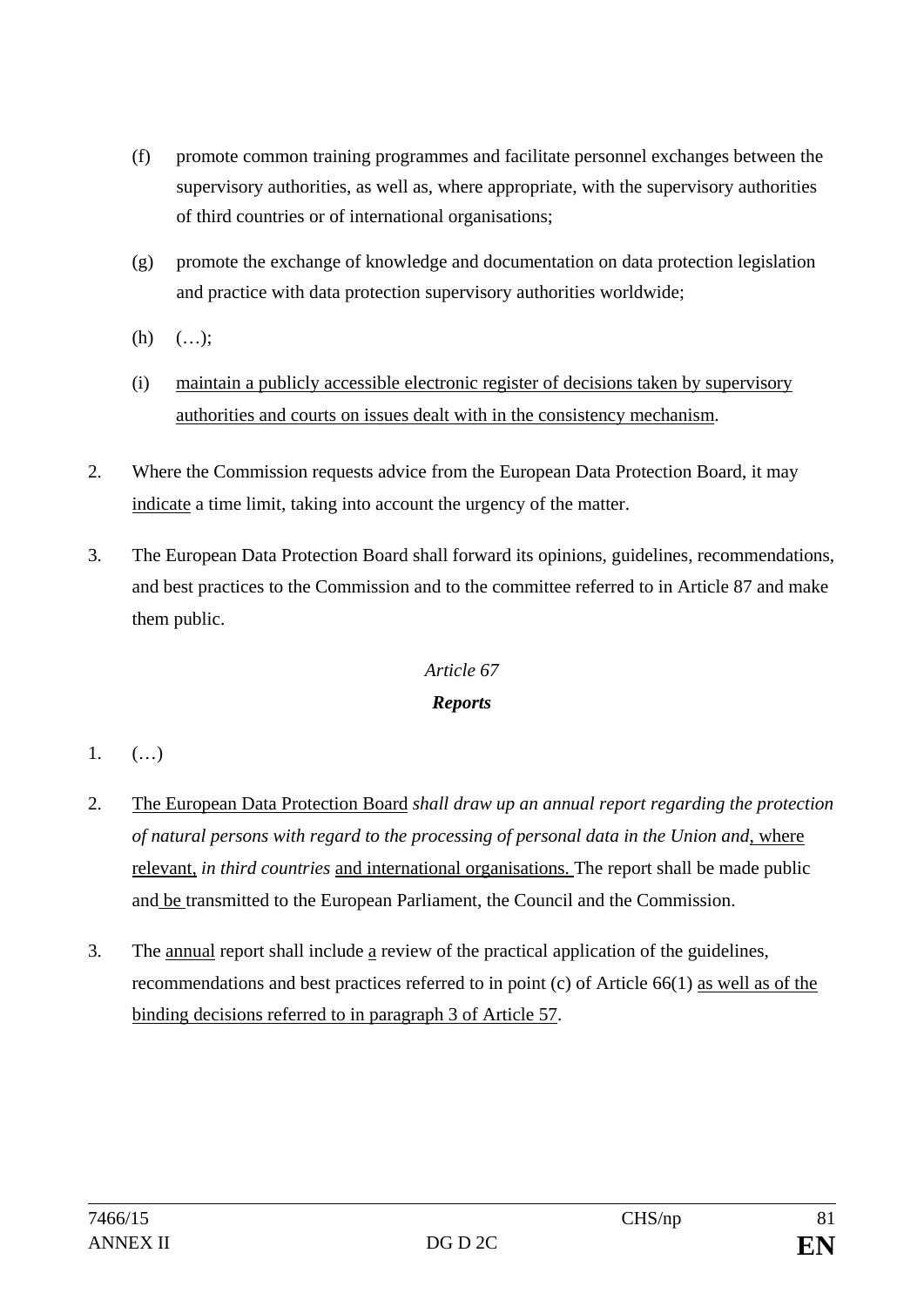### *Procedure*

- 1. The European Data Protection Board shall adopt binding decisions referred to in paragraph 3 of Article 57 in accordance with majority requirements set out in paragraphs 2 and 3 of Article 58a. As regards decisions related to the other tasks listed in Article 66 hereof, they shall be taken by a simple majority of its members.
- 2. The European Data Protection Board shall adopt its own rules of procedure by a two-third majority of its members and organise its own operational arrangements.

### *Article 69*

### *Chair*

- 1. The European Data Protection Board shall elect a chair and two deputy chairs from amongst its members <u>by simple majority</u><sup>141</sup>(...)<sup>142</sup>.
- 2. The term of office of the chair and of the deputy chairs shall be five years and be renewable once<sup>143</sup>.

<sup>141</sup>  $\begin{array}{cc} \n\frac{141}{142} & \text{IE proposal.} \\
\text{COM necessary:} \n\end{array}$ 

**<sup>142</sup>** COM reservation on deletion.

**<sup>143</sup>** COM scrutiny reservation.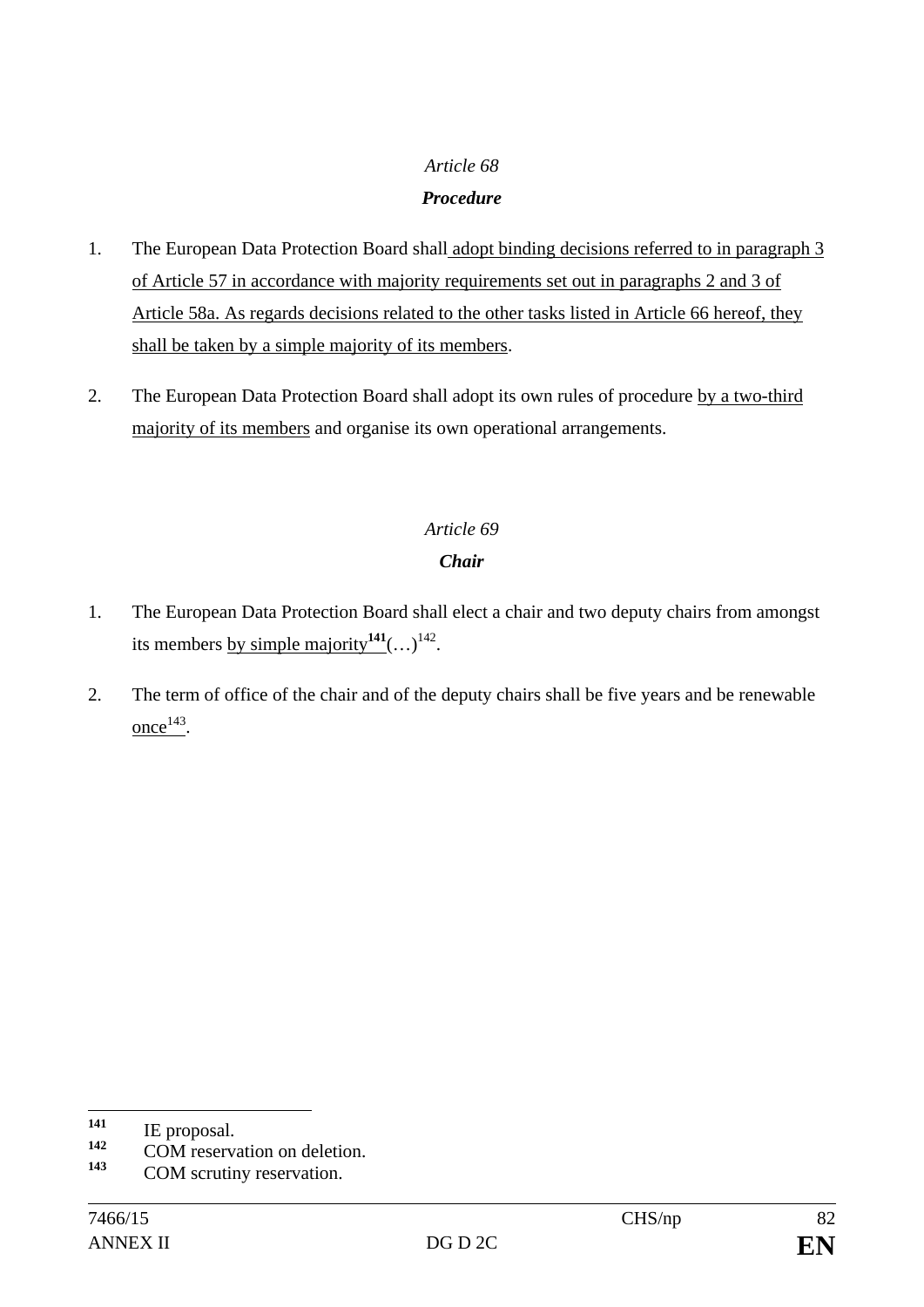### *Tasks of the chair*

- 1. The chair shall have the following tasks:
	- (a) to convene the meetings of the European Data Protection Board and prepare its agenda;
	- (aa) to notify decisions adopted by the European Data Protection Board pursuant to Article 58a to the lead supervisory authority and the *concerned* supervisory authorities;
	- (b) to ensure the timely performance of the tasks of the European Data Protection Board, in particular in relation to the consistency mechanism referred to in Article 57.
- 2. The European Data Protection Board shall lay down the attribution of tasks between the chair and the deputy chairpersons in its rules of procedure.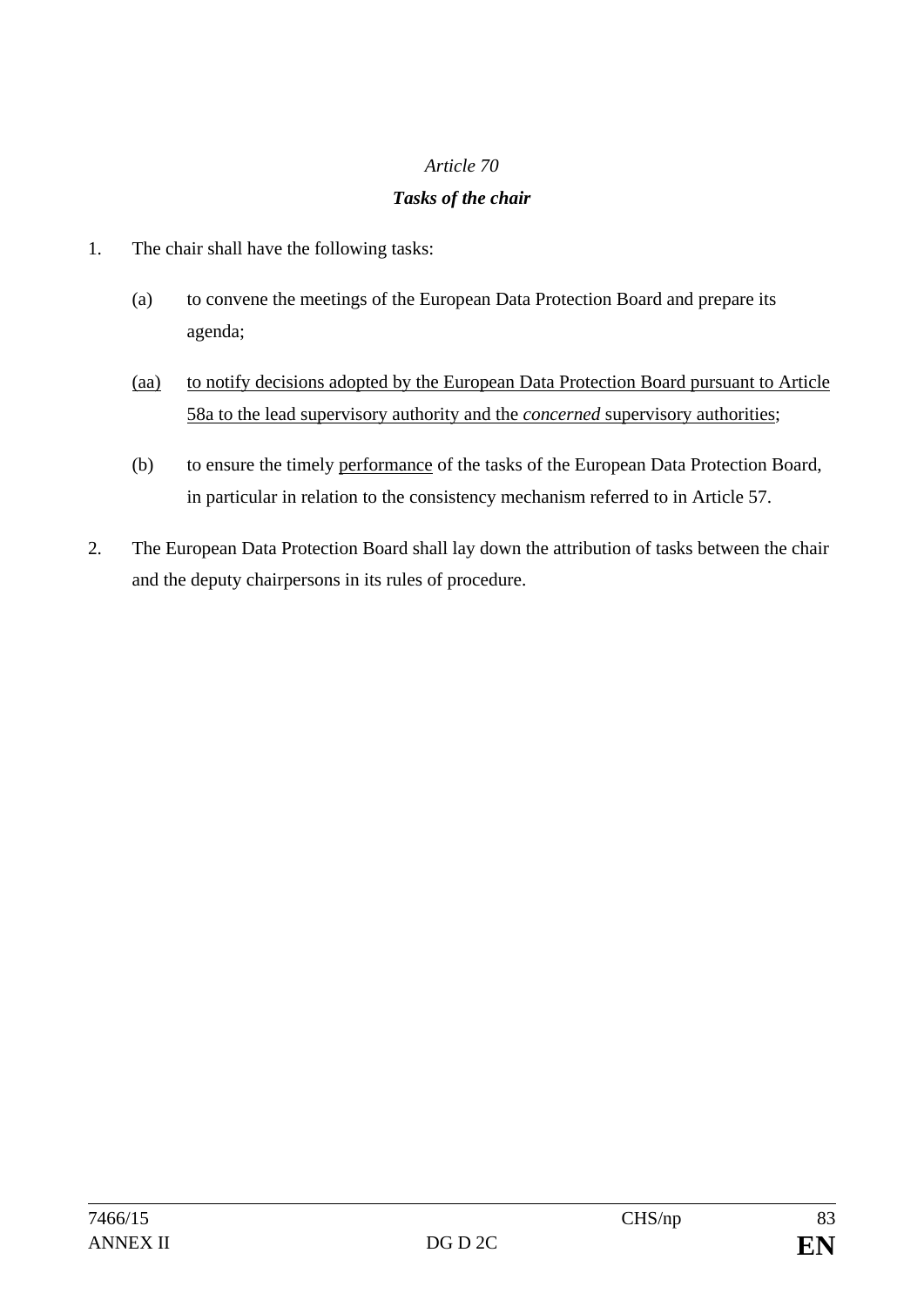#### *Article 71 Secretariat*

- 1. The European Data Protection Board shall have a secretariat, which shall be provided by the secretariat of the European Data Protection Supervisor (...).
- 1a. The secretariat shall perform its tasks exclusively under the instructions of the Chair of the European Data Protection Board.
- 1b. The staff of the secretariat of the European Data Protection Supervisor involved in carrying out the tasks conferred on the European Data Protection Board by this Regulation shall be organizationally separated from, and subject to separate reporting lines from the staff involved in carrying out tasks conferred on the European Data Protection Supervisor**<sup>144</sup>**.
- 1c. Where needed, the European Data Protection Board in consultation with the European Data Protection Supervisor shall establish and publish a Code of Conduct implementing this Article and applicable to the staff of the secretariat of the European Data Protection Supervisor involved in carrying out the tasks conferred on the European Data Protection Board by this Regulation.
- 2. The secretariat shall provide analytical**<sup>145</sup>**, administrative and logistical support to the European Data Protection Board.
- 3. The secretariat shall be responsible in particular for:
	- (a) the day-to-day business of the European Data Protection Board;
	- (b) the communication between the members of the European Data Protection Board, its chair, and the Commission and for communication with other institutions and the public;
	- (c) the use of electronic means for the internal and external communication;

 $144$ <sup>144</sup> CZ reservation on last part of the task.

UK suggested deleting "analytical".